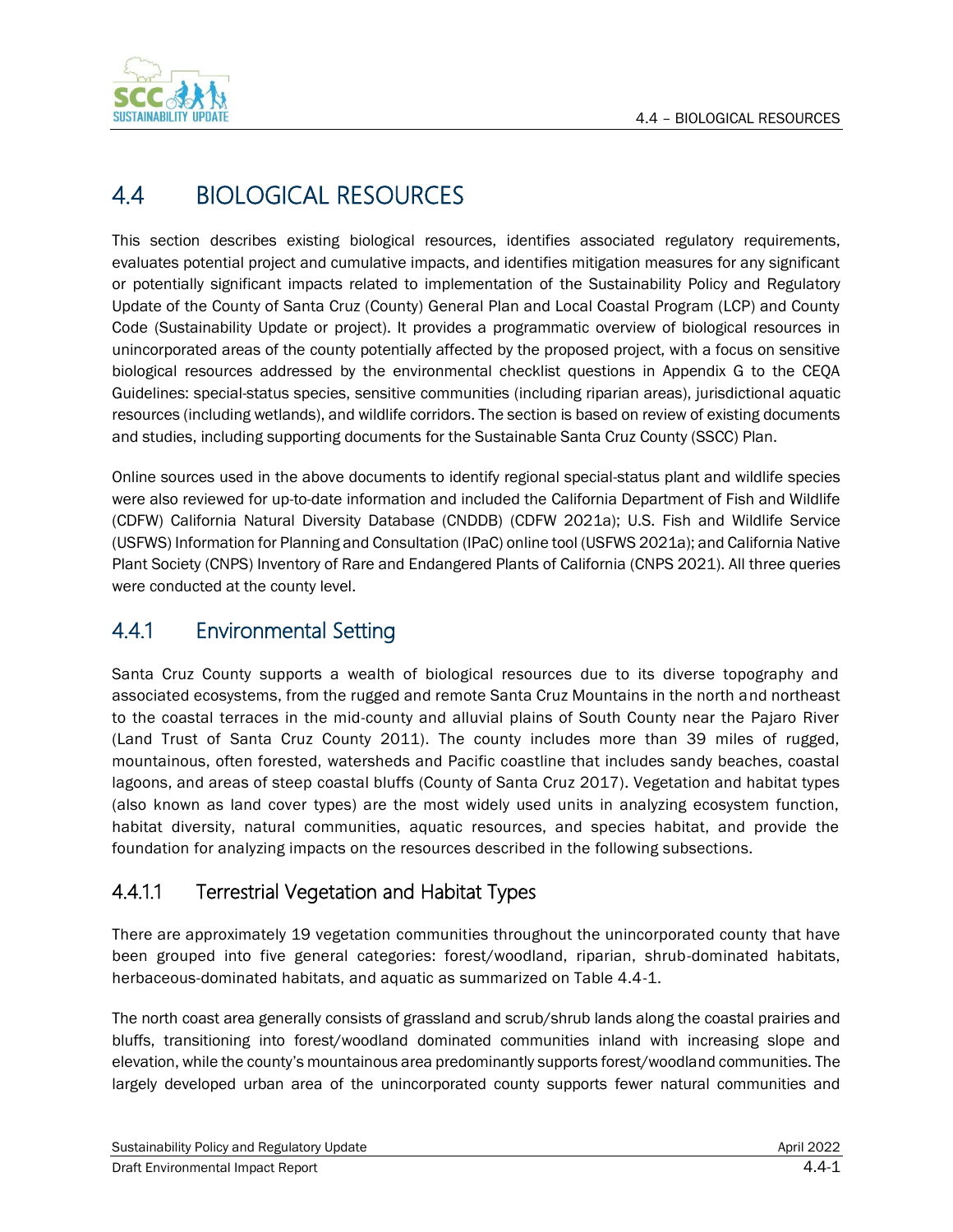

consists primarily of urban habitat with riparian corridors and wetland/lagoons, and forest/woodland and grassland communities in the foothills. Within the predominantly agricultural alluvial and mountainous areas of the south county, habitats typically consist of developed communities to the south, such as croplands and pastures, and forest/woodland and scrub/shrubland toward the north and east (County of Santa Cruz 2017).

| <b>Habitat Type</b>                  | <b>Vegetation Type</b>                                                                                                                                                                                              |
|--------------------------------------|---------------------------------------------------------------------------------------------------------------------------------------------------------------------------------------------------------------------|
| Tree-Dominated Forest/Woodland       | Douglas Fir<br>$\bullet$<br>Ponderosa Pine<br>$\bullet$<br>Redwood<br>٠<br>Closed-Cone Pine-Cypress<br>$\bullet$<br>Montane Hardwood Conifer<br>Montane Hardwood<br>$\bullet$<br>Coastal Oak Woodland<br>Eucalyptus |
| Riparian                             | Montane Riparian<br>$\bullet$<br>Valley Foothill Riparian                                                                                                                                                           |
| <b>Shrub-Dominated Habitats</b>      | Mixed Chaparral<br>$\bullet$<br>Chamise-Redshank Chaparral<br>$\bullet$<br>Coastal Scrub                                                                                                                            |
| <b>Herbaceous-Dominated Habitats</b> | Annual Grassland<br>Perennial Grassland<br>٠<br>Wet Meadow<br>Fresh Emergent Wetland<br>$\bullet$                                                                                                                   |
| Aquatic                              | Riverine<br>Lacustrine                                                                                                                                                                                              |

### Table 4.4-1. Santa Cruz County Habitat/Vegetation Types

Source: County of Santa Cruz 2017.

County-level vegetation and habitat terminology in this subsection follows CDFW's Wildlife Habitat Relationship (CWHR) System classification scheme for wildlife habitat types in California (Mayer and Laudenslayer 1988), consistent with other recent program-level Environmental Impact Reports (EIRs) (County Cannabis EIR 2017, AMBAG 2018, AMBAG 2021). General descriptions of each habitat type from Mayer and Laudenslayer (1988) are provided below. Because this analysis is at the county level and programmatic, vegetation mapping at the alliance and association level (i.e., in accordance with the Manual of California Vegetation [MCV] [Sawyer et al. 2009]) was not conducted; such mapping would need to be conducted at a project-specific level for future development activities.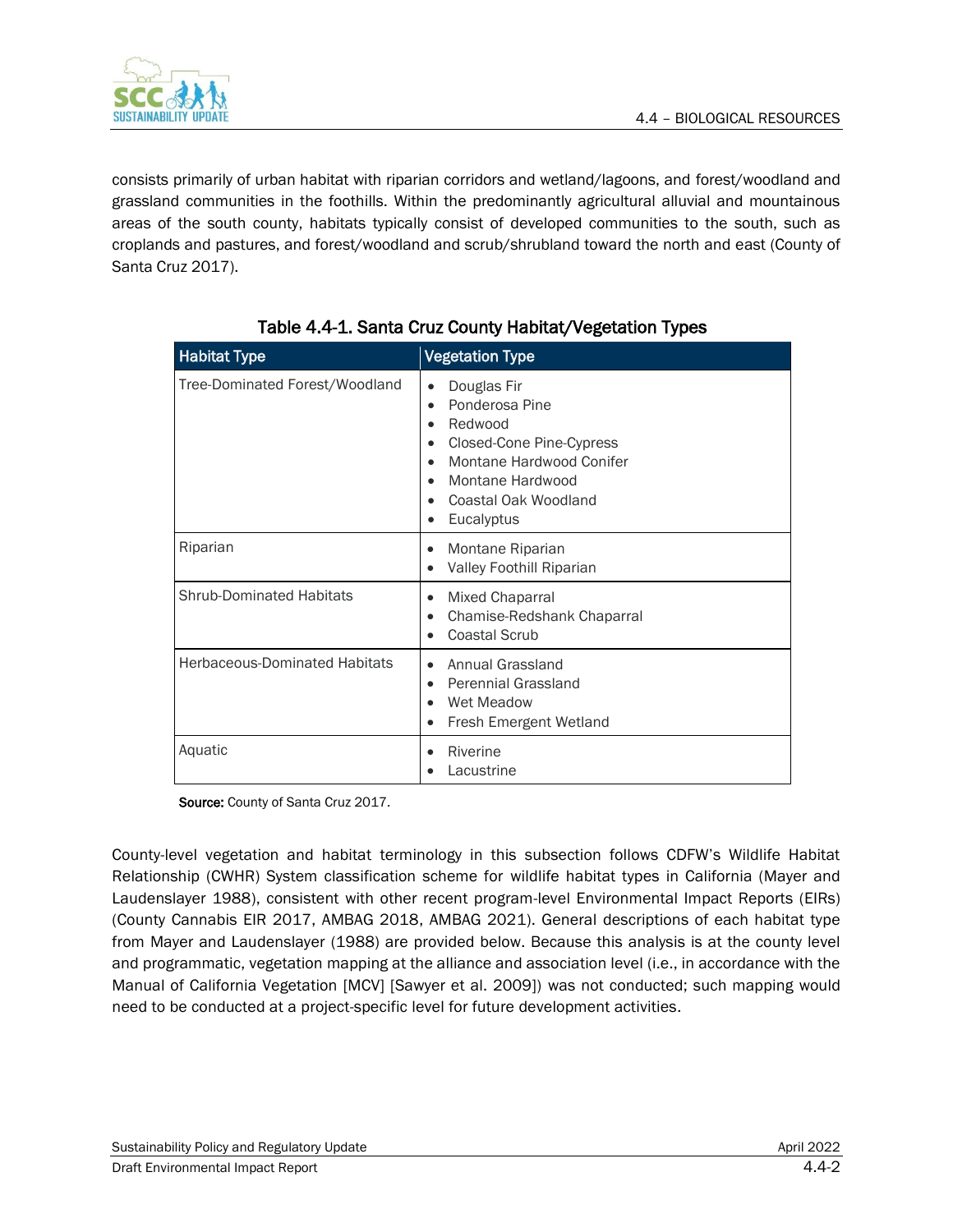

# Forest/Woodland-Tree-Dominated Habitats

### *Douglas Fir*

Douglas fir habitat occurs at low to moderate elevations and is juxtaposed with several other habitat types. Typical stands of this community include a lower overstory of dense, broad-leaved evergreen trees (e.g., tanoak [*Notholithocarpus densiflorus*], Pacific madrone [*Arbutus menziesii*]) with an irregular, often open, higher overstory of tall Douglas-fir (*Pseudotsuga menziesii*) up to 295 feet.

### *Ponderosa Pine*

Ponderosa pine habitat includes pure stands of ponderosa pine (*Pinus ponderosa*) as well as mixed species stands in which at least 50% of the canopy is composed of ponderosa pine. The shrub layer varies from open to continuous cover and the herbaceous understory is sparse, abundant, or grassy. This vegetation community can occur in all upland topography, floodplains, low-gradient depositions along streams, and raised benches. Typical associate tree species include California black oak (*Quercus kelloggii*), canyon live oak (*Q. chrysolepis*), interior live oak (*Q. wislizeni*), and Douglas-fir.

### *Redwood*

Redwood habitat is characterized by even-aged structure with an open parklike appearance. Redwood (*Sequoia sempervirens*) and associated conifers reproduce well by seed. Redwood habitat is a composite name for a variety or mix of conifer species that grow within the coastal influence zone (i.e., from the coast to approximately 31 miles inland). It occurs along raised stream terraces, benches, all slopes and aspects, and ridges. Redwood is the dominant species in the coastal zone, while further inland Douglasfir becomes dominant with tanoak and madrone as the major associates. Common species may include Bishop pine (*Pinus muricata*), big-leaf maple, California bay (*Umbellularia californica*), California huckleberry (*Vaccinium ovatum*), California red huckleberry (*Vaccinium parvifolium*), coast rhododendron (*Rhododendron macrophyllum*), oceanspray (*Holodiscus discolor*), Oregon ash (*Fraxinus latifolia*), poison oak (*Toxicodendron diversilobum*), salmonberry (*Rubus spectabilis*), thimbleberry (*Rubus parviflorus*), western chain fern (*Woodwardia fimbriata*), and western sword fern (*Polystichum munitum*) (Mayer and Laudenslayer 1988).

### *Closed-Cone Pine-Cypress*

Closed-cone pine-cypress habitat is typically dominated by a single species of closed-cone pine (*Pinus* spp.) or western cypress (*Hesperocyparis* spp.). The height and canopy closure of this vegetation community is variable and depends upon site characteristics, soil type, the age of the stand, and the overall floristic composition. Generally, the understory is a well-developed shrub layer of chaparral species that are on open, well-drained sites; and a low, dense cover of shrubs and herbs on the poorly drained soils. After fire, particularly on good sites, both cypress and pine species can form dense, even-aged stands. As the stand matures, the stocking density decreases, but single species site dominance is common. Closed-cone pinecypress vegetation communities that are present along the weathered coastline, or on very shallow infertile soils, often contain stunted and wind-pruned individuals. In general, associated species change as the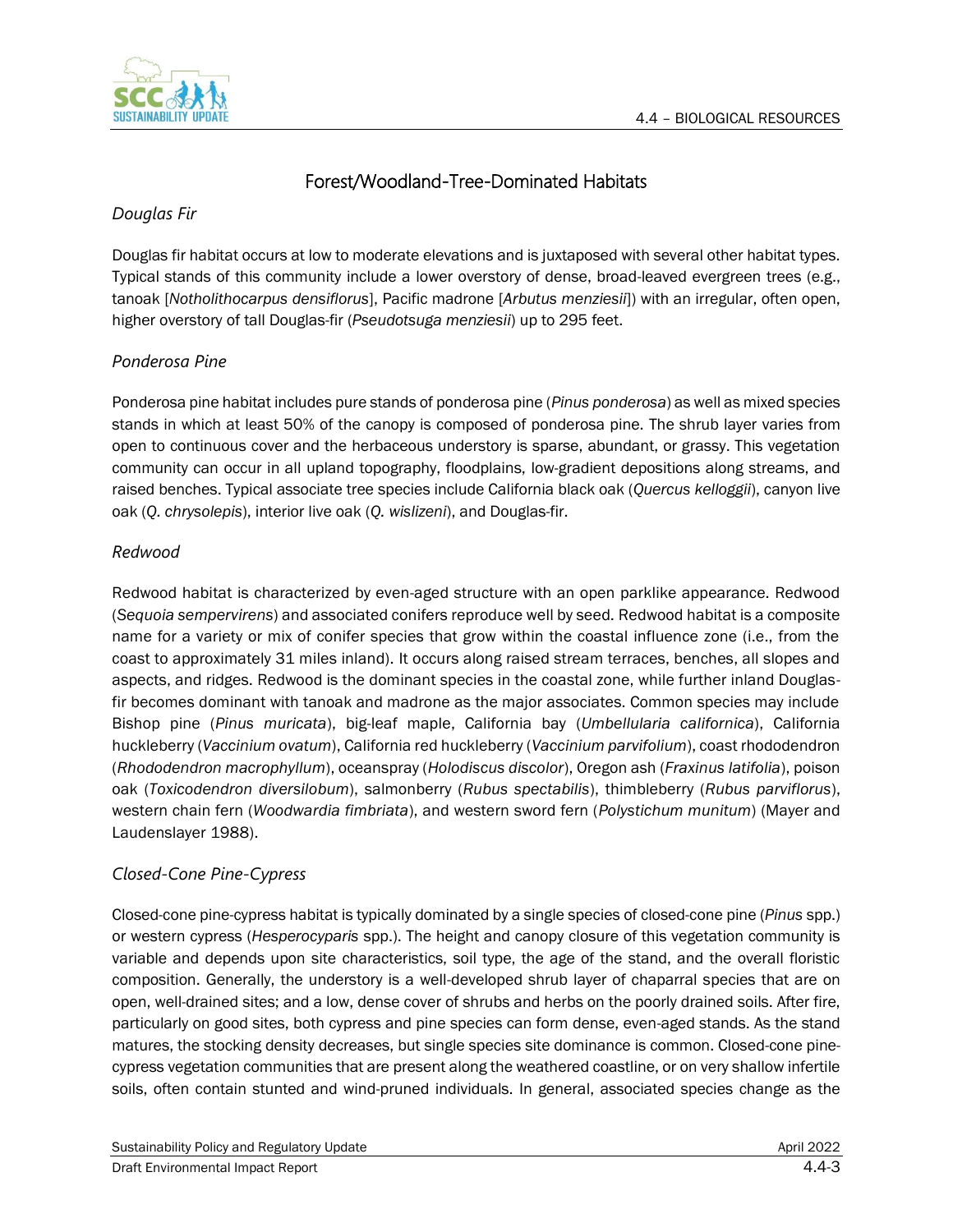

dominant species changes in this vegetation community. Along the Central Coast region, Santa Cruz cypress stands are present and often include knobcone pine (*Pinus attenuata*), Santa Cruz cypress (*Hesperocyparis abramsiana*), ponderosa pine, and silverleaf manzanita (*Arctostaphylos silvicola*). Other tree species that are found in this vegetation community may include Bishop pine (*Pinus muricata*), Monterey pine (*Pinus radiata*), and Torrey pine (*Pinus torreyana*) (Mayer and Laudenslayer 1988).

### *Montane Hardwood Conifer*

Montane hardwood conifer habitat includes both conifers and hardwoods, often as a closed forest. This habitat often occurs in a mosaic-like pattern with small pure stands of conifers interspersed with small stands of broad-leaved trees. Species diversity consists of a broad spectrum of mixed, vigorously growing conifer and hardwood species. Most of the broad-leaved trees are evergreen, but winter-deciduous species also occur. Relatively little understory occurs under the dense, layered canopy of this vegetation community. However, considerable ground and shrub cover can occur in ecotones or following disturbance such as fire or logging. Steeper slopes are normally devoid of litter; however, gentle slopes often contain considerable accumulations of leaf and branch litter. Common species may include black oak, big leaf maple, canyon live oak, redwood, Douglas-fir, Pacific madrone, ponderosa pine, and tanoak (Mayer and Laudenslayer 1988).

#### *Montane Hardwood*

Montane hardwood habitat is composed of a pronounced hardwood tree layer, with an infrequent and poorly developed shrub stratum, and a sparse herbaceous layer. Individual trees or clumps of trees may be spaced close together, but on poorer-quality sites, spacing between individual trees or clumps of trees increases. Where trees are closely spaced, crowns may close but seldom overlap. Snags and downed woody material generally are sparse throughout the montane hardwood habitat. Typical species in the study area include California bay (*Umbellularia californica*), Douglas fir, tanoak, Pacific madrone, and California black oak. Understory vegetation is mostly scattered woody shrubs (manzanita, poison oak) and a few forbs (Mayer and Laudenslayer 1988).

#### *Coastal Oak Woodland*

Coastal oak woodland is extremely variable. The overstory of this community consists of deciduous and evergreen hardwoods. On mesic<sup>1</sup> sites, the trees are dense and form a closed canopy. In drier sites, the trees are widely spaced, forming an open woodland or savannah. The understory is equally variable. In some instances, it is composed of shrubs from adjacent chaparral or coastal scrub vegetation communities, which form a dense and impenetrable understory. More commonly, shrubs are scattered under and between trees. Where trees form a closed canopy, the understory varies from a lush cover of shade-tolerant shrubs, ferns, and herbs to sparse cover with a thick carpet of litter. When trees are scattered and form an open woodland, the understory is grassland, sometimes with scattered shrubs. The interrelationships of slope, soil, precipitation, moisture availability, and air temperature cause variations in structure of coastal oak woodlands. These factors vary along the latitudinal, longitudinal and elevation gradients over which

<sup>1</sup> Mesic refers to areas characterized by, relating to, or requiring a moderate amount of moisture.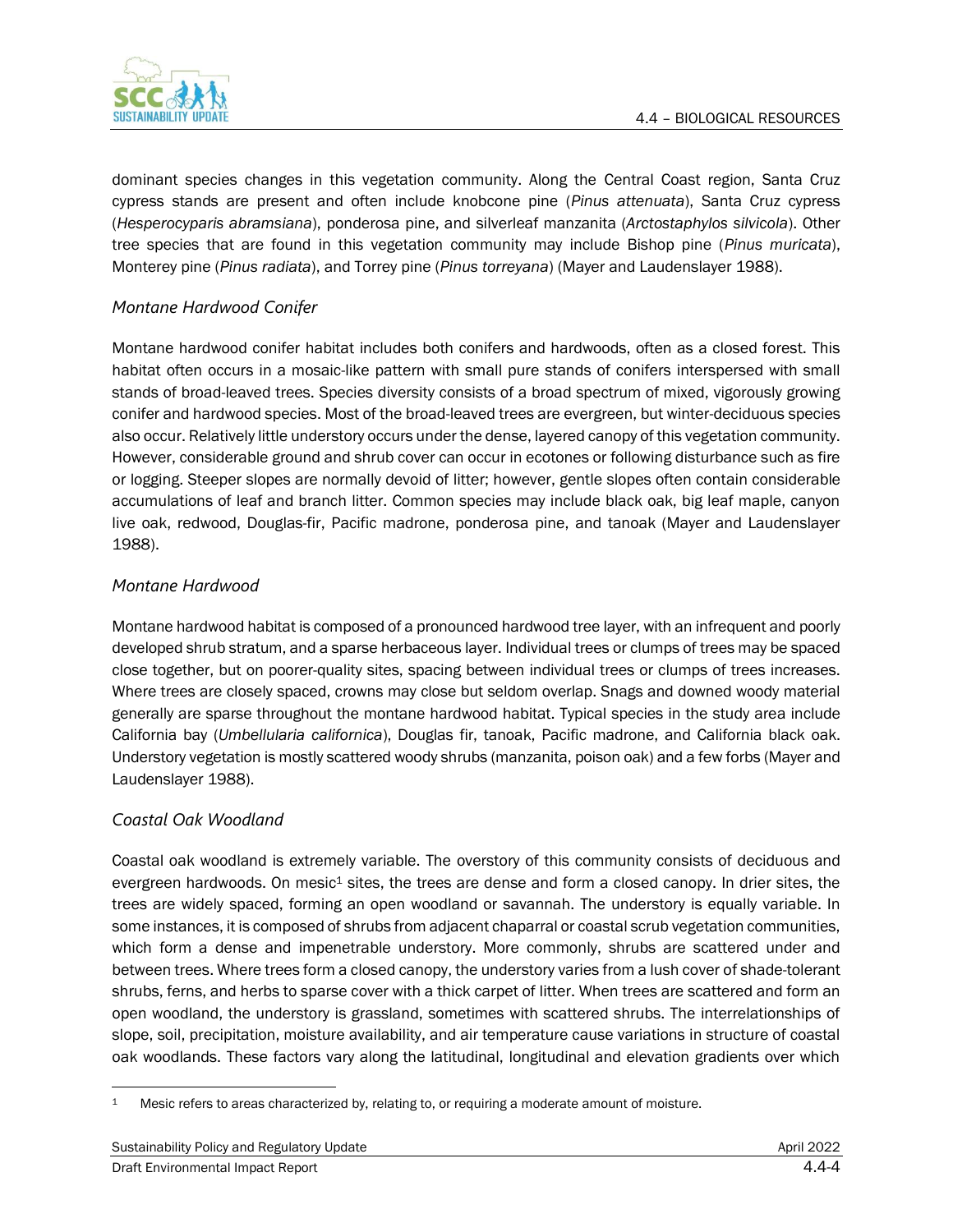

coastal oak woodlands are found. Common species may include Arroyo willow (*Salix lasiolepis*), big leaf maple (*Acer macrophyllum*), black oak (*Quercus kelloggii*), boxelder (*Acer negundo*), and California bay laurel (*Umbellularia californica*), California sycamore (*Platanus racemosa*), coast live oak (*Quercus agrifolia*), Fremont's cottonwood (*Populus fremontii*), Pacific madrone (*Arbutus menziesii*), and valley oak (*Quercus lobata*) (Mayer and Laudenslayer 1988).

### *Eucalyptus*

Eucalyptus habitats range from single-species thickets with little or no shrubby understory to scattered trees over a well-developed herbaceous and shrubby understory. In most cases, eucalyptus forms a dense stand with a closed canopy. Stand structure for this vegetation community may vary considerably because most eucalyptus tree species have been planted into either rows for wind protection or dense groves for hardwood production and harvesting. Overstory composition is typically limited to one species of the genus, or mixed stands composed of other species of the same genus; few native overstory species are present within eucalyptus planted areas, except in small cleared pockets. The most common species may include blue gum (*Eucalyptus globulus*) and red gum (*Eucalyptus camaldulensis*) (Mayer and Laudenslayer 1988).

### *Montane Riparian*

The vegetation of montane riparian habitats is quite variable and often structurally diverse. Usually, montane riparian habitats occur as a narrow, often dense grove of broad-leaved, winter deciduous trees with a sparse understory. It can also occur as alder or willow stringers along streams of seeps. Big leaf maple and California bay laurel are typical dominant species within the southern Coast Range where the study area is located. Other common species may include arroyo willow, Fremont cottonwood (*Populus fremontii*), black cottonwood (*Populus trichocarpa*), and white alder (*Alnus rhombifolia*) (Mayer and Laudenslayer 1988).

#### *Valley Foothill Riparian*

The valley foothill riparian vegetation community is typically a mature riparian forest with a canopy cover of 20% to 80%. Most trees are winter deciduous. There is a sub canopy tree layer and an understory shrub layer. Herbaceous vegetation constitutes about 1% of the cover, except in openings where tall forbs and shade-tolerant grasses occur. Generally, the understory is impenetrable and includes fallen limbs and other debris. Common species may include boxelder, California blackberry (*Rubus ursinus*), California sycamore, California wild grape (*Vitus californica*), California wild rose (*Rosa californica*), cottonwood, elderberry (*Sambucus* spp.), miner's lettuce (*Claytonia parviflora*), Oregon ash, poison hemlock (*Conium maculatum*), poison oak, rushes (*Juncus* spp.), sedges (*Carex* spp.), stinging nettle (*Urtica dioica*), willows (*Salix* spp.), valley oak, and white alder (Mayer and Laudenslayer 1988).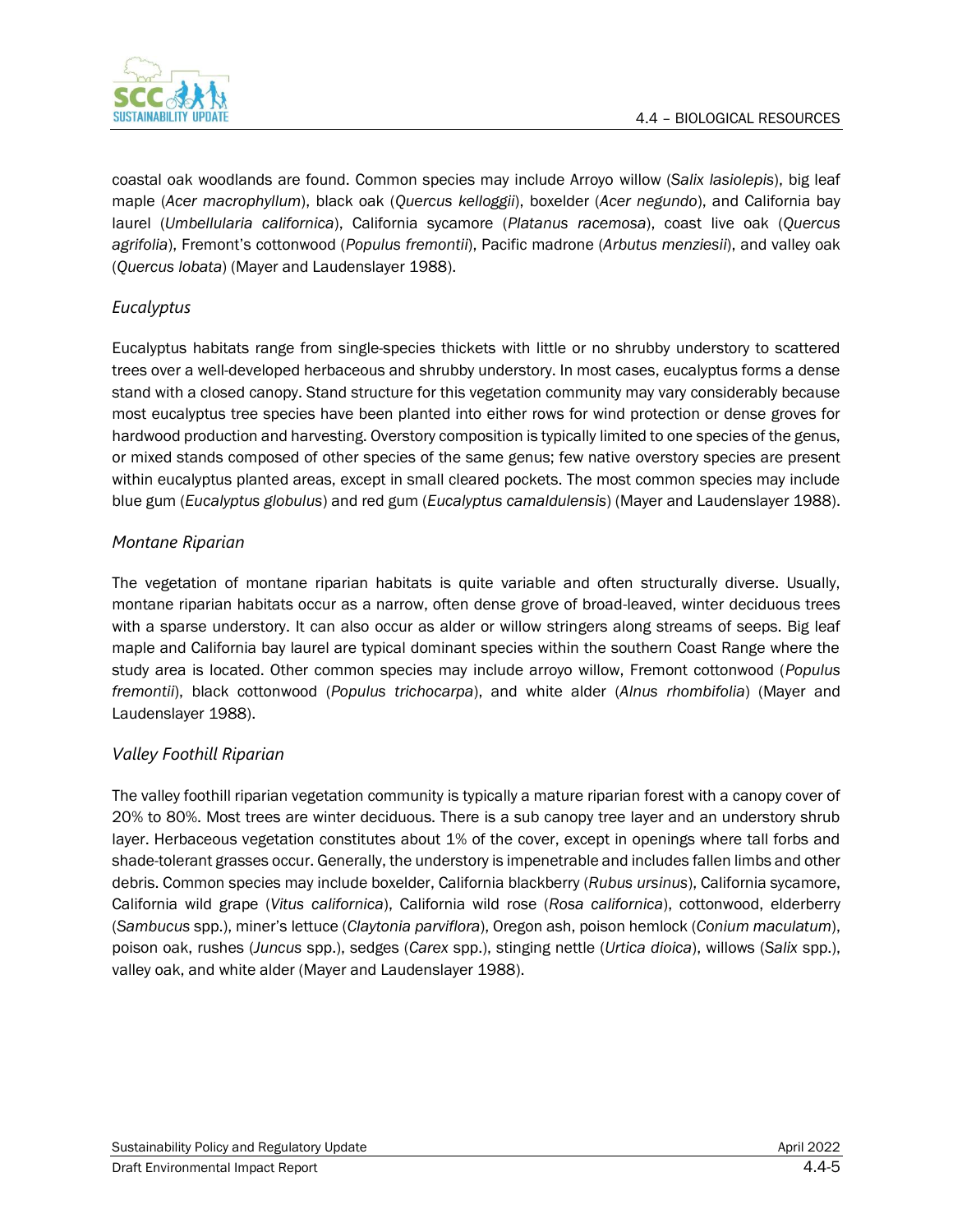

# Shrub-Dominated Habitats

### *Mixed Chaparral*

Mixed chaparral is a structurally homogeneous habitat type dominated by shrubs with thick, stiff, heavily cutinized evergreen leaves. At maturity, cismontane mixed chaparral typically is a dense, nearly impenetrable thicket. On poor sites, serpentine soils or transmontane slopes, shrub cover may be reduced and shrubs may be shorter in size. Considerable leaf litter and standing dead material may accumulate in stands that have not burned for several decades. Common species may include chamise (*Adenostoma* spp.), chaparral pea (*Pickeringia montana*), manzanita (*Arctostaphylos* spp.), poison oak, scrub oak, silk tassel (*Garrya* spp.), toyon, and yerba santa (Mayer and Laudenslayer 1988).

### *Chamise-Redshank Chaparral*

Chamise-redshank chaparral is a single layered vegetation community that is generally lacking welldeveloped herbaceous ground cover and overstory trees. Fire occurs regularly in chamise-redshank chaparral and influences habitat structure. Shrub canopies frequently overlap, producing a nearly impenetrable canopy of interwoven branches. Mature redshank frequently is more open than chamise and can have sparse herbaceous cover between shrubs. Chamise-redshank chaparral may consist of nearly pure stands of chamise or redshank, a mixture of both, or with other shrubs. This vegetation community can occur in varied topographies, on soils that commonly shallow over colluvium and many kinds of bedrock. The purest stands of chamise occur on xeric,<sup>2</sup> south-facing slopes. Common species may include California buckwheat (*Eriogonum fasciculatum*), chamise (*Adenostoma fasciculatum*), chaparral yucca (*Hesperoyucca whipplei*), buck brush (*Ceanothus* spp.), common manzanita (*Arctostaphylos manzanita*), Eastwood manzanita (*Arctostaphylos glandulosa*), interior live oak (*Quercus wislizeni*), monkeyflower (*Diplacus* spp.), poison oak (*Toxicodendron diversilobum*), Santa Cruz manzanita (*Arctostaphylos andersonii*), scrub oak (*Quercus berberidifolia*), sage (*Salvia* spp.), toyon (*Heteromeles arbutifolia*), and yerba santa (*Eriodictyon californicum*) (Mayer and Laudenslayer 1988).

### *Coastal Scrub*

Coastal scrub habitat occurs at river mouths, stream sides, terraces, stabilized dunes of coastal bars, spits along the coastline, coastal bluffs, open slopes, ridges. No single species is typical of all the coastal scrub vegetation communities in the Central Coast region. Structure of the plant species that comprise coastal scrub vegetation communities is typified by low to moderate-sized shrubs with mesophytic leaves, flexible branches, semi-woody stems growing from a woody base, and a shallow root system. Structure differs among stands, mostly along a gradient that parallels the coastline. Specifically, species composition changes most markedly with progressively more xeric conditions from north to south along the coastline. With the change from mesic to xeric sites, dominance appears to shift from evergreen species in the north to drought-deciduous species in the south. Variation in coastal influence at a given latitude produces less pronounced composition changes. Common species may include blue blossom (*Ceanothus thyrsiflorus* var. *thyrsiflorus*), California coffeeberry (*Frangula californica*), common cowparsnip (*Heracleum maximum*),

<sup>&</sup>lt;sup>2</sup> Xeric refers to areas characterized by, relating to, or requiring only a small amount of moisture.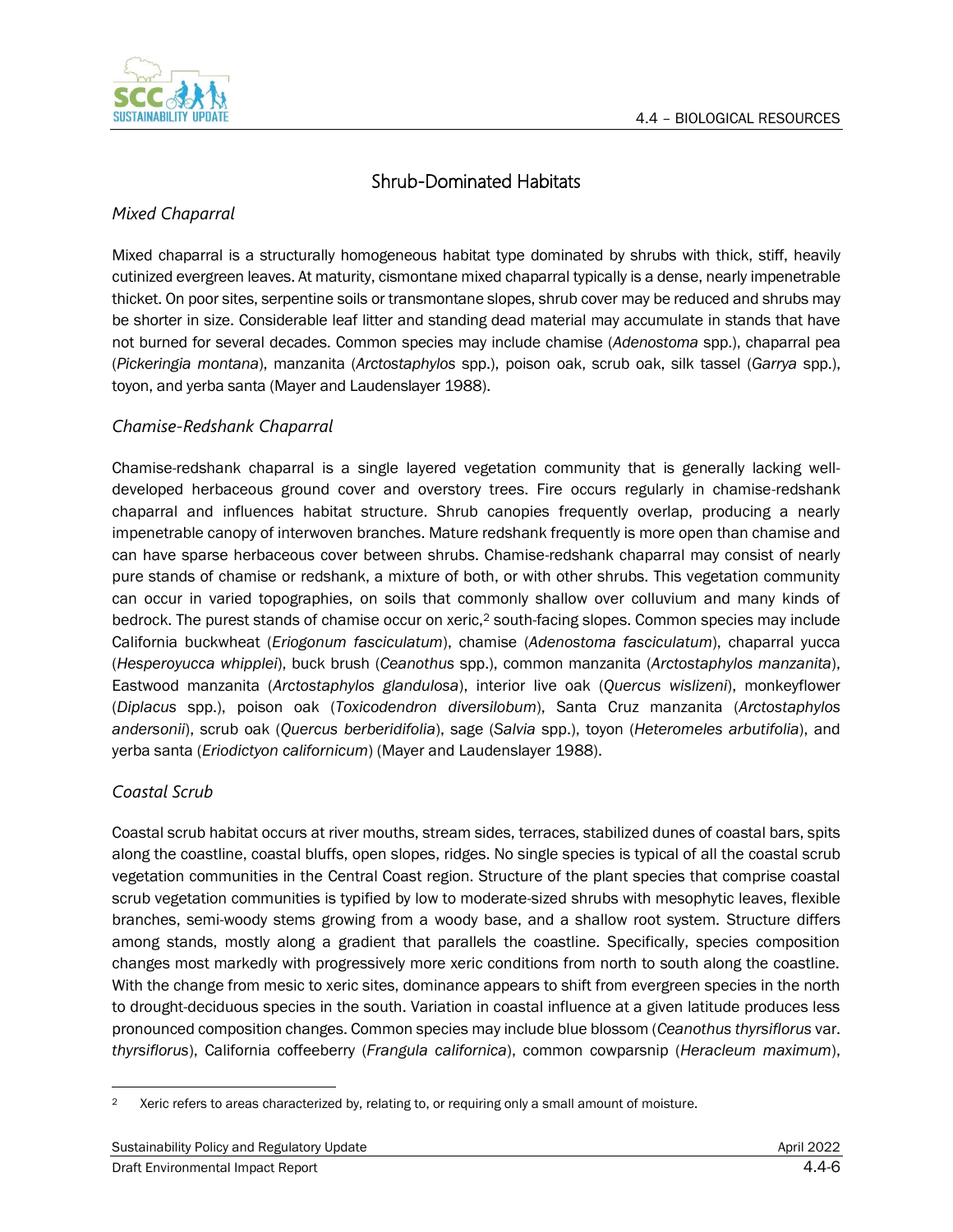

coyote brush (*Baccharis pilularis*), Himalayan blackberry (*Rubus armeniacus*), Indian paintbrush (*Castilleja affinis* spp. *affinis*), monkeyflower (*Diplacus* spp.), oat grasses, poison oak, salal (*Gaultheria shallon*), wooly sunflower (*Eriophyllum lanatum*), silver bush lupine (*Lupinus albifrons*), and yerba buena (*Clinopodium douglasii*) (Mayer and Laudenslayer 1988).

### Herbaceous-Dominated Habitats

### *Annual Grassland*

Annual grassland is composed primarily of annual herbaceous plant species. Vegetation composition and structure in annual grasslands depend largely on weather patterns and livestock grazing, where present. Fall rains cause germination of annual plant seeds. Plants grow slowly during the cool winter months, remaining low in stature until spring, when temperatures increase and stimulate more rapid growth. Large amounts of standing dead plant material can be found during summer in years of abundant rainfall and light to moderate grazing pressure. Introduced annual grasses are the dominant plant species in this habitat. Common grass species may include canary grass (*Phalaris* spp.) barley (*Hordeum* spp.), fescue (*Festuca* spp.), medusa head (*Elymus caput-medusae*), soft chess (*Bromus hordeaceus*), red brome (*Bromus madritensis*), ripgut brome (*Bromus diandrus*), wild oats (*Avena* spp.). Common forb species may include bur clover (*Medicago polymorpha*), clovers (*Trifolium* spp.), filaree (*Erodium* spp.), turkey mullein (*Croton setiger*), and many others (Mayer and Laudenslayer 1988).

### *Perennial Grassland*

Perennial grasslands typically occur on ridges and south-facing slopes, alternating with forest and scrub in the valleys and on north-facing slopes and occurs in two forms in California: coastal prairie, found in areas of northern California under maritime influence, and relics in habitats now dominated by annual grasses and forbs. The coastal prairie form is found within the biological study area. Perennial grasslands of the coastal prairie form occur along the California coast northward of Monterey County at lower elevations and seldom more than 100 km (62 mi) from the coast. Common species include perennial grass species such as California oatgrass (*Danthonia californica*), Pacific hairgrass (*Deschampsia cespitosa* ssp. *holciformis*), and sweet vernal grass (*Anthoxanthum odoratum*) (Mayer and Laudenslayer 1988).

#### *Wet Meadow*

Wet meadows generally have a simple structure consisting of a layer of herbaceous plants. Shrub or tree layers are usually absent or very sparse; however, they may be present as an important feature of a meadow sedge. Within the herbaceous plant community, a microstructure is frequently present. The wet meadow vegetation communities occur with a great variety of plant species; therefore, it is not possible to generalize species composition. Fewer species occur as surface water depth increases during spring runoff. Species may differ, but several genera are common to wet meadows throughout the State. Common genera that may occur include bent grasses (*Agrostis* spp.), bulrushes (*Schoenoplectus* spp.), oat grasses (*Danthonia* spp.), sedges (*Carex* spp.), rushes (*Juncus* spp.), and willows (*Salix* spp.) (Mayer and Laudenslayer 1988).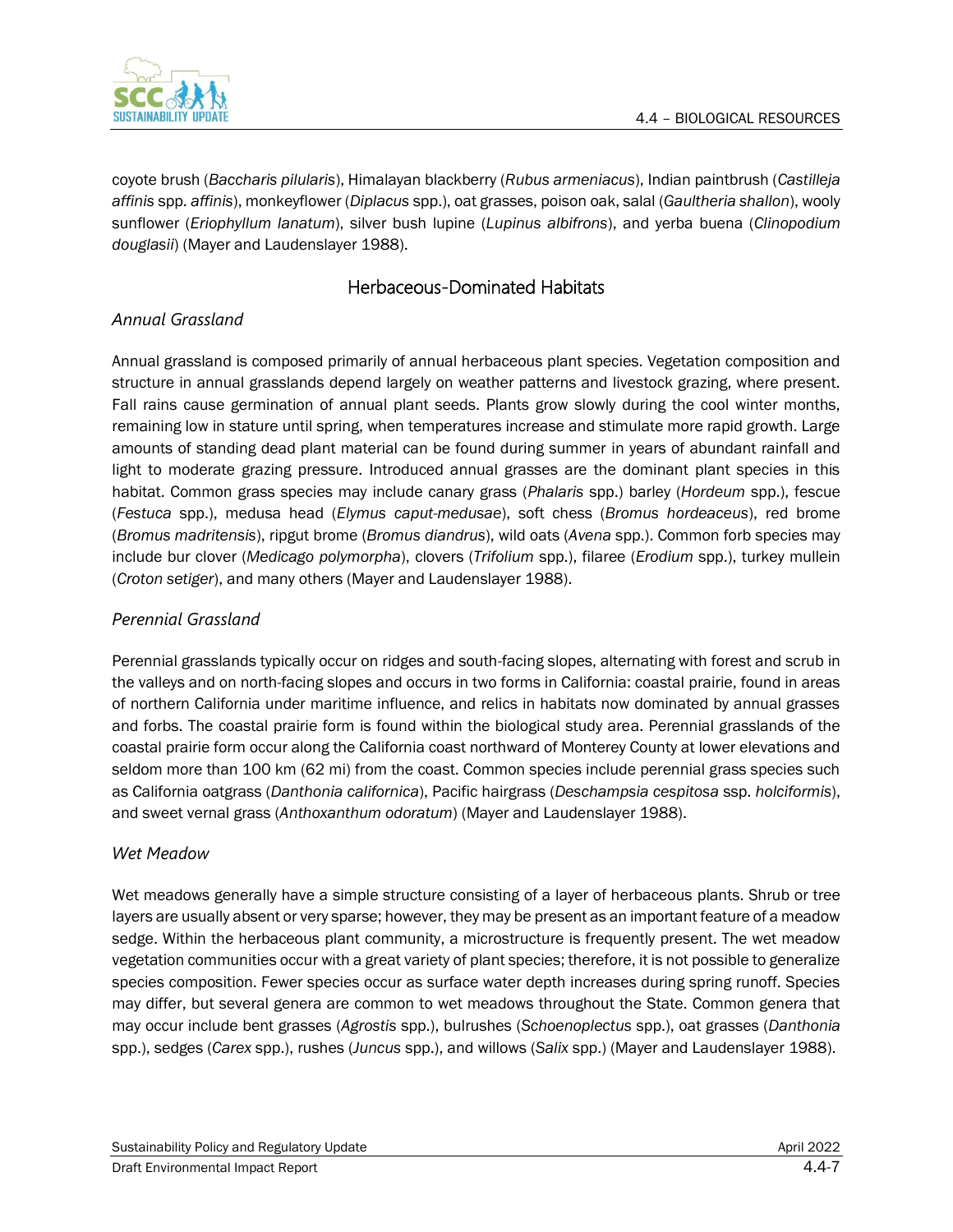

### *Fresh Emergent Wetland*

Fresh emergent wetlands are characterized by erect, rooted hydrophytes (i.e., plants adapted to grow in water) varying in size from small clumps to vast areas covering several kilometers. They occur in any topography containing a basin or depression that is saturated or at least periodically flooded but are most common on level to gently rolling topography. Plant species common to such wetlands predominately consist of cattails (*Typha* spp.), bulrushes, sedges, and rushes.

### Aquatic Habitats

### *Riverine*

Riverine habitat is distinguished by intermittent or continually running water and is functionally equivalent to rivers and streams (Mayer and Laudenslayer 1988). These aquatic systems typically include 98% total cover of open water and less than 2% total cover of by vegetation in the continually exposed bank or shore zone. Aquatic zones within riverine systems include open water greater than 6 feet in depth and/or beyond the reach of floating rooted plants, the submerged zone between open water and the shore, and the shore that is seldom flooded. Small rivers and streams may not have an open water zone. A stream originates at an elevated source, such as a spring or lake, and flows downward at a rate relative to slope or gradient and the volume of surface runoff or discharge. At lower elevations, water velocity declines and the volume of water increases until the stream becomes sluggish and transitions into a river. Riverine habitats are associated with many terrestrial habitats (e.g., riparian forest and woodland) and may also be contiguous with lacustrine and freshwater wetland habitats.

For the purposes of this EIR, riverine habitat in the biological study area is represented by the County's "Streams" GIS dataset (County of Santa Cruz 2015a). Major streams include the San Lorenzo River and its tributaries, Soquel Creek, Aptos Creek, Watsonville Slough, and the Pajaro River. Several other unnamed intermittent and ephemeral tributaries also occur within the biological study area.

#### *Lacustrine*

Lacustrine habitat is an inland depression or dammed riverine channel containing standing water (Cowardin 1979). Lacustrine areas may vary from small ponds less than one hectare, to large areas covering several square kilometers. Depth can vary from a few centimeters to hundreds of meters. Typical lacustrine systems include permanently flooded lakes and reservoirs, intermittent lakes (e.g., playa lakes), and large ponds. However, the CDFW's coarse mapping of this habitat type also includes coastal bodies of water that may be influenced by the tides and contain salinity gradients, which more closely align with estuarine systems. The plants and wildlife species found in the littoral zone (i.e., nearshore) vary with water depth, and a distant zonation of life exists from deeper water to shore. Most permanent lacustrine systems support fish life; intermittent types usually do not. A blanket of duckweed may cover the surface of shallow water. Submerged plants such as algae and pondweeds serve as supports for smaller algae and as cover for swarms of minute aquatic animals. As sedimentation and accumulation of organic matter increases toward the shore, floating rooted aquatics such as water lilies and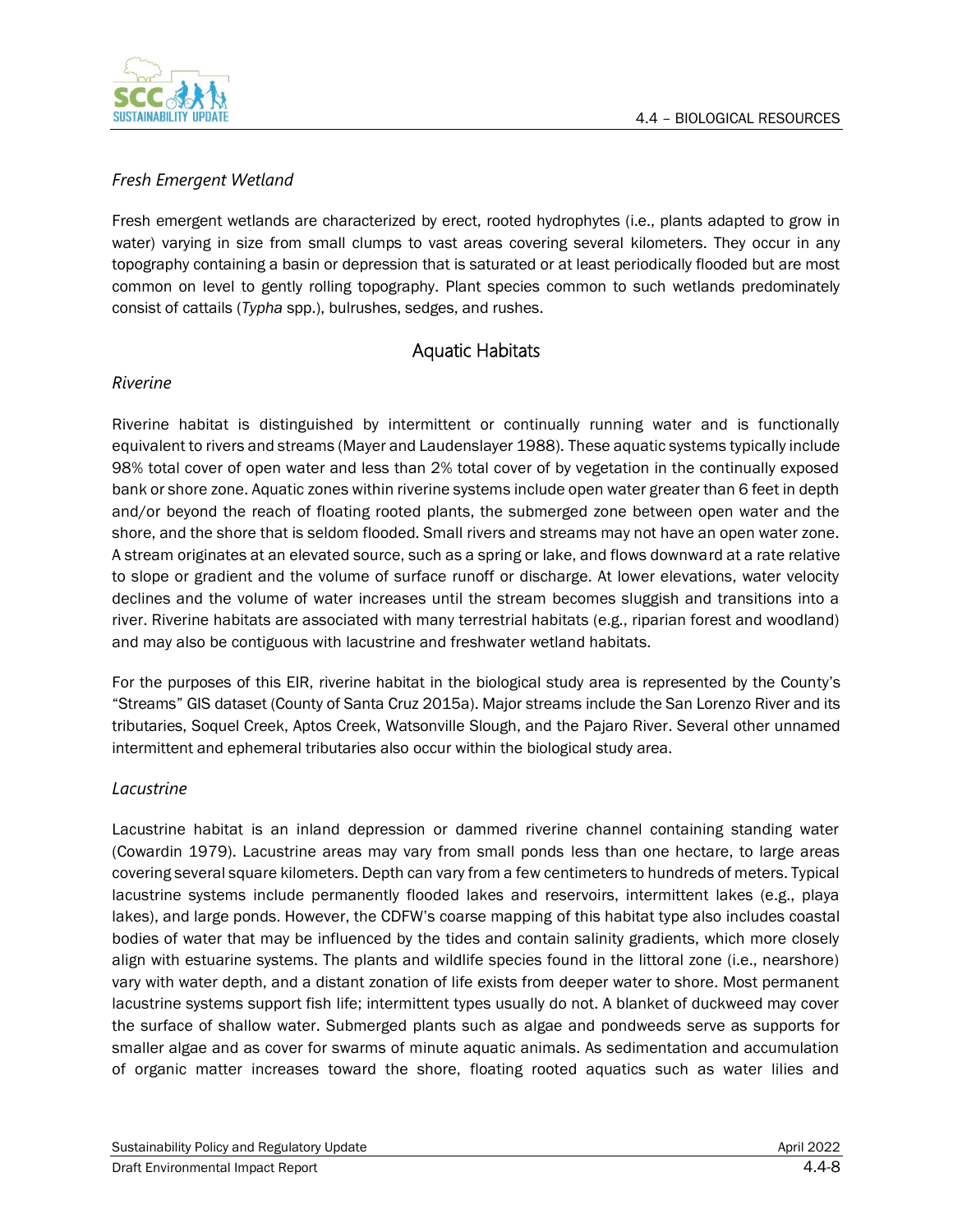

smartweeds often appear. Floating plants offer food and support for numerous herbivorous animals that feed both on phytoplankton and the floating plants.

For the purposes of this EIR, lacustrine habitat in the biological study area is represented by the County's "Lakes" GIS dataset (County of Santa Cruz 2015b). Major lakes or open waterbodies within the USL include Neary Lagoon, Arana Marsh, Woods Lagoon, and Schwann Lake.

### Developed Habitats

### *Cropland*

Cropland does not conform to normal habitat stages. Instead, it is a highly managed habitat type and is regulated by the crop cycle in California. Most croplands support annuals planted in spring and harvested during summer or fall. In many areas, second crops are commonly planted after harvesting the first. This land cover type can either be annual or perennial, vary according to location in the California, or germinate at various times of the year. Specifically, the crop vegetation in this land cover types includes a variety of sizes, shapes, and growing patterns. For instance, although most crops are planted in rows, such as alfalfa, hay, and small grains (e.g., rice, barley, and wheat), these crops can form dense stands with up to 100% canopy closure (Mayer and Laudenslayer 1988).

#### *Urban*

The urban land cover type includes areas that have been constructed on or otherwise physically altered to the point where natural vegetation is no longer present. Urban areas are characterized by permanent or semi-permanent structures, hardscapes, and landscaped areas that require irrigation. According to CWHR System classification scheme, the urban mapping unit can have five types of vegetative structure: tree grove, street strip, shade tree/lawn, lawn, and shrub cover (CDFW 2014). Tree groves are common to city parks, green belts, and cemeteries. Tree grove species vary in height, tree spacing, crown shape, and understory conditions, depending upon the species planted and the planting design. Ground cover in tree groves can range from full to absent. Street tree strips show variation in spacing of trees, depending upon species and design considerations. Both continuous and discontinuous canopies are observed. Street tree strips are typically planted with drought tolerant ground covers in this area. Shade trees and lawns are typical of residential areas and reminiscent of natural savannas. Structural variation in the shade tree/lawn type is typical when many species are incorporated in the landscape. Lawns are structurally the most uniform vegetative units of the California urban land cover type. A variety of grass species are employed, which are maintained at a uniform height and continuous ground cover. Shrub cover is more limited in distribution than the other structural types. Hedges represent a variation of the urban shrub cover type. Species, planting design, and maintenance control the structural characteristics of this types. Species composition in urban habitats varies with planting design and climate. Monoculture is commonly observed in tree groves and street tree strips. The juxtaposition of urban vegetation types within cities produces a rich mosaic with considerable edge areas. The overall mosaic may be more valuable as wildlife habitat than the individual units in that mosaic. A distinguishing feature of the urban wildlife habitat is the mixture of native and exotic species. Both native and exotic species are valuable,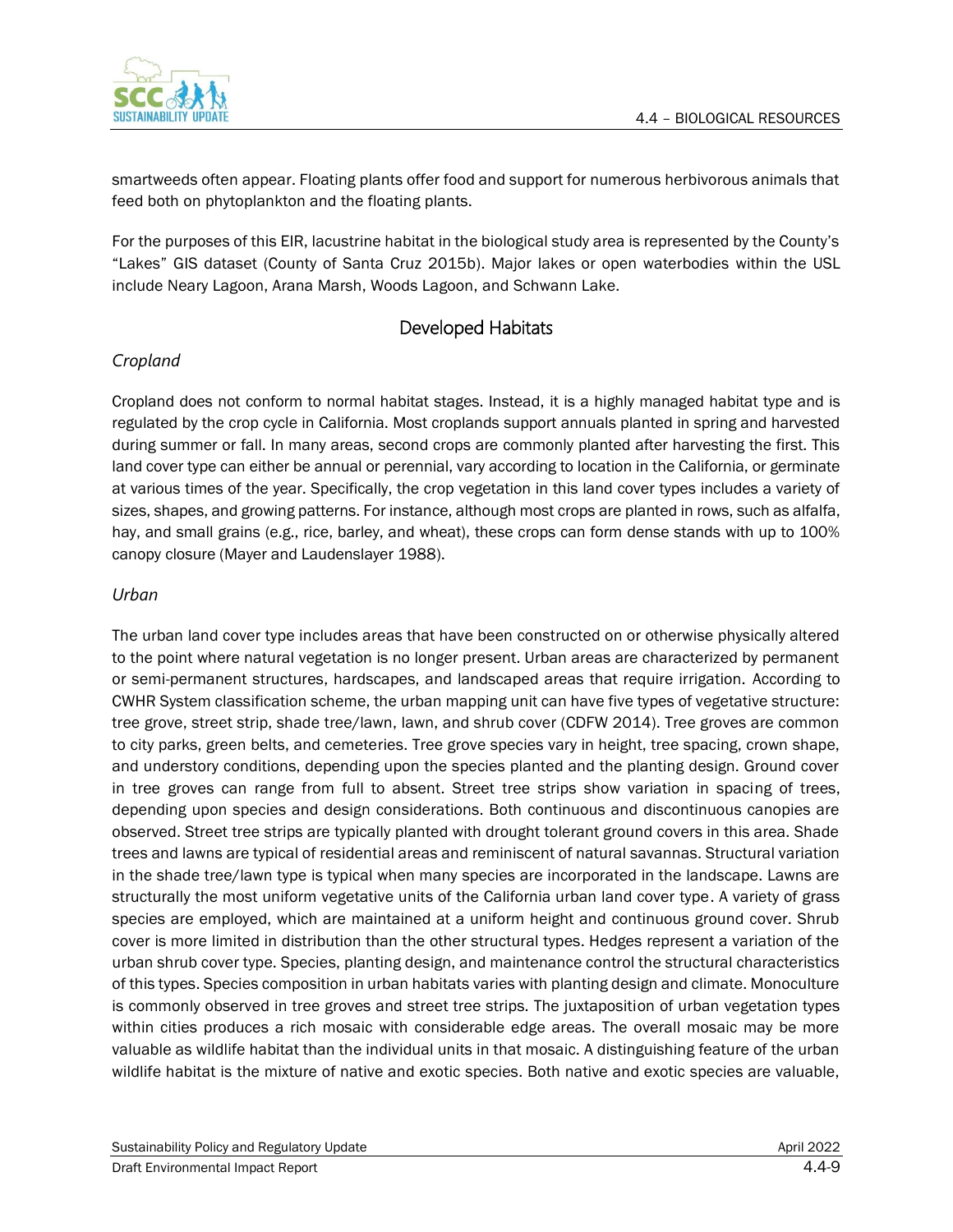

with exotic species providing a good source of additional food in the form of fruits and berries (Mayer and Laudenslayer 1988).

### Non-vegetated Habitats

#### *Barren*

The barren habitat is defined by the absence of vegetation. Any land cover with less 2% total vegetation cover of herbaceous, desert, or non-wildland species, and less than 10% cover of tree or shrub species, is typically defined as a barren land cover. Structure and composition of the substrate is largely determined by the region of the state and surrounding environment. In the marine and estuarine environment, barren land cover includes rocky outcroppings in the intertidal and subtidal zones, open sandy beaches, and mudflats. Along rivers, it includes vertical riverbanks and canyon walls. Urban settings covered in pavement and buildings may be classified as barren if vegetation, including non-native landscaping, does not reach the coverage percentage thresholds for vegetated habitats as described above (Mayer and Laudenslayer 1988). However, within the infrastructure study area, areas covered in pavement and buildings were classified as urban (see below).

### 4.4.1.2 Marine Habitats

Monterey Bay is part of the Monterey Bay National Marine Sanctuary (MBNMS), which was established and designated in 1992 for the purpose of resource protection, research, education and public use. The MBNMS is the largest of thirteen marine sanctuaries administered by the United States Department of Commerce National Oceanic and Atmospheric Administration (NOAA) and it extends from Marin County to Cambria, encompassing nearly 300 miles of shoreline and 5,322 square miles of ocean, extending an average distance of twenty-five miles from shore. The Sanctuary's natural resources include the nation's largest kelp forests, one of North America's largest underwater canyons, and the closest to shore deep ocean environment in the continental United States. At its deepest point the MBNMS reaches down 10,663 feet (more than two miles) (U.S. Department of Commerce 2008).

Monterey Bay is home to numerous mammals, seabirds, fishes, invertebrates, and algae in a remarkably productive coastal environment. Its natural resources include the nation's largest contiguous kelp forests, one of North America's largest underwater canyons and the closest-to-shore, deep ocean environment off the continental United States. It is home to some of the most diverse and productive marine ecosystems in the world, including a vast diversity of marine life, with 33 species of marine mammals, 94 species of seabirds, 345 species of fish, four species of sea turtles, 31 phyla of invertebrates, and more than 450 species of marine algae. During early spring to late summer, upwelling causes nutrient-rich water to rise to the surface. These nutrients in turn are consumed by planktonic organisms which support the entire food chain, giving rise to the incredible diversity at this site (U.S. Department of Commerce 2008).

MBNMS partially updated its 2009 Condition Report and released A New Assessment of the State of Sanctuary Resources in 2015. The 2009 Report The 2009 Report provided an assessment of ecosystem health, status and trends within the Sanctuary. Both the 2009 Report and 2015 Condition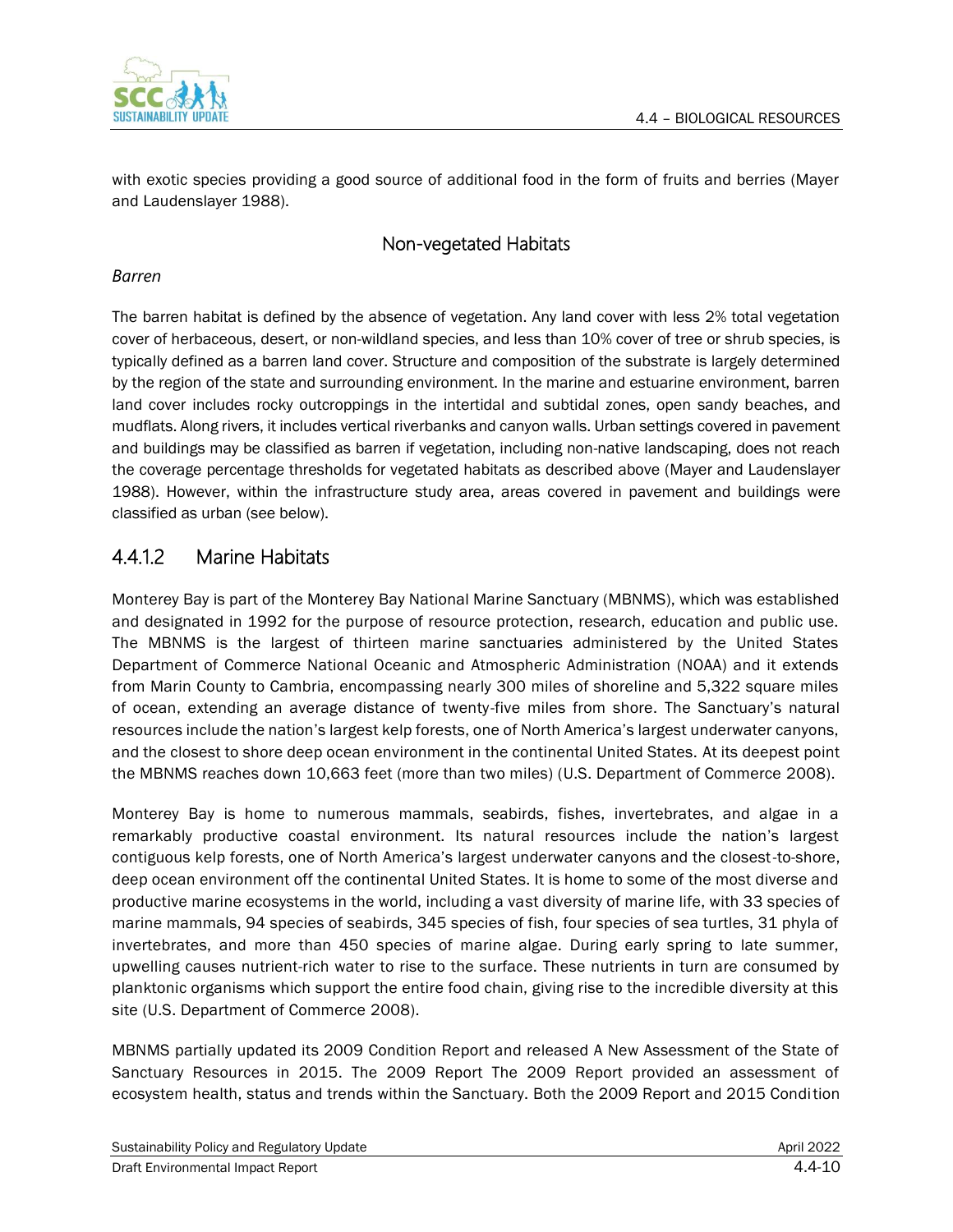

Report Update assessed four areas of the sanctuary: estuarine (Elkhorn Slough), nearshore (<30 meters in depth), offshore (>30 meters) and the Davidson Seamount (70 miles offshore, southwest of Monterey). Sanctuary habitats and living resources were reported to be in excellent condition. Overall, the nearshore biogenic habitat (which extends from the shoreline boundary out to approximately 30 meters depth), including kelp, algae, and invertebrates are abundant and stable. There has been no introduction of new invasive species; key species are stable or slightly increasing; and water quality risks to human health decreased due to improved sewer infrastructure and non-point source controls. However, the 2015 Report downgraded the eutrophic conditions of sanctuary waters to "fair" due to the increasing nutrient enrichment and proliferation of harmful algal blooms (HABs). Concerns in the nearshore environment include ambient toxicity due to pesticides and pharmaceuticals; sea star declines; and effects of the following activities: sand mining, coastal armoring, inputs of contaminants, and marine debris. In the offshore environment the main concerns are impacts that have been detected due to the Oxygen Minimum Zone caused by acidification, warming and shoaling; pollutants, marine debris, and toxins from HABs found in some key species; impacts to sensitive species from human-caused noise and vessel traffic; long-term impacts of warmer water conditions; and trawling impacts on the benthic habitat (U.S. Department of Commerce 2015).

# 4.4.1.3 Special-Status Species

For the purposes of this EIR, special-status species are defined as follows:

- Plants, fish, or wildlife listed, proposed for listing, or candidates for listing as threatened or endangered under the federal Endangered Species Act (FESA)
- Plants, fish, or wildlife listed as threatened or endangered, or proposed for listing, under the California Endangered Species Act (CESA)
- Fish or wildlife designated by the CDFW as a California Species of Special Concern (SSC)
- Wildlife designated as fully protected species under sections 3511, 4700, 5050, and 5515 the California Fish and Game Code (CFGC)
- Plants designated as rare under the California Native Plant Protection Act of 1977
- Plants with the following California Rare Plant Ranks (CRPR):
	- o CRPR 1B Plants rare, threatened or endangered in California and elsewhere.
	- o CRPR 2B Plants rare, threatened, or endangered in California but more common elsewhere.
	- o CRPR 3 Plants about which more information is needed
	- CRPR 4 Plants of limited distribution; a watch list
- Meet the definition of rare, threatened, or endangered as described in the CEQA Guidelines, section 15380

A total of 87 special-status plant and 46 special-status wildlife species have been documented from the county. The status and habitat requirements of these species are presented in Appendix E. Species included in the IPaC resource list (USFWS 2021a) with geographic ranges outside the county (e.g., California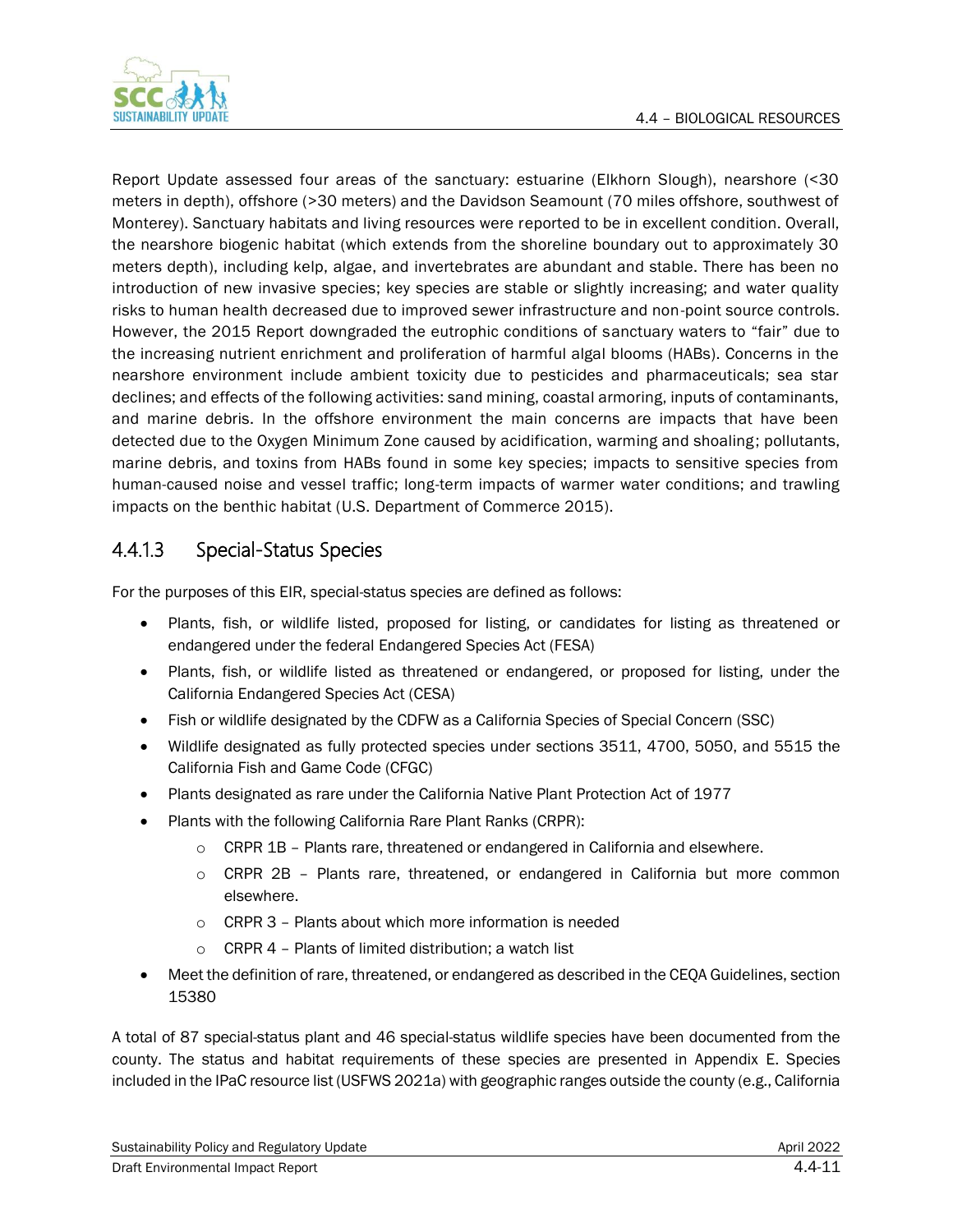

Ridgway's rail [*Rallus obsoletus obsoletus*] in tidal salt marshes fringing the San Francisco Estuary) or only occurring in the Pacific Ocean (e.g., southern sea otter [*Enhydra lutris nereis*] and green sea turtle [*Chelonia mydas*] are not expected to occur in the project area and are therefore not included in Appendix E.

Federally designated critical habitat are present in a number locations, including designated critical habitat for the following species:

- California red-legged frog (*Rana draytonii*)
- Coho salmon-Central California coast ESU (*Oncorhynchus kisutch*)
- Marbled murrelet (*Brachyramphus marmoratus*)
- Monterey spineflower (*Chorizanthe pungens* var. *pungens*)
- Robust spineflower (*Chorizanthe robusta* var. *robusta*)
- Scotts Valley polygonum (*Polygonum hickmanii*)
- Scotts Valley spineflower (*Chorizanthe robusta* var. *hartwegii*)
- Steelhead- -Central California Coast DPS (*Oncorhynchus mykiss irideus*)
- Steelhead-South-Central California Coast DPS (*Oncorhynchus mykiss*)
- Tidewater goby (*Eucyclogogius newberryi*)
- Western snowy plover (*Charadrius alexandrines nivosus*)
- Zayante band-winged grasshopper (*Trimerotropis infantillis*) (AMBAG 2021).

# 4.4.1.4 Sensitive Habitats

Santa Cruz County has a wide variety of natural habitats supporting rich biological diversity, including listed plant and animal species that are locally unique or rare or are identified as rare, threatened, or endangered under state and federal law. The natural habitats of listed plant and animal species and communities (sensitive habitats) include stream corridors, lakes, ponds and wetlands; beaches, reefs, and marine habitats; the Monterey Bay National Marine Sanctuary; the unique Sandhills habitat in the San Lorenzo Valley and North Coast; the salamander habitat around Aptos and Watsonville; the native grass lands of the coastal terraces; and the San Andreas oak woodland.

For the purposes of this EIR, sensitive habitats include the following: (1) vegetation communities designated as sensitive by CDFW (2021) (CDFW sensitive natural communities); (2) riparian communities and aquatic resources, including wetlands; and (3) County-designated sensitive habitats, many of which overlap with the other two categories. Each of these are briefly discussed below.

### CDFW Sensitive Natural Communities

CDFW sensitive natural communities are "natural communities" (of vegetation) or "vegetation types" that have been evaluated by CDFW, using NatureServe's Heritage Methodology (Master et al. 2012) and vegetation community classifications from MCV (Sawyer et al. 2009), and are ranked by rarity and threat. Evaluation is done at both the global (i.e., full natural range within and outside of California), and State (i.e.,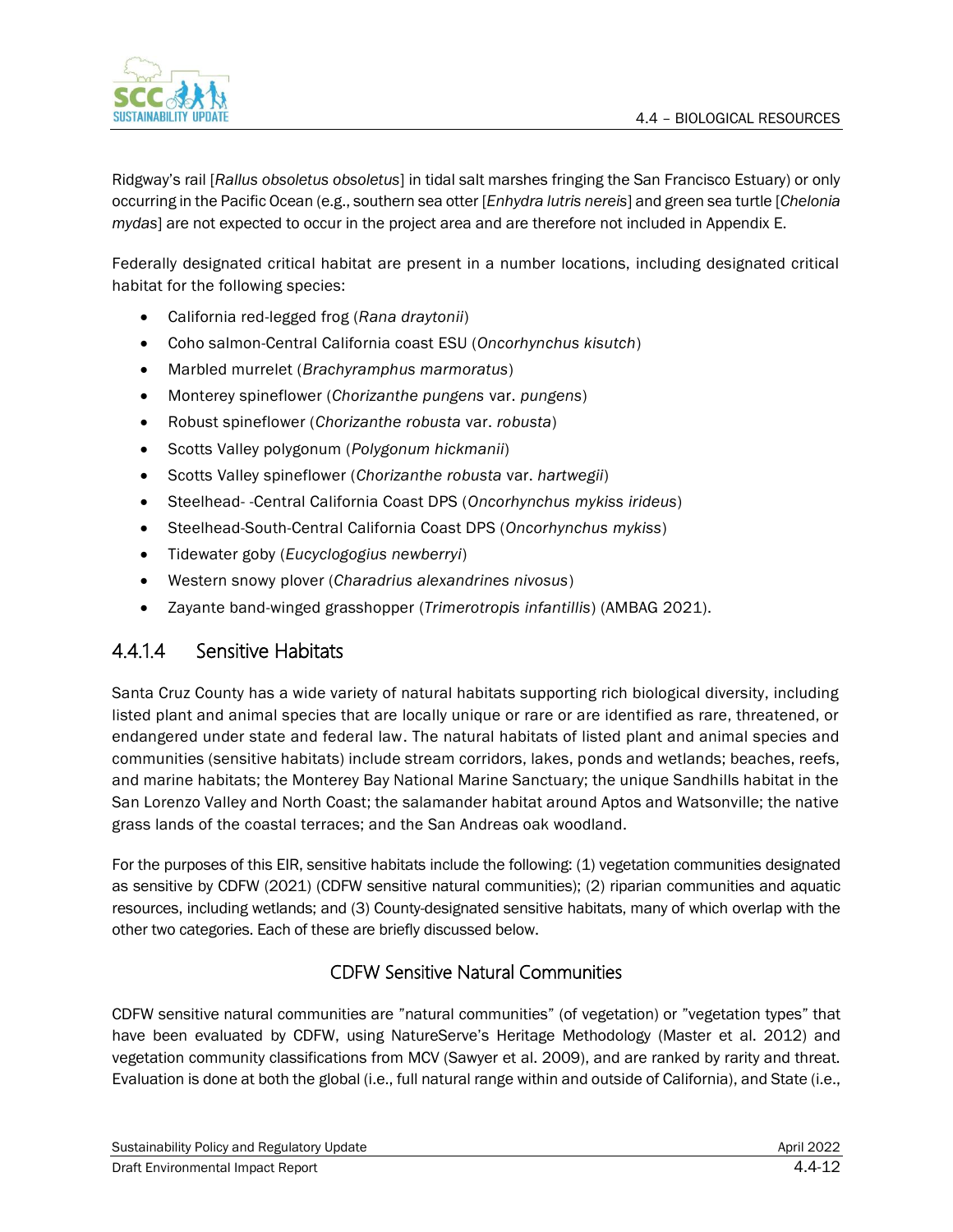

within California) levels resulting in a single 'G' (global) and 'S' (state) rank ranging from 1 (i.e., very rare and threatened) to 5 (i.e., demonstrably secure). The five levels of S-ranks are defined as follows:

- **S1 = Critically Imperiled.** Critically imperiled in California because of extreme rarity (often 5 or fewer populations) or because of factor(s) such as very steep declines making it especially vulnerable to extirpation.
- **S2 = Imperiled.** Imperiled in California because of rarity due to very restricted range, very few populations (often 20 or fewer), steep declines, or other factors making it very vulnerable to extirpation.
- **S3 = Vulnerable.** Vulnerable in California due to a restricted range, relatively few populations (often 80 or fewer), recent and widespread declines, or other factors making it vulnerable to extirpation.
- **S4 = Apparently Secure.** Uncommon but not rare in California; some cause for long-term concern due to declines or other factors.
- **S5 = Secure.** Common, widespread, and abundant in the state.

Additional threat ranks are defined as follows:

- $\bullet$  0.1 = Very threatened
- $\bullet$  0.2 = Threatened
- 0.3 = No current threat known

Natural communities with an S rank of S1, S2, or S3 are considered "sensitive" by CDFW (2021) and typically addressed in the CEQA environmental review process. Because the CWHR habitat classification scheme (Mayer and Laudenslayer 1988) is based on a different vegetation classification standard and larger mapping scale than the CDFW sensitive natural communities (MCV alliances and associations), a translation between the systems that allowed for a "crosswalk" (side-by-side comparison) was compiled. The crosswalk was used to extrapolate potential sensitive natural communities that could occur within the biological study area (Table 4.4-2).

### Riparian Communities and Aquatic Resources

Riparian vegetation communities occur along streams, ponds, rivers, and lakes and are considered sensitive because of their high habitat value for native wildlife. Riparian vegetation in the biological study area is associated with the montane riparian, valley foothill riparian, and riverine habitat types described above but may overlap with other habitat types where adequate water is available. Vegetation mapping at the project level would be needed to identify riparian communities in or adjacent to specific development sites.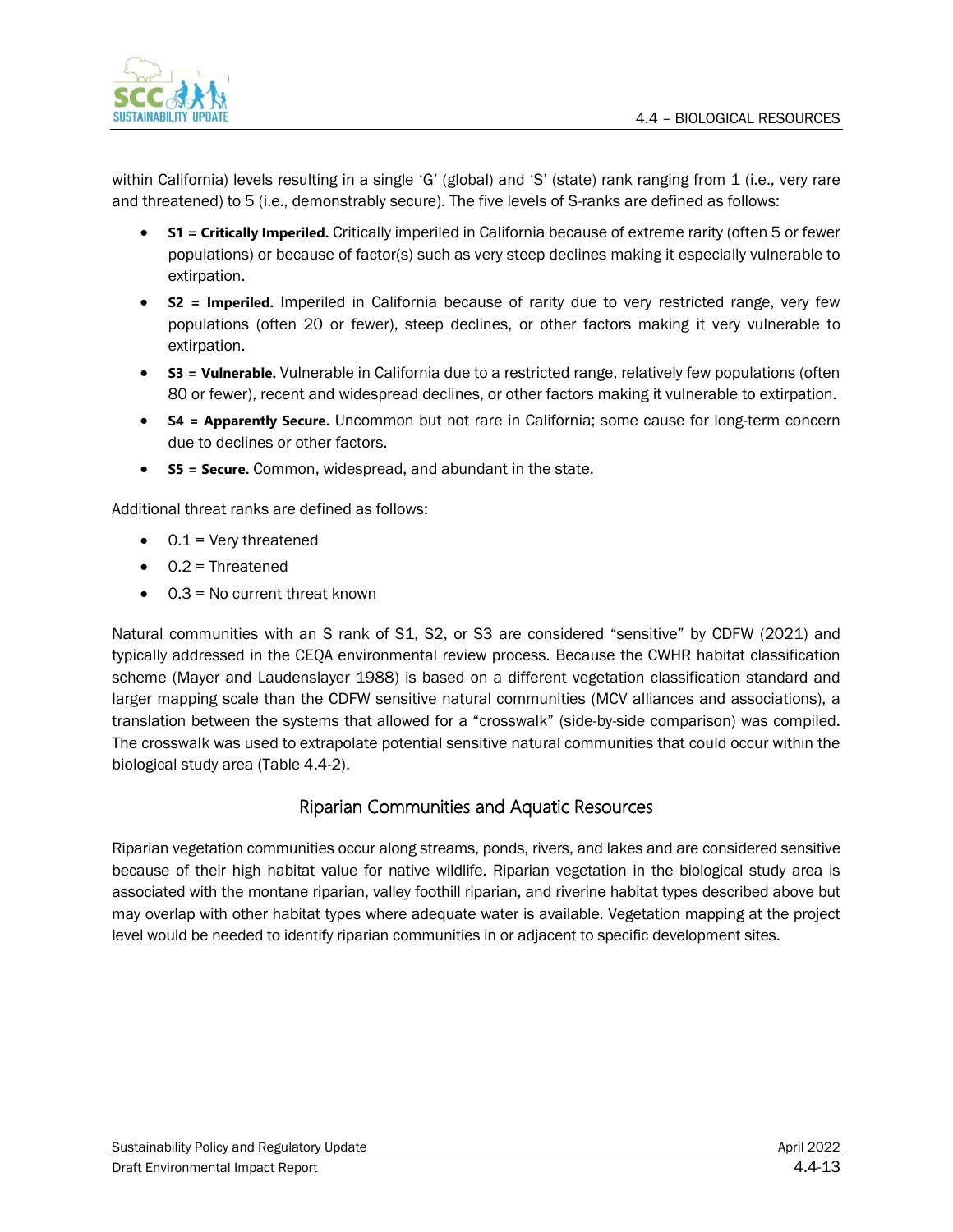

| <b>CDFW Sensitive Natural Community</b><br>(MCV Alliance or Association) | <b>CWHR Habitat Type</b>  | <b>State Rarity</b>       |
|--------------------------------------------------------------------------|---------------------------|---------------------------|
| Tree-dominated                                                           |                           |                           |
| Redwood forest and woodland                                              | Redwood                   | S3.2                      |
| Bishop pine - Monterey pine forest and woodland                          | Closed-cone pine-cypress  | S3.2                      |
| Monterey pygmy cypress stands                                            |                           | S <sub>1</sub>            |
| Santa Cruz cypress groves                                                |                           | S <sub>1</sub>            |
| Bigleaf maple forest and woodland                                        | Montane hardwood-conifer  | S <sub>3</sub>            |
| California bay forest and woodland                                       | Coastal oak woodland      | $\overline{\mathsf{S3}}$  |
| Madrone forest                                                           |                           | S3.2                      |
| Shreve oak forests                                                       |                           | S <sub>2</sub>            |
| Black cottonwood forest and woodland                                     | Valley foothill riparian  | S <sub>3</sub>            |
| California sycamore woodlands                                            |                           | S <sub>3</sub>            |
| Fremont cottonwood forest and woodland                                   |                           | S3.2                      |
| Goodding's willow - red willow riparian woodland and forest              |                           | S <sub>3</sub>            |
| Shining willow groves                                                    |                           | S3.2                      |
| Shrub-dominated                                                          |                           |                           |
| Brittle leaf - woolly leaf manzanita chaparral                           | Mixed chaparral           | S <sub>3</sub>            |
| Canyon live oak - Interior live oak chaparral                            |                           | $\overline{\mathsf{S3}}$  |
| Glossy leaf manzanita chaparral                                          |                           | S <sub>2</sub>            |
| Golden chinquapin thickets                                               |                           | S <sub>2</sub>            |
| Hairy leaf - woolly leaf ceanothus chaparral                             |                           | S <sub>3</sub>            |
| Hoary, common, and Stanford manzanita chaparral                          |                           | $\overline{\mathsf{S}^3}$ |
| Hooker's manzanita chaparral                                             |                           | S <sub>2</sub>            |
| Monterey manzanita chaparral                                             |                           | S <sub>1</sub>            |
| Pajaro manzanita chaparral                                               |                           | S <sub>1</sub>            |
| Silverleaf manzanita chaparral                                           |                           | S <sub>1.2</sub>          |
| Hazelnut scrub                                                           | Coastal scrub             | S <sub>2</sub> ?          |
| Silver dune lupine - mock heather scrub                                  |                           | S <sub>3</sub>            |
| Wax myrtle scrub                                                         |                           | S <sub>3</sub>            |
| California coffee berry - western azalea scrub - Brewer's willow         | Valley foothill riparian  | S <sub>3</sub>            |
| Herbaceous-dominated                                                     |                           |                           |
| Ashy ryegrass - creeping ryegrass turfs                                  | Perennial grassland       | S <sub>3</sub>            |
| Gum plant patches                                                        |                           | S <sub>2</sub>            |
| Idaho fescue - California oatgrass grassland                             |                           | S <sub>3</sub>            |
| Needle grass - Melic grass grassland                                     |                           | S <sub>3</sub>            |
| Pacific reed grass meadows                                               |                           | S <sub>2</sub>            |
| Sea lyme grass patches                                                   |                           | $\overline{\text{S2}}$    |
| Coastal tufted hair grass - Meadow barley - California oatgrass          | Perennial grassland, Wet  | S <sub>3</sub>            |
| wet meadow                                                               | meadow                    |                           |
| Dune mat                                                                 | Coastal scrub             | S <sub>3</sub>            |
| Salt rush swales                                                         |                           | S <sub>2</sub> ?          |
| Seaside woolly-sunflower - seaside daisy - buckwheat patches             |                           | S <sub>3</sub>            |
| Sand dune sedge swaths                                                   | Coastal scrub, Wet meadow | S3?                       |
| Fountain thistle seeps                                                   | Wet meadow                | S <sub>1</sub>            |
| Iris-leaf rush seeps                                                     |                           | S2?                       |
| Torrent sedge patches                                                    | Valley foothill riparian  | S <sub>3</sub>            |

### Table 4.4-2. Sensitive Natural Communities Potentially Occurring Santa Cruz County

Sources: CDFW 2021b; Mayer and Laudenslayer 1988.

Note: "?" indicates CDFW's best estimate of the rank when they have insufficient samples over the full expected range of the vegetation community, but existing information points to this rank.

Sustainability Policy and Regulatory Update April 2022 and Sustainability Policy and Regulatory Update April 2022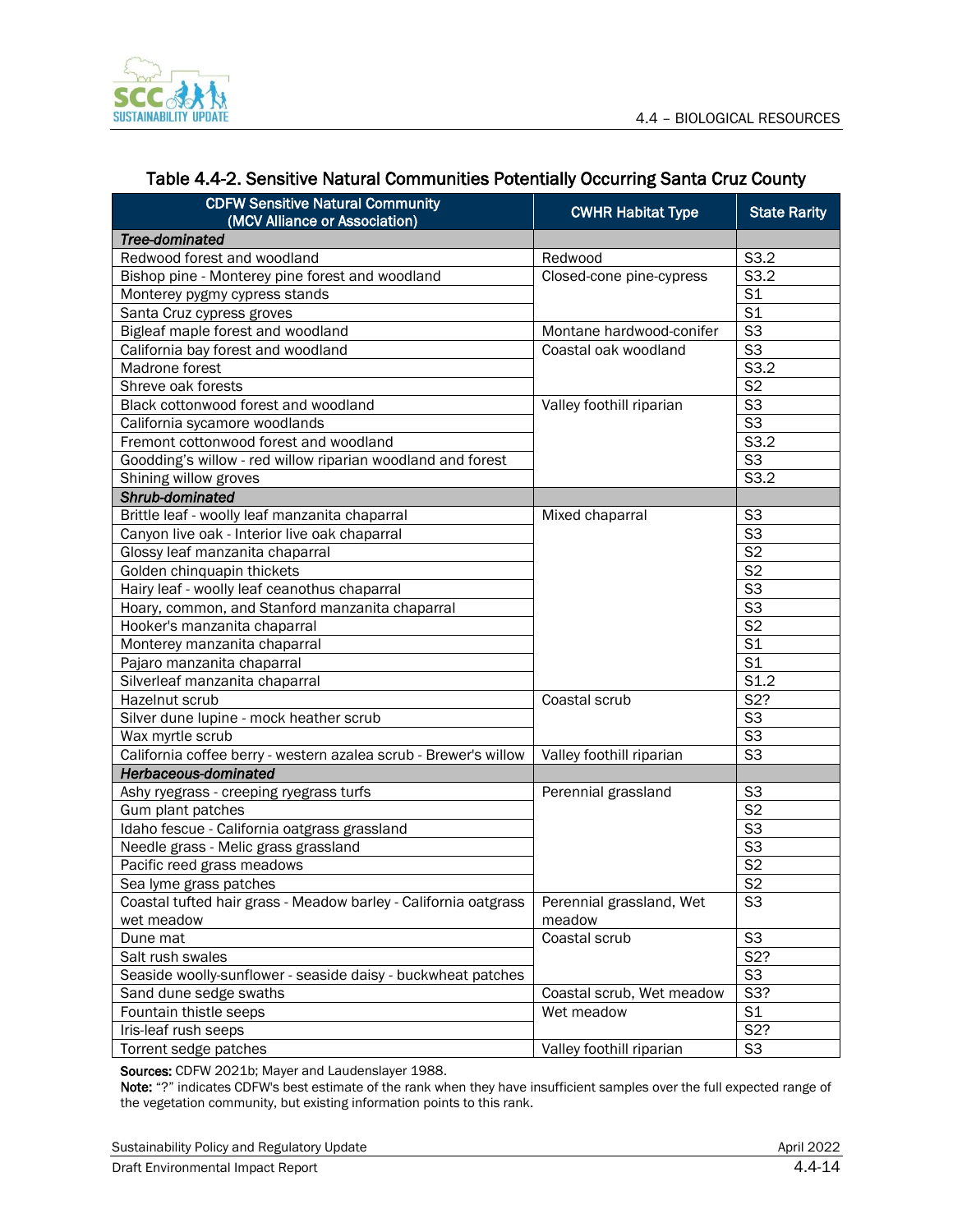

Aquatic resources include waters of the United States regulated under the federal Clean Water Act; waters of the State regulated under the Porter-Cologne Water Quality Act; and rivers, streams, and lakes regulated under section 1602 of the CFGC (see Section 4.4.2, Regulatory Framework, for additional information about the related laws and regulations). Because this analysis is at the county level and programmatic, no jurisdictional delineations were conducted; formal delineations of potentially jurisdictional aquatic resources would need to be conducted at a project-specific level for future development activities. Most riverine and lastrine habitats (including County-mapped lakes and streams) are regulated as "non-wetland waters" of the United States and State and "rivers, streams, and lakes" regulated under section 1602 of the CFGC. Wet meadow and fresh emergent wetland habitats would be regulated as wetlands of the United States and State. In addition, riparian vegetation communities are generally regulated under section 1602 of the CFGC and portions of these communities may also be regulated as wetlands (e.g., scrub-shrub wetland, palustrine forested wetland) under the federal Clean Water Act.

# County of Santa Cruz Sensitive Habitats

The General Plan/LCP (existing and proposed update) and Chapter 16.32 of the Santa Cruz County Code (SCCC) define a "sensitive habitat" as any area that meets one or more of the following criteria:

- a) Areas of special biological significance as identified by the State Water Resources Control Board (SWRCB).
- b) Areas that provide habitat for locally unique biotic species/communities, including coastal scrub, maritime chaparral, native rhododendrons and associated Elkgrass, mapped grasslands in the coastal zone and sand parkland; and Special Forests including San Andreas Live Oak Woodlands, Valley Oak, Santa Cruz Cypress, indigenous Ponderosa Pine, indigenous Monterey Pine and ancient forests.
- c) Areas adjacent to essential habitats of rare, endangered or threatened species as defined in (e) and (f) below.
- d) Areas that provide habitat for Species of Special Concern as listed by the CDFW in the Special Animals list, California Natural Diversity Database.
- e) Areas that provide habitat for rare or endangered species that meet the definition of section 15380 of the CEQA guidelines.
- f) Areas that provide habitat for rare, endangered or threatened species as designated by the California Fish and Game Commission, USFWS or California Native Plant Society.
- g) Nearshore reefs, rocky intertidal areas, seacaves, islets, offshore rocks, kelp beds, marine mammal hauling grounds, sandy beaches, shorebird roosting, resting and nesting areas, cliff nesting areas and marine, wildlife or educational/research reserves.
- h) Dune plant habitats.
- i) All lakes, wetlands, estuaries, lagoons, streams and rivers.
- j) Riparian corridors.

Some habitat areas are also considered to be Environmentally Sensitive Habitat Areas (ESHAs), which is a term that applies only within the coastal zone. Coastal Act section 30107.5 defines ESHA as "any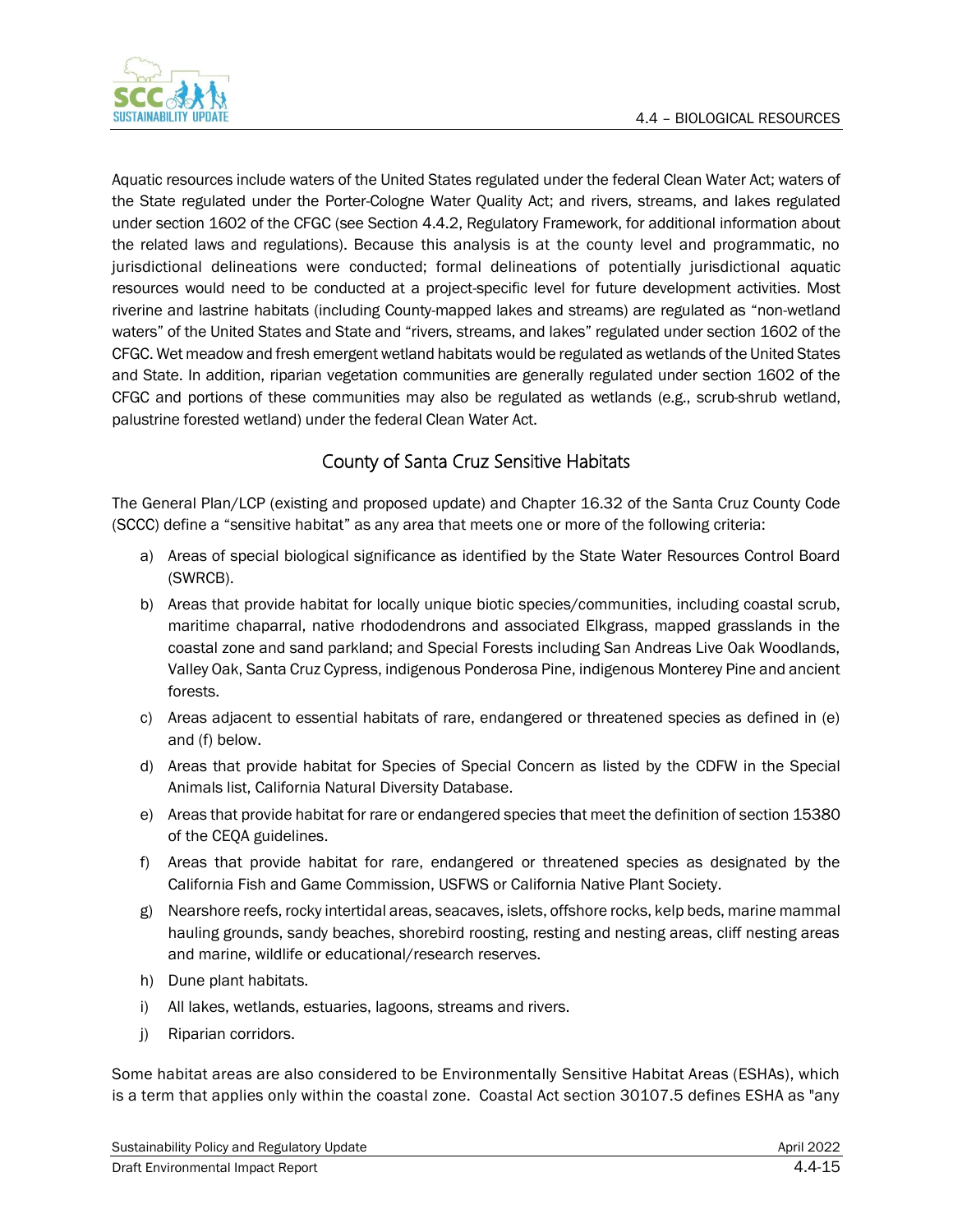

area in which plant or animal life or their habitats are either rare or especially valuable because of their special nature or role in an ecosystem and which could be easily disturbed or degraded by human activities and developments." ESHA policies and limitations may affect use and development of all or portions of properties within the coastal zone containing an ESHA.

# 4.4.1.5 Wildlife Corridors and Habitat Linkages

The term "corridor" is used by ecologists and conservation biologists in a variety of ways. For the purposes of this EIR, a wildlife corridor is defined as "any space, usually linear in shape, that improves the ability of organisms to move among patches of their habitat" (Hilty et al. 2006). Wildlife corridors contribute to population viability in several ways: they allow the continual exchange of genes between populations, which helps maintain genetic diversity; they provide access to adjacent habitat areas, representing additional territory for foraging and mating; they allow for a greater carrying capacity of wildlife populations by including "live-in" habitat; and they provide routes for recolonization of habitat lands following local population extinctions or habitat recovery from ecological catastrophes (e.g., fires). Corridors can be viewed over broad spatial scales, from those connecting continents (e.g., Isthmus of Panama) to structures crossing canals or roads. The term "habitat linkage" (or simply "linkage") is frequently used synonymously with "corridor" but technically it refers to broader landscape-level connections that facilitate movement between large, core habitat areas for multiple organisms and processes (Penrod et al. 2013, NatureServe 2021).

Most wildlife corridors analyzed within the context of land use planning, including those in this document, are moderate in scale and facilitate regional wildlife movement among habitat patches and through humandominated landscapes. For the purposes of this analysis, "*established* [emphasis added] native resident or migratory wildlife movement corridors" refer to "critical linkages" delineated by the *Critical Linkages: Bay Area and Beyond* project (Penrod et al. 2013).

Two Bay Area critical linkages (Penrod et al. 2013) overlap with the northern and northeastern edges of the county. To the north, Castle Rock State Park is within both the "Santa Cruz Mountains–Diablo Range" and "Santa Cruz Mountains–Gabilan Range" critical linkages, and the southeastern edge of the county overlaps with the western edge of the Santa Cruz Mountains–Gabilan Range linkage. The Santa Cruz Mountains-Diablo Range linkage extends from the Stevens Creek Watershed on the north slope of the Santa Cruz Mountains to the Diablo Range and facilitates wildlife movement between these two mountain ranges. The Santa Cruz Mountains–Gabilan Range linkage stretches over 87 miles between the western Santa Cruz Mountains to Pinnacles National Park in the Gabilan Range.

All streams and associated riparian vegetation in the county are also considered wildlife corridors for native fish and wildlife and most were mapped as "key riparian corridors" by Penrod et al. (2013) based on their supporting steelhead, Coho salmon, California roach (*Hesperoleucus symmetricus*), and/or riffle sculpin (*Cottus gulosus*), which were selected as focal fish species because their habitat needs are similar to many other species that depend on riparian or wetland habitat for all or a portion of their life cycle. All oceanconnected streams in the study area (e.g., San Lorenzo River, Soquel Creek, Aptos Creek) were delineated as "Tier 1" key riparian corridors based on their supporting definite runs of either Coho salmon or steelhead.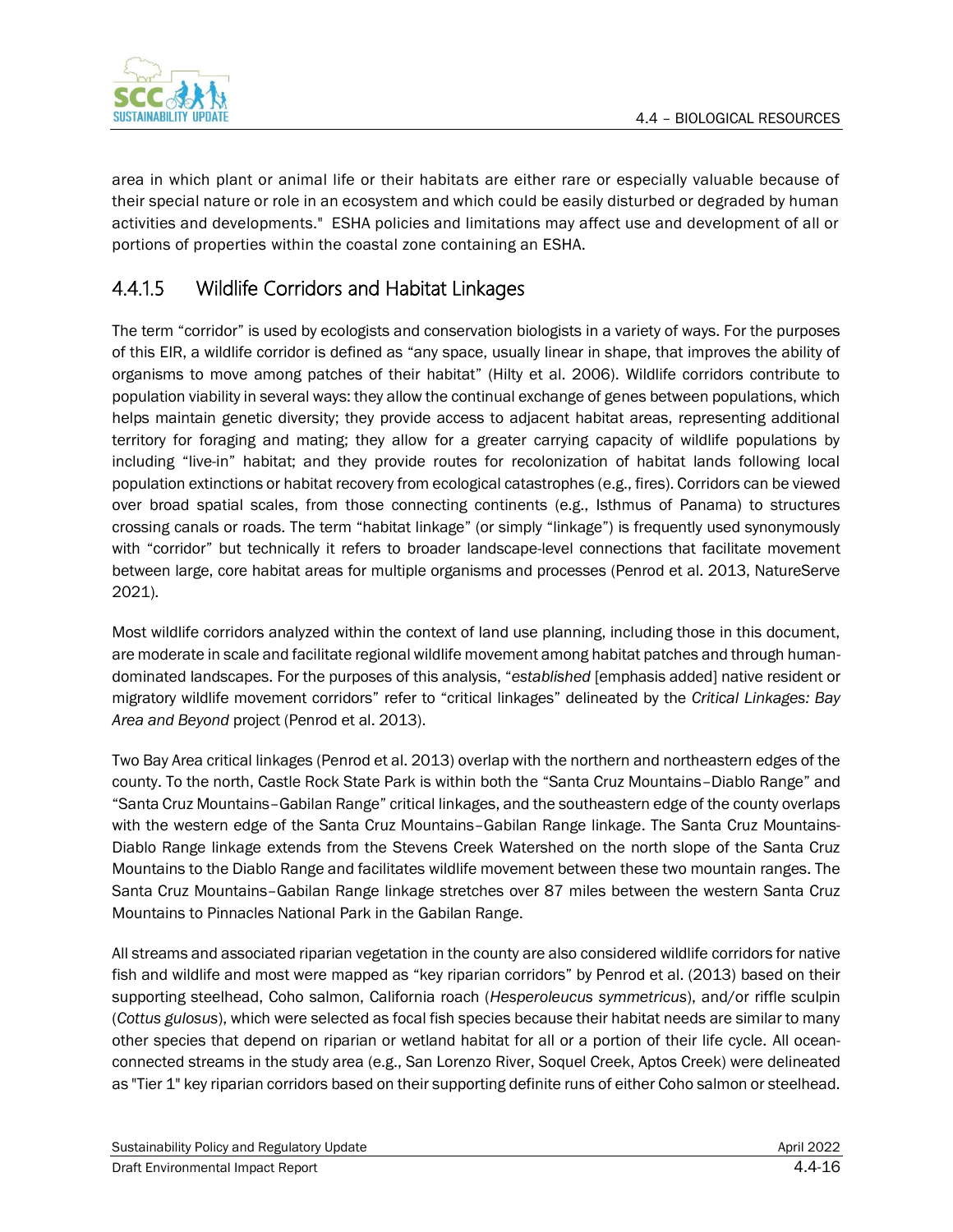

Riparian corridors are known movement corridors and provide key resources for many other terrestrial wildlife species, as well (Penrod et al. 2013).

Generally, mountainous watersheds, creeks, streams, and other riparian areas serve as the primary wildlife corridors within the county and are generally more present or natural in the north coast and mountain areas of the county. In the urbanized and southern portions of the county, wildlife corridors are typically limited to rural areas towards the north and east, away from developed areas of the county (County of Santa Cruz 2017).

# 4.4.1.6 Parcels with Proposed Land Use and/or Zoning Map Amendments

As indicated in Section 3.5.5 of the Project Description, the proposed project includes General Plan/LCP Land Use Map and Zoning Map amendments on 23 parcels. The parcels include key opportunity sites and key parcels along transportation corridors, including opportunity sites along the Portola Drive corridor and the property located at the northeast corner of Thurber Lane and Soquel Drive. The proposed project also includes General Plan redesignation and/or rezoning of some parcels to eliminate inconsistencies between General Plan/LCP land use designations and zone districts associated with mapping errors in the 1994 General Plan (or before). Table 3-11 in Section 3.5.5 identifies specific properties and proposed changes that are further described below.

Three of the parcels proposed for redesignation and/or rezoning are identified as having potential biological resources in the County's GIS data base (County of Santa Cruz 2021); see Appendix D, which presents a summary table of potential resources for each parcel based on the County's GIS data base. The properties are located in the Live Oak, Soquel and Summit planning areas. One additional parcel in the Live Oak planning area has an ephemeral stream as determined by County staff and consultants as discussed below, two parcels in the Soquel planning area are identified as having riparian and fishery resources, and one parcel in the Summit area also is identified as having fishery resources.

### Thurber Lane/Soquel Drive Property

The vacant, approximately 6-acre parcel at the northeastern corner of Soquel Drive and Thurber Lane is not designated as potentially having biological resources or riparian habitat in the County GIS data base. However, an approximate 1,000-foot long, unnamed ephemeral stream runs through the eastern portion of the site, which is connected to an existing piped drainage system immediately north and south of the site. This drainage is not identified as a stream or mapped as riparian habitat in the County's GIS data base (County of Santa Cruz 2021), nor is it identified as a perennial or intermittent stream on U.S. Geological Survey (USGS) topographical maps. However, the County considers this drainage to be an ephemeral stream based on reviews conducted for the County Planning Department in 2010 (EcoSystems West Consulting Group. 2010). Section 16.30.030 of the SCCC defines an ephemeral stream as "a natural watercourse or portion thereof which flows only in direct response to precipitation, as identified through field investigations." See Section 4.10, Hydrology and Water Quality, for further discussion of this water course.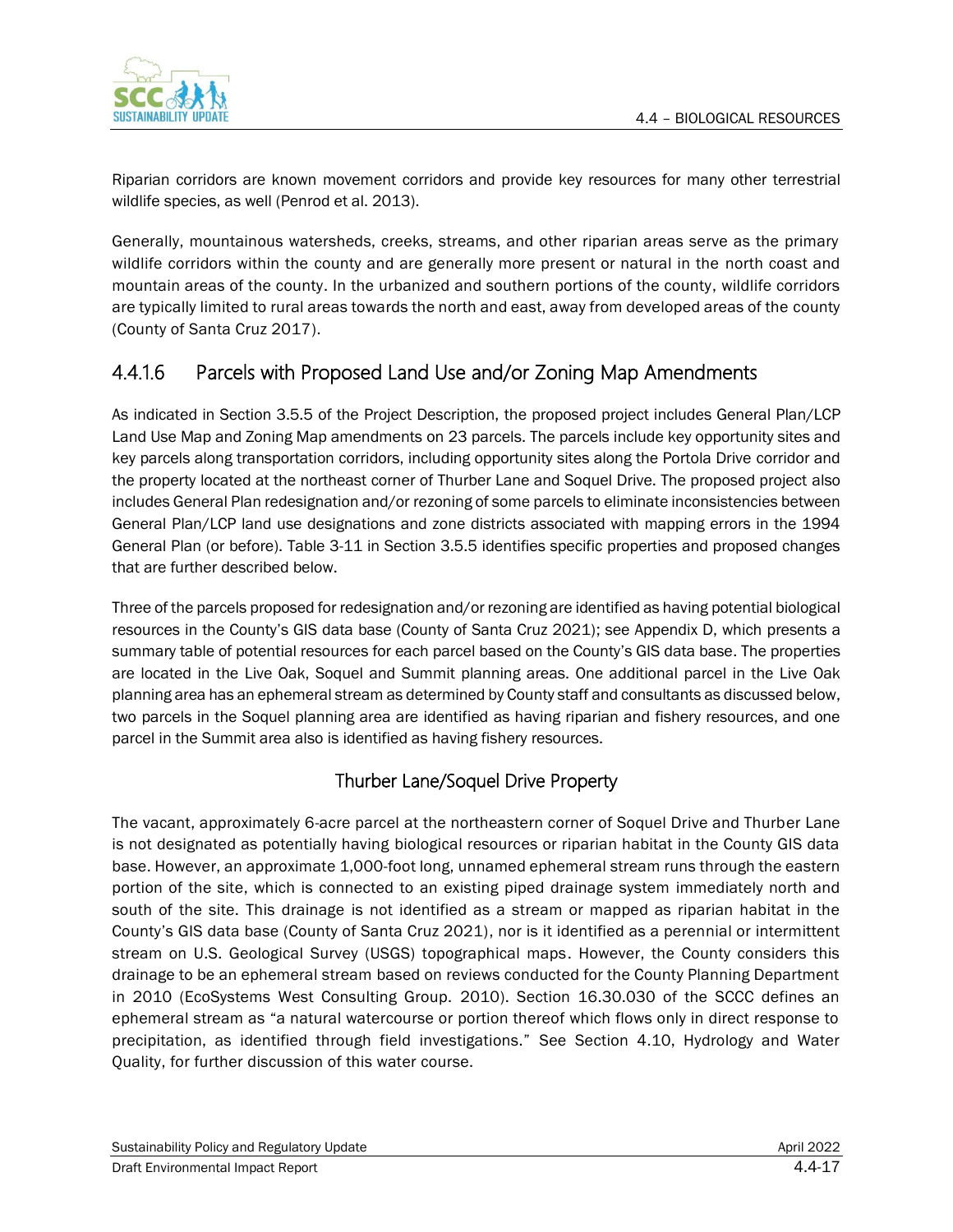

In 2010, County of Santa Cruz Planning Department staff determined that the site is traversed by a "riparian corridor" as defined by section 16.30.030 (1) and (5) of the SCCC. Subsection (1) states: Lands within a stream channel, including a stream and the area between the mean rainy season (bank full) flowlines; and (5) states: Lands within an arroyo located within the Urban Services Line (USL), or the Rural Services Line (RSL). Following a site visit and the review of aerial photographs of the parcel, the stream channel on this property has been documented as far back as 1943 and earlier to 1865 (County of Santa Cruz 2016). The 2010 review also noted hydrophytic vegetation and the potential for the stream to be a jurisdictional feature (EcoSystems West Consulting Group 2010).

A site visit by County Planning Department staff in 2016 found that approximately 90% of all woody vegetation along the drainage channel consists of non-native invasive species. These species primarily include blue gum (*Eucalyptus globules*), silver wattle (*Acacia dealbata*), French broom (*Genista monspessulana*), velvet grass (*Holcus lanatus*), and Himalayan blackberry (*Rubus discolor*). Other nonnative species occurring onsite include jubata grass (*Cortaderia jubata*), and pear (*Pyrus* sp.), and plum (*Prunus* sp.). The native species observed within the corridor included arroyo willow (*Salix lasiolepis*), black cottonwood (*Populus trichocarpa*), box elder (*Acer negundo*), coast live oak (*Quercus agrifolia*), coyote bush (*Baccharis pilularis*), and poison oak (*Toxicodendron diversilobum*). The annotated Checklist of the Vascular Plants of Santa Cruz County, California (D. Neubauer 2013 as cited in County of Santa Cruz 2016) lists the most invasive non-native taxa in Santa Cruz County, which include silver wattle, blue gum eucalyptus, French broom, and Himalayan blackberry, all of which were found on this property. In addition, buildup of allelopathic chemicals in the soil and high volumes of debris in the understory of blue gum eucalyptus likely are inhibiting the establishment of understory (County of Santa Cruz 2016). County staff characterized the stream as an arroyo with a riparian corridor that is "otherwise disturbed" per SCCC Title 16 and determined a 10-foot riparian setback (buffer) from the top of the arroyo (edge of the break in slope) is required.

A site visit by a biologist was conducted at this property on October 18, 2021 as part of the preparation of this EIR to identify and assess biological conditions (i.e., vegetation types and wildlife habitat). Water had pooled in the stream channel approximately 30 feet from the northern culvert following the October 17, 2021 rain event, but no surface water flow was observed. Similar to conditions reported by the County in 2016, the existing riparian corridor is primarily dominated by non-native woody vegetation and grass species such as blue gum eucalyptus, silver wattle acacia, wild oat (*Avena fatua*), rattlesnake grass (*Briza maxima*), and common velvet grass. Other non-native vegetation observed included wild carrot (*Daucus carota*), common periwinkle (*Vinca minor*), English ivy (*Hedera helix*), pear, purple-leaf plum (*Prunus cerasifera*), evergreen ash (*Fraxinus uhdei*), and silverleaf cotoneaster (*Cotoneaster pannosus*). The 2016 memo documented the presence of non-native Himalayan blackberry and French broom, but it appears that most had been recently removed from the site. Native species observed in 2021 included coast live oak, coyote brush, arroyo willow, black cottonwood, Fremont cottonwood (*Populus fremontii*), box elder, poison oak, Pacific blackberry (*Rubus ursinus*), California bay (*Umbellularia californica*), coast redwood (*Sequoia sempervirens*), and Monterey cypress (*Hesperocyparis macrocarpa*).

Several wildlife species were observed using the riparian corridor. Observed bird species included great blue heron (*Ardea herodias*), California towhee (*Melozone crissalis*), American crow (*Corcus corax*),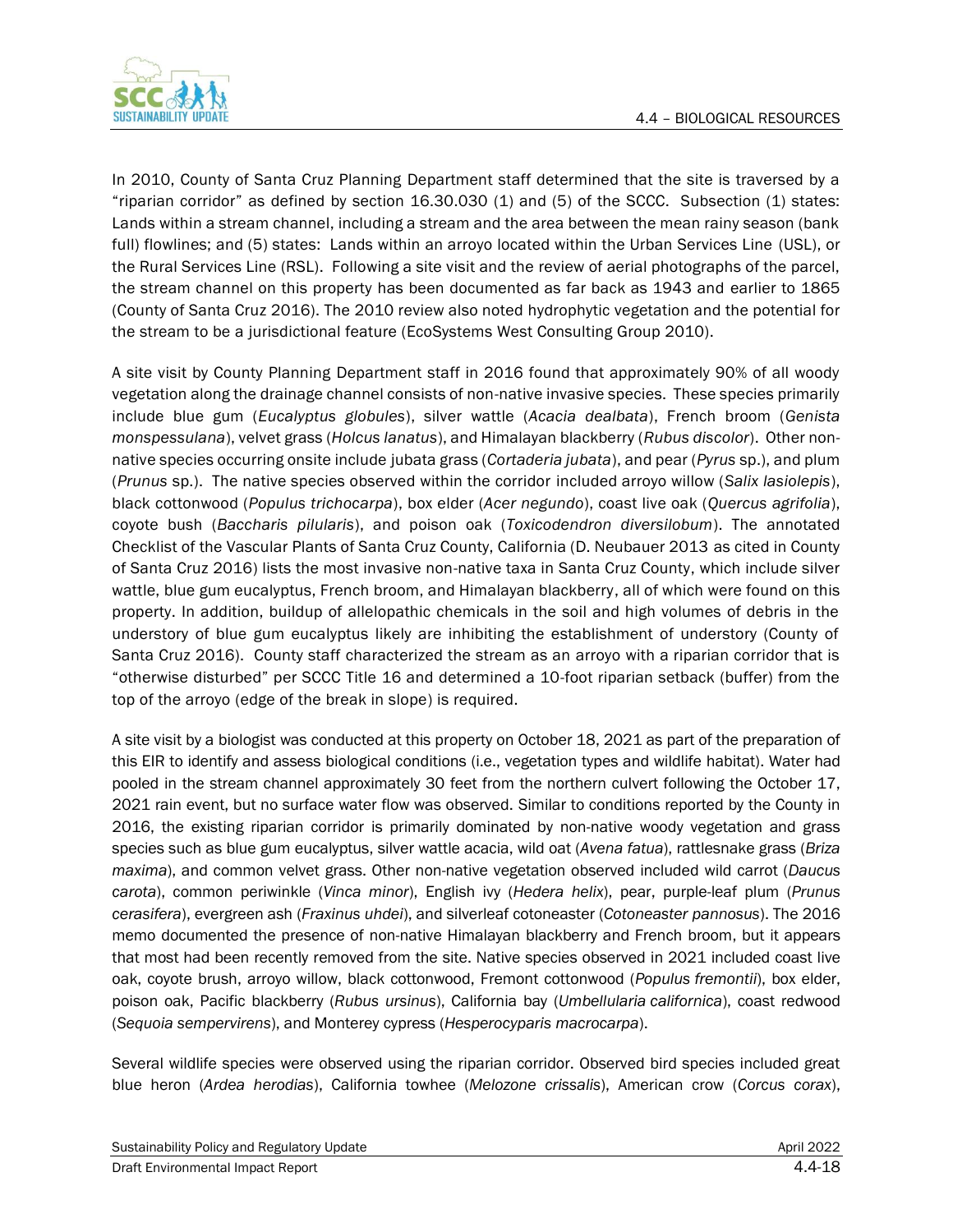

California scrub-jay (*Aphelocoma californica*), red-shouldered hawk (*Buteo lineatus*), and Say's phoebe (*Sayornis saya*). Several nest structures were found during the survey but there was no evidence of a heron rookery and many of the nests were either old or inhabited by Eastern grey squirrels. In addition, active dusky-footed woodrat (*Neotoma fuscipes*) middens, presumably of the San Francisco subspecies (*N. f. annectens*) designated a California Species of Special Concern by CDFW, were detected along the northern portion of the creek by evidence of scat at the base of some of the blue gum eucalyptus.

# 4.4.2 Regulatory Framework

Federal, state, regional, and local regulations that pertain to biological resources in the county are discussed below.

# 4.4.2.1 Federal Regulations

# Federal Endangered Species Act

The federal Endangered Species Act (ESA) of 1973 (16 U.S.C. 1531 et seq.), as amended, is administered by the USFWS for most plant and animal species and by the National Oceanic and Atmospheric Administration (NOAA), NOAA Fisheries for certain marine species. This legislation is intended to provide a means to conserve the ecosystems upon which endangered and threatened species depend and to provide programs for the conservation of those species, thus preventing the extinction of plants and wildlife. FESA defines an endangered species as "any species that is in danger of extinction throughout all or a significant portion of its range." A threatened species is defined as "any species that is likely to become an endangered species within the foreseeable future throughout all or a significant portion of its range."

Under FESA, it is unlawful to "take" any listed species; "take" is defined as "harass, harm, pursue, hunt, shoot, wound, kill, trap, capture, or collect, or to attempt to engage in any such conduct." As part of this regulatory act, FESA provides for designation of critical habitat, defined in FESA section 3(5)(A) as specific areas within the geographical range occupied by a species where physical or biological features "essential to the conservation of the species" are found and that "may require special management considerations or protection." Critical habitat may also include areas outside the current geographical area occupied by the species that are nonetheless "essential for the conservation of the species." Critical habitat designations identify, with the best available knowledge, those biological and physical features (primary constituent elements) that provide for the life history processes essential to the conservation of the species.

### Clean Water Act

The Federal Water Pollution Control Act Amendments of 1972 (Clean Water Act) (33 USC 1251 et seq.), as amended by the Water Quality Act of 1987 (PL 100-4), is the major federal legislation governing water quality. The purpose of the Clean Water Act is to "restore and maintain the chemical, physical, and biological integrity of the nation's waters." Discharges into waters of the United States are regulated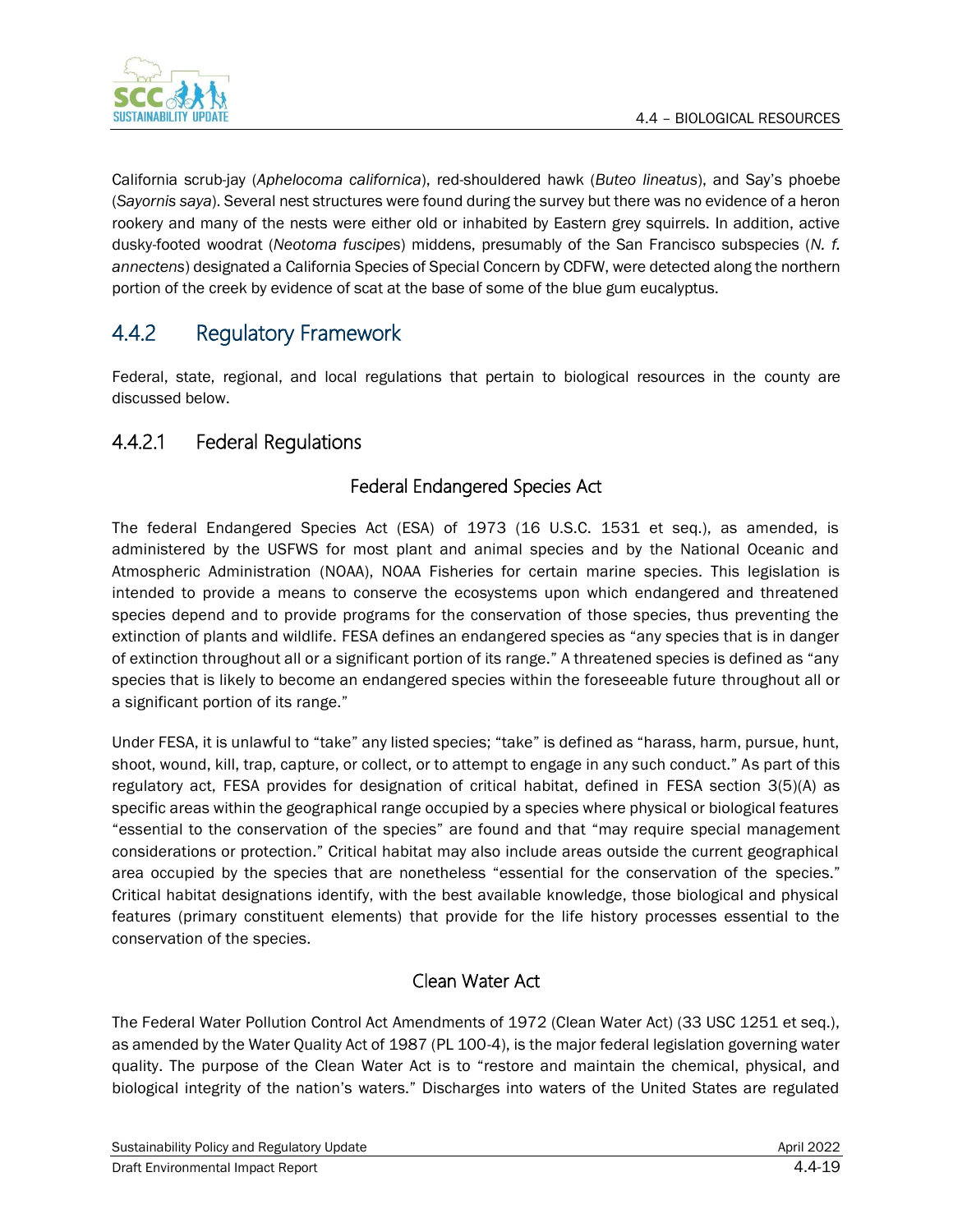

under section 404. The "Navigable Waters Protection Rule," issued by the EPA and USACE in January 2020, defines "waters of the United States" to include the following four categories: (1) the territorial seas and traditional navigable waters; (2) tributaries of such waters; (3) certain lakes, ponds, and impoundments of jurisdictional waters; and (4) wetlands adjacent to other jurisdictional waters (other than waters that are themselves wetlands). The term "wetlands" (a subset of waters) is defined in 33 CFR section 328.3(b) as "those areas that are inundated or saturated by surface or ground water at a frequency and duration sufficient to support, and that under normal circumstances do support, a prevalence of vegetation typically adapted for life in saturated soil conditions. Wetlands generally include swamps, marshes, bogs, and similar areas."

In California, the SWRCB and the Regional Water Quality Control Boards (RWQCBs) are responsible for implementing the Clean Water Act and related elements of the California Water Code (see Section 4.4.4.3 [Porter-Cologne Water Quality Act]).

Important applicable sections of the Clean Water Act are as follows:

- Section 401 requires an applicant for any federal permit for an activity that may result in a discharge to waters of the United States to obtain certification from the state that the discharge will comply with other provisions of the Clean Water Act. Certification is provided by the RWQCB.
- Section 402 establishes the National Pollutant Discharge Elimination System, a permitting system for the discharge of any pollutant (except for dredge or fill material) into waters of the United States. The National Pollutant Discharge Elimination System program is administered by the RWQCB. Conformance with section 402 is typically addressed in conjunction with water quality certification under section 401.
- Section 404 provides for issuance of dredge/fill permits by USACE. Permits typically include conditions to minimize impacts on water quality. Common conditions include (1) USACE review and approval of sediment quality analysis before dredging, (2) a detailed pre- and post-construction monitoring plan that includes disposal site monitoring, and (3) required compensation for loss of waters of the United States.

# Migratory Bird Treaty Act

The Migratory Bird Treaty Act (MBTA) was originally passed in 1918 as four bilateral treaties, or conventions, for the protection of a shared migratory bird resource. The primary motivation for the international negotiations was to stop the "indiscriminate slaughter" of migratory birds by market hunters and others. The MBTA protects over 800 species of birds (including their parts, eggs, and nests) from killing, hunting, pursuing, capturing, selling, and shipping unless expressly authorized or permitted.

### Magnuson-Stevens Fishery Conservation and Management Act

The Magnuson-Stevens Fishery Conservation and Management Act (16 U.S.C. sections 1801−1884) of 1976, as amended in 1996 and reauthorized in 2007, is intended to protect fisheries resources and fishing activities within 200 miles of shore. The amended law, also known as the Sustainable Fisheries Act (Public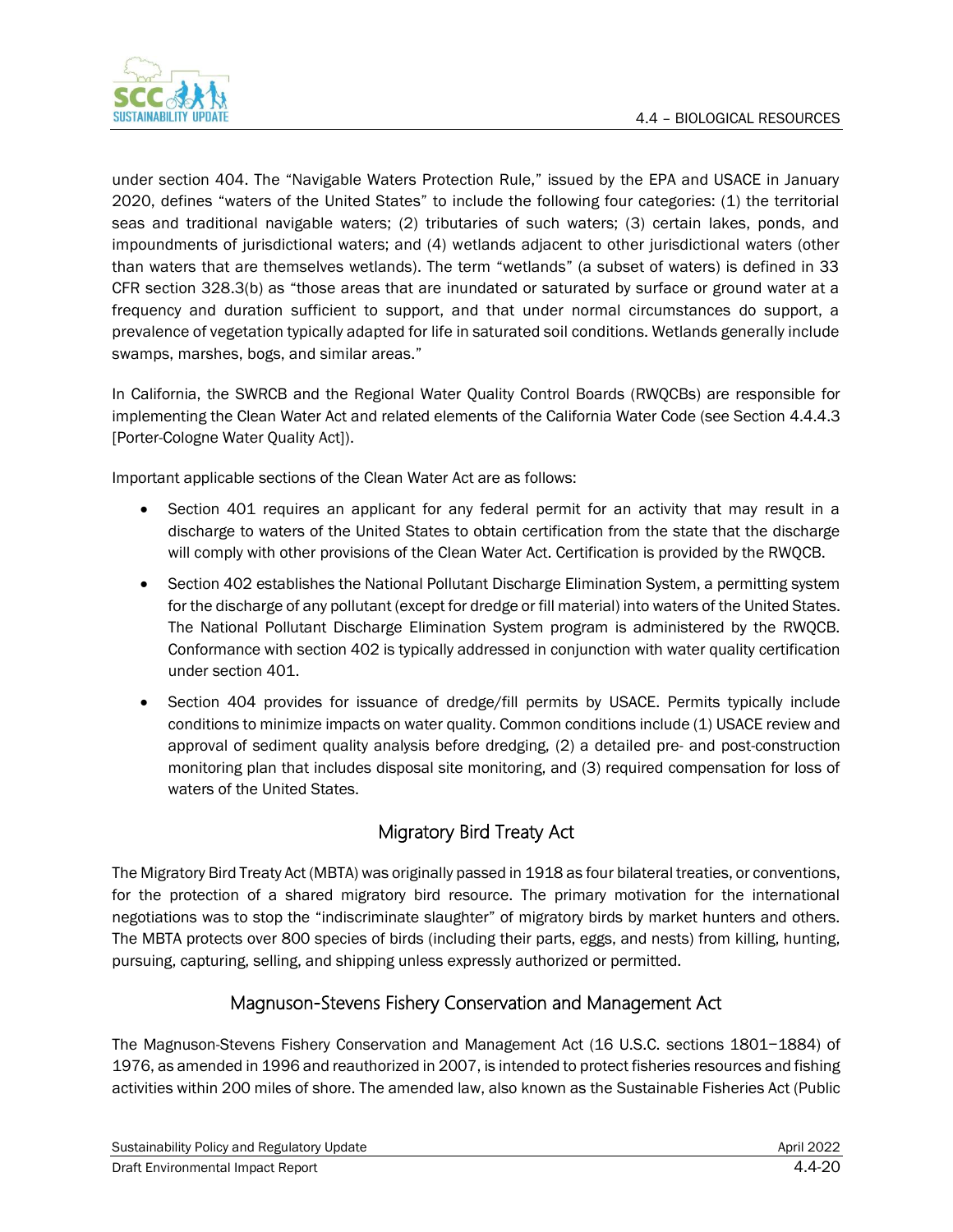

Law 104-297), requires all federal agencies to consult with the Secretary of Commerce on proposed projects authorized, funded, or undertaken by that agency that may adversely affect Essential Fish Habitat (EFH). The main purpose of the EFH provisions is to avoid loss of fisheries due to disturbance and degradation of the fisheries habitat.

# 4.4.2.2 State Regulations

# California Endangered Species Act

The California Endangered Species Act (CESA) (CFGC section 2050 et seq.) prohibits the "take" of any plant, fish, or wildlife species listed as endangered or threatened, or designated as candidates for listing, under CESA. Take under CESA is defined as "hunt, pursue, catch, capture, or kill, or attempt to hunt, pursue, catch, capture, or kill." It does not include "the taking of habitat alone or the impacts of the taking." Like FESA, CESA allows exceptions to the prohibition for take that occurs during lawful activities. sections 2081(b) and (c) of the CFGC authorize take of endangered, threatened, or candidate species if take is incidental to otherwise lawful activity and the applicants submits an approved plan that "fully mitigates" the impact of the take.

# California Fish and Game Code

Section 1602 of the CFGC requires notifying the CDFW prior to any project activity that might 1) substantially divert or obstruct the natural flow of any river, stream, or lake; 2) substantially change or use any material from the bed, channel, or bank of any river, stream, or lake; or 3) deposit or dispose of debris, water, or other material containing crumbled, flaked, or ground pavement where it may pass into any river, stream, or lake. If after this notification CDFW determines that the activity may substantially adversely affect fish and wildlife resources, a Lake or Streambed Alteration Agreement would need to be obtained. CDFW jurisdiction includes ephemeral, intermittent, and perennial watercourses (including dry washes) and lakes characterized by the presence of (1) definable bed and banks and (2) existing fish or wildlife resources.

In the 1960s, before CESA was enacted, the California legislature identified "fully protected" species for protection under the CFGC. This was the state's initial effort to identify and provide additional protection to those animals that were rare or faced possible extinction. Fully protected species are described in CFGC sections 3511 (birds), 4700 (mammals), 5050 (reptiles and amphibians), and 5515 (fish). These protections state that "…no provision of this code or any other law shall be construed to authorize the issuance of permits or licenses to take any fully protected [bird], [mammal], [reptile or amphibian], [fish]."

Section 3503 of the CFGC states that it is unlawful to take, possess, or needlessly destroy the nest or eggs of any bird, except as otherwise provided by code or any regulation made pursuant thereto. Section 3503.5 prohibits the take, possession, or needless destruction of any nests, eggs, or birds in the orders Falconiformes (New World vultures, hawks, eagles, ospreys, and falcons, among others) or Strigiformes (owls). Section 3513 prohibits the take or possession of any migratory nongame bird or part thereof, as designated in the MBTA. To avoid violation of the take provisions, project-related disturbance at active nesting territories generally are required to be reduced or eliminated during the nesting cycle.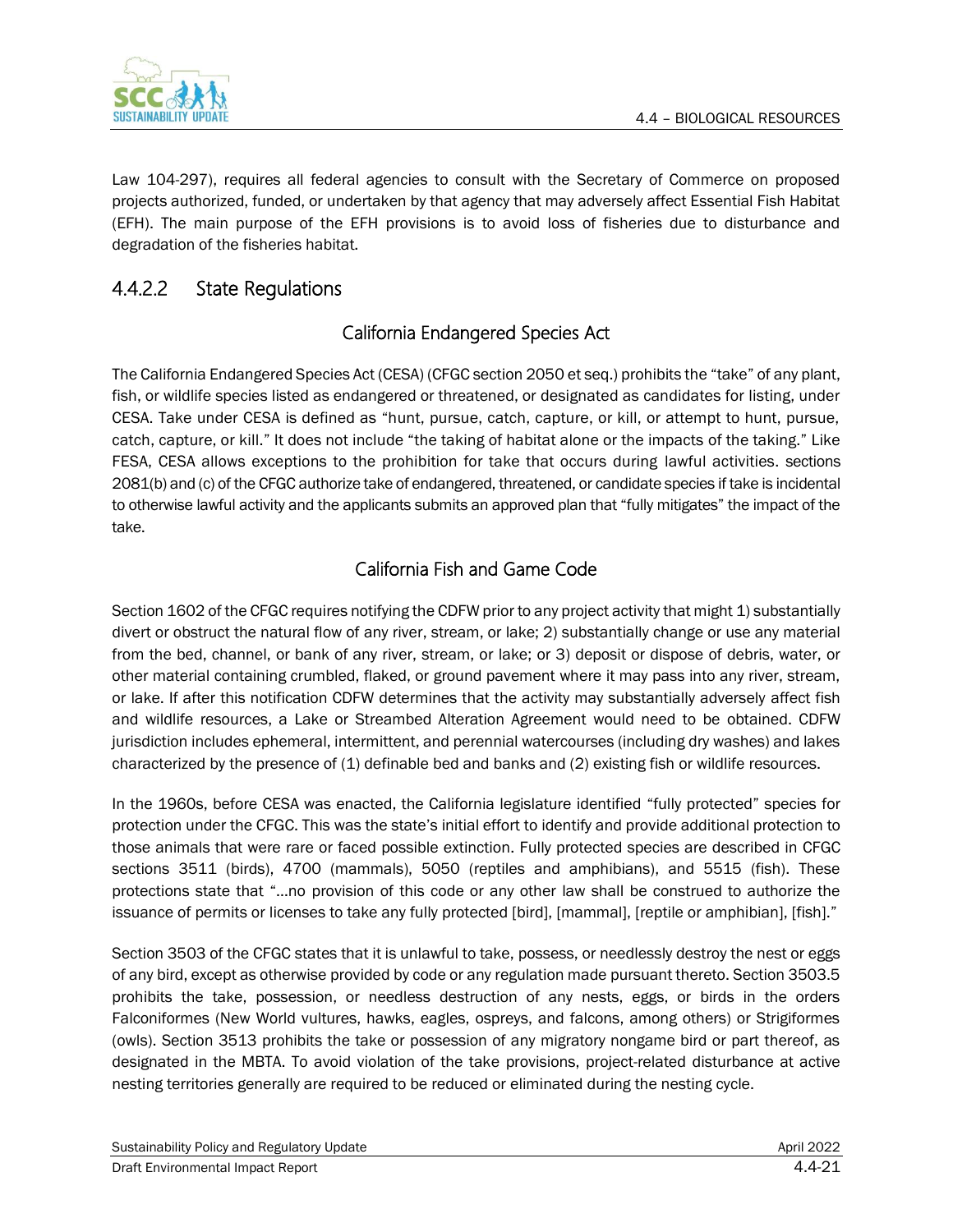

# California Native Plant Protection Act

The Native Plant Protection Act of 1977 directed CDFW to carry out the Legislature's intent to "preserve, protect and enhance rare and endangered plants in this State." The Native Plant Protection Act gave the California Fish and Game Commission the power to designate native plants as "endangered" or "rare" and protect endangered and rare plants from take. CESA expanded on the original Native Plant Protection Act and enhanced legal protection for plants, but the Native Plant Protection Act remains part of the CFGC. To align with federal regulations, CESA created the categories of "threatened" and "endangered" species. It converted all "rare" animals into the act as threatened species but did not do so for rare plants. Thus, there are three listing categories for plants in California: rare, threatened, and endangered. Because rare plants are not included in CESA, appropriate compensatory mitigation measures for significant impacts to rare plants are typically negotiated with the CDFW.

# Porter-Cologne Water Quality Control Act

The Porter-Cologne Water Quality Control Act (California Water Code Division 7, section 13000 et seq.) established the SWRCB and RWQCBs as the principal state agencies responsible for the protection of water quality in California. The Central Coast Regional Water Quality Control Board (CCRWQCB) has regulatory authority over the biological study area. The Porter-Cologne Water Quality Control Act provides that "All discharges of waste into the waters of the State are privileges, not rights." Waters of the State are defined in section 13050(e) of the Porter-Cologne Water Quality Control Act as "…any surface water or groundwater, including saline waters, within the boundaries of the state." All dischargers are subject to regulation under the Porter-Cologne Water Quality Control Act, including both point and nonpoint source dischargers. The CCRWQCB has the authority to implement water quality protection standards through the issuance of permits for discharges to waters at locations within its jurisdiction. On April 2, 2019, the SWRCB adopted by Resolution 2019-0015 the "State Wetland Definition and Procedures for Discharges of Dredged or Fill Material to Waters of the State" ("Procedures") for inclusion in the Water Quality Control Plans for Inland Surface Waters, Enclosed Bays, and Estuaries of California. The Procedures became effective on May 28, 2020; however, the Procedures have been the subject of a legal judgment by the California Superior Court.

In adopting the Procedures, the SWRCB noted that under the Porter-Cologne Water Quality Control Act discharges of dredged or fill material to waters of the state are subject to waste discharge requirements or waivers. The SWRCB further explained that "although the state has historically relied primarily on requirements in the Clean Water Act to protect wetlands, U.S. Supreme Court rulings reducing the jurisdiction of the Clean Water Act over wetland areas by limiting the definition of 'waters of the United States' have necessitated the use of California's independent authorities under the Porter-Cologne Act to protect these vital resources."

By adopting the Procedures, the SWRCB mandated and standardized the evaluation of impacts and protection of waters of the state from impacts due to dredge and fill activities. The Procedures include: (1) a wetland definition; (2) a jurisdictional framework for determining if a feature that meets the wetland definition is a water of the state; (3) wetland delineation procedures; and 4) procedures for application submittal, and the review and approval of dredge or fill activities.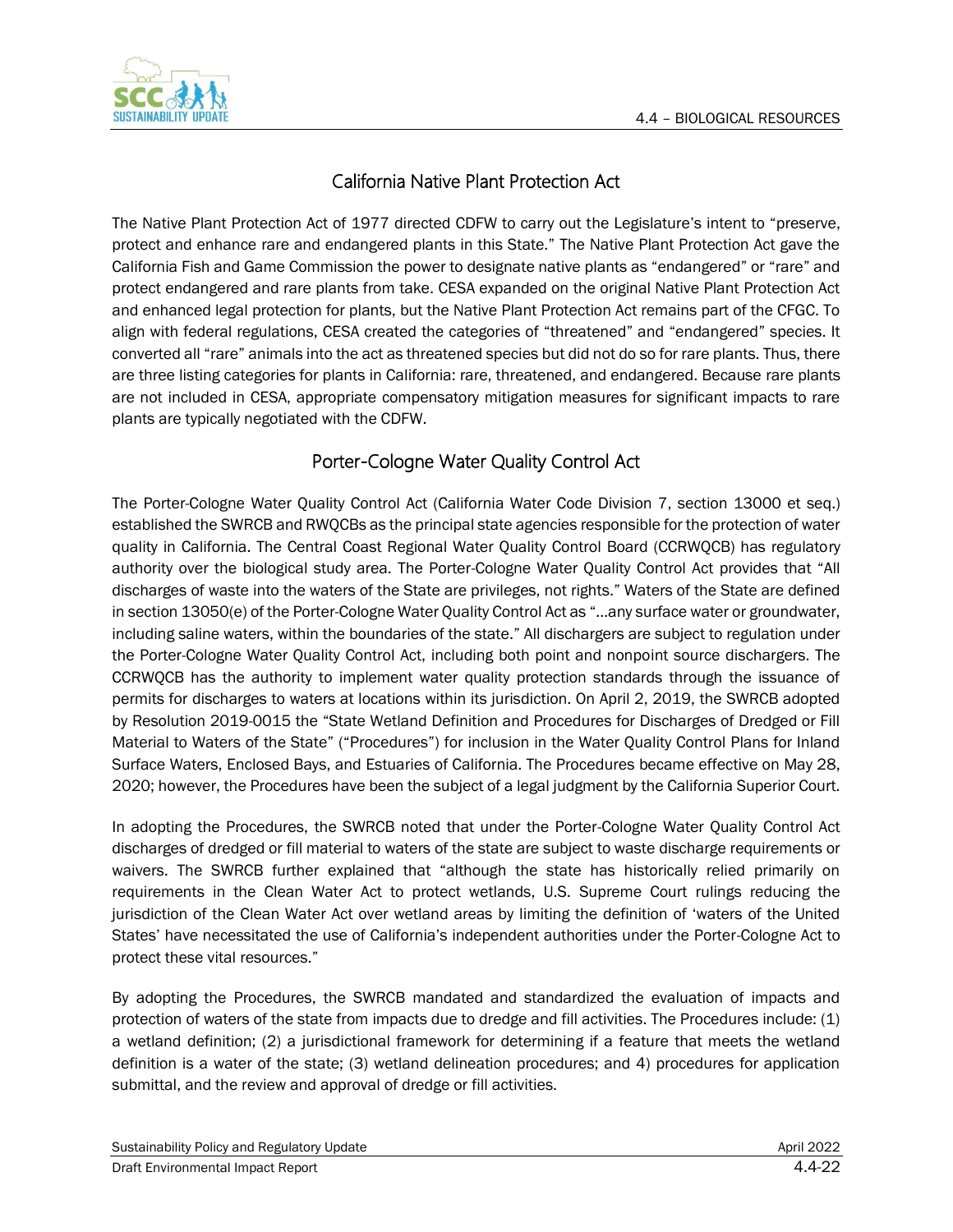

The Procedures define an area as a wetland if it meets three criteria: wetland hydrology, wetland soils, and (if vegetated) wetland plants. An area is a wetland if: (1) the area has continuous or recurrent saturation of the upper substrate caused by groundwater, or shallow surface water, or both; (2) the duration of such saturation is sufficient to cause anaerobic conditions in the upper substrate; and (3) the area's vegetation is dominated by hydrophytes or the area lacks vegetation. This modified three-parameter definition is similar to the federal definition in that it identifies three wetland characteristics that determine the presence of a wetland: wetland hydrology, hydric soils, and hydrophytic vegetation. However, unlike the federal definition, the Procedures' wetland definition allows for the presence of hydric substrates as a criterion for wetland identification (not just wetland soils) and wetland hydrology for an area devoid of vegetation (less than 5% cover) to be considered a wetland.

Waters of the State includes more aquatic features than Waters of the U.S. In addition, the federal definition of a wetland requires a prevalence of wetland vegetation under normal circumstances. To account for wetlands in arid portions of the state, the SWRCB's definition differs from the federal definition in that an area may be a wetland even if it does not support vegetation. If vegetation is present, however, the SWRCB's definition requires that the vegetation be wetland vegetation. The SWRCB's definition clarifies that vegetated and unvegetated wetlands will be regulated in the same manner.

The Procedures also include a jurisdictional framework that applies to aquatic features that meet the wetland definition. The jurisdictional framework will guide applicants and staff in determining whether an aquatic feature that meets the wetland definition will be regulated as a water of the state. The jurisdictional framework is intended to exclude from regulation any artificially created, temporary features, such as tire ruts or other transient depressions caused by human activity, while still capturing small, naturally-occurring features, such as seasonal wetlands and small vernal pools that may be outside of federal jurisdiction. The Procedures do not expand the SWRCB's jurisdiction beyond areas already under SWRCB's jurisdiction.

# Natural Community Conservation Planning Act of 1991

The Natural Community Conservation Planning (NCCP) Act is designed to conserve natural communities at the ecosystem scale while accommodating compatible land use. CDFW is the principal state agency implementing the NCCP program. Natural community conservation plans developed in accordance with the NCCP Act provide for comprehensive management and conservation of multiple wildlife species, and identify and provide for the regional or area-wide protection and perpetuation of natural wildlife diversity while allowing compatible and appropriate development and growth.

# California Public Resources Code

California Public Resources Code (PRC) section 21083.4 requires that, as part of determining whether an environmental impact report, a negative declaration, or a mitigated negative declaration shall be required for any project (section 21081.1 PRC), a county shall determine whether a project within its jurisdiction may result in a conversion of oak woodlands that will have a significant effect on the environment. If a significance finding is made, the county shall require oak woodland mitigation that may include one or more of the following measures: (1) conserve oak woodlands through the use of conservation easements, (2)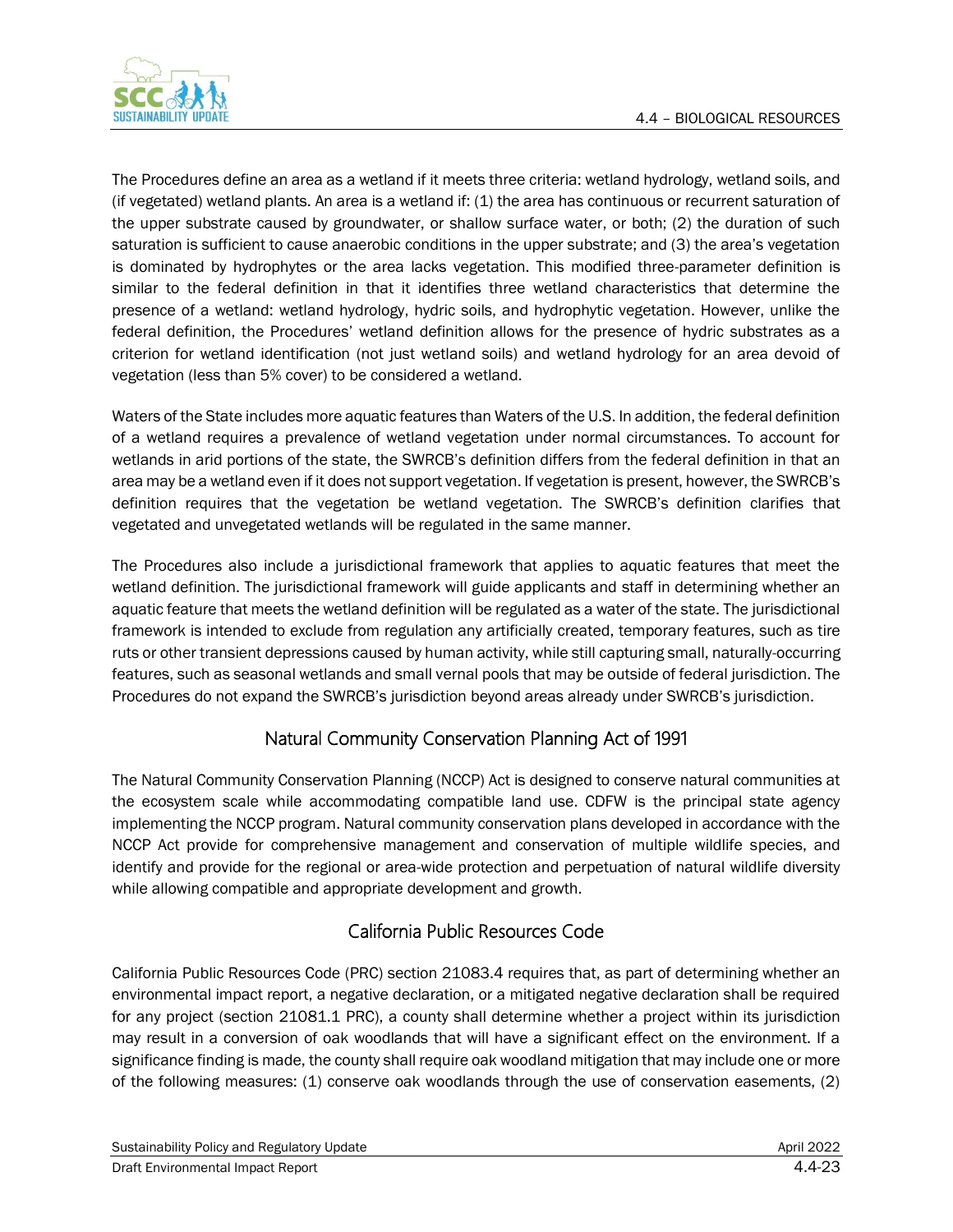

plant an appropriate number of trees, (3) contribute funds to the Oak Woodlands Conservation Fund, and (4) other measures as approved by the county that reduce the impact to a less than significant level. Several types of projects are exempt from these provisions including those undertaken pursuant to an approved NCCP, affordable housing projects, conversion of oak woodlands on agricultural land, and when the regulatory program of a state agency requires a plan or other written documentation containing environmental information (section 21080.5 PRC). For purposes of this section, the term "oak" is defined as a native tree species in the genus *Quercus* with a diameter at breast height of greater than 5 inches and is not a species designated as use for commercial purposes (section 4526 of the PRC).

# 4.4.2.3 Local Regulations

# County of Santa Cruz General Plan/Local Coastal Program

The County of Santa Cruz General Plan/LCP is a comprehensive, long-term planning document for the unincorporated areas of the county and includes the County's LCP, which was certified by the California Coastal Commission in 1994. The County General Plan and LCP provides policies and programs to establish guidelines for future growth and all types of physical developments. The Conservation and Open Space Element of the County's General Plan/LCP includes objectives and policies that pertain to biological resources. However, the proposed project includes a new Agriculture, Natural Resources + Conservation (ARC) Element to replace the existing Conservation and Open Space Element, with amendments to existing goals, policies, and implementation strategies as described in Chapter 3 of this EIR and further reviewed in Section 4.4.3.3 below.

# Santa Cruz County Code

Title 13 of the SCCC includes a Santa Cruz long-toed salamander combining district, and Title 16,, Environmental and Resource Protection, codifies General Plan/LCP policies related to environmental protection. The SCCC includes the following chapters pertinent to the protection of biological resources.

### *Chapter 13.10, Zoning Regulations*

Section 13.10.481 establishes a Salamander Protection (SP) Combining District to designate those lands that are located in the Santa Cruz long-toed salamander's breeding ponds and terrestrial habitats to ensure the survival of this state- and federally designated endangered species, and to regulate the use of such lands in accordance with the provisions of the sensitive habitat protection ordinance, Chapter [16.32,](https://www.codepublishing.com/CA/SantaCruzCounty/#!/SantaCruzCounty16/SantaCruzCounty1632.html#16.32) of the SCCC. Use and development standards for the SP combining district are set forth in SCCC section [16.32.090\(](https://www.codepublishing.com/CA/SantaCruzCounty/#!/SantaCruzCounty16/SantaCruzCounty1632.html#16.32.090)C)(2)(a); see discussion on Chapter 16.32 below.

### *Chapter 16.30 – Riparian Corridor and Wetlands Protection*

The purpose of this chapter is to minimize or eliminate any development activities in the riparian corridor, and preserve, protect, and restore riparian corridors for: protection of wildlife habitat; protection of water quality; protection of aquatic habitat; protection of open space, cultural, historical, archaeological, paleontological, and aesthetic values; transportation and storage of floodwaters; prevention of erosion; and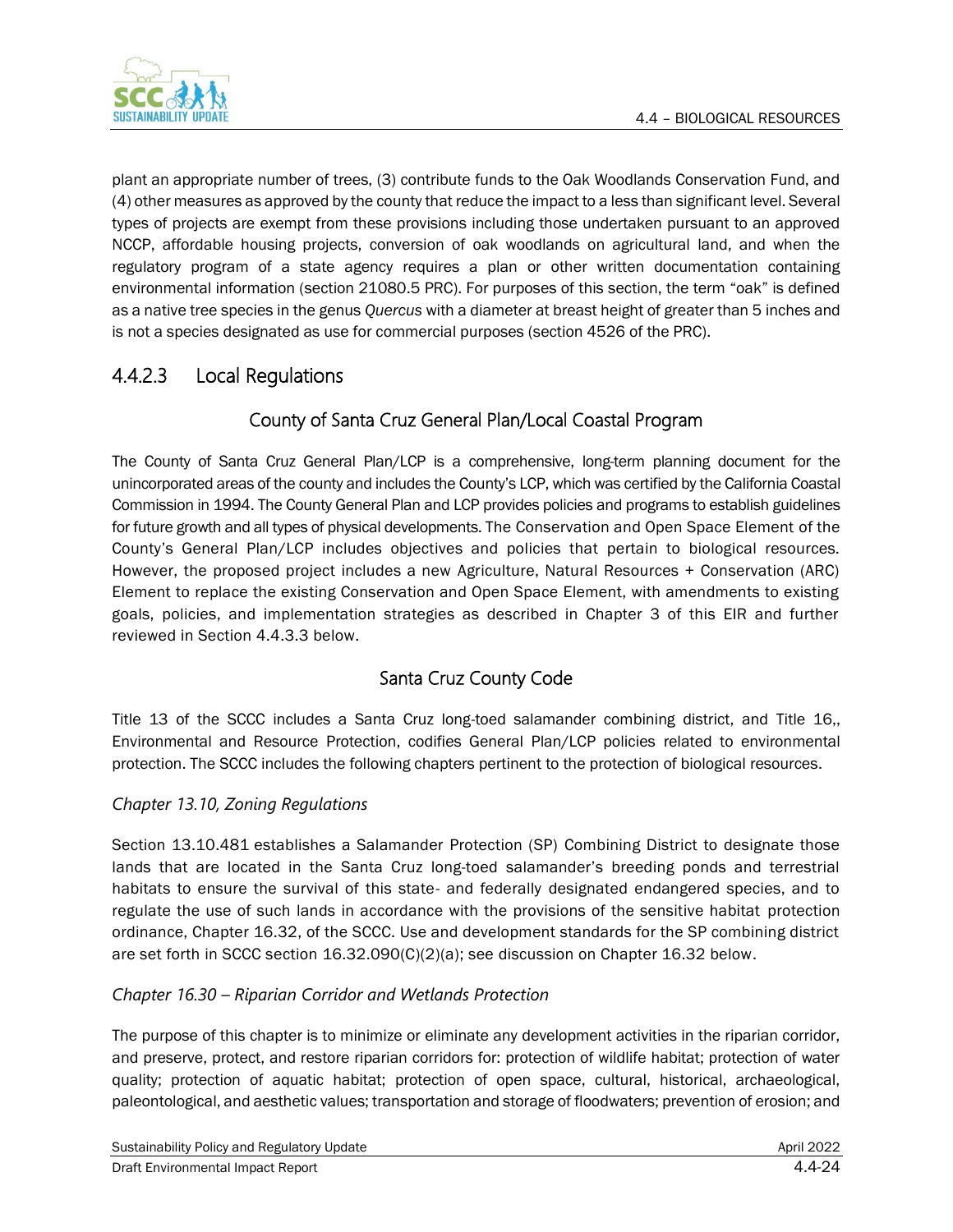

to implement the policies of the General Plan/LCP. The riparian corridor and wetlands protection code limits development activities in riparian corridors and establishes development buffers (setbacks) based on physical characteristics of the stream course. Development activities in riparian corridors or their buffer zones cannot be undertaken, other than those allowed through exemptions and exceptions as defined in Chapter 16.30.

### *Chapter 16.32 – Sensitive Habitat Protection*

The purpose of this chapter is to minimize the disturbance of biotic communities that are rare or especially valuable because of their special nature or role in an ecosystem, and which could be easily disturbed or degraded by human activity; to protect and preserve these biotic resources for their genetic, scientific, and educational values; and to implement policies of the General Plan/LCP. In addition, no toxic chemical substance shall be used in a sensitive habitat. No one can begin development activity within an "area of biotic concern" until a biotic approval has been issued unless such activity has been reviewed for biotic concerns concurrently with the review of a development or land division application pursuant to SCCC Chapter 18.10.. "Area of biotic concern" means any area in which development may affect a sensitive habitat, as identified on LCP sensitive habitats maps, the General Plan/LCP resources and constraints maps and other biotic resources maps on file in the Planning Department, or as identified during inspection of a site by Planning Department staff (SCCC section 16.32.040). In practice, this includes special-status species habitat and sensitive habitats described in Section 4.4.1, Environmental Setting.

Per section 16.32.090, conditions of approval are determined through this biotic approval process and become conditions of any subsequent approval issued for the property. The following conditions shall be applied to all development within any sensitive habitat area:

- 1) All development shall mitigate significant environmental impacts, as determined by the Environmental Coordinator.
- 2) Dedication of an open space or conservation easement or an equivalent measure shall be required as necessary to protect the portion of a sensitive habitat which is undisturbed by the proposed development activity or to protect a sensitive habitat on an adjacent parcel.
- 3) Restoration of any area which is a degraded sensitive habitat or has caused or is causing the degradation of a sensitive habitat shall be required; provided, that any restoration required shall be commensurate with the scale of the proposed development.

The regulations further specify permitted uses and conditions for specific sensitive habitat types, including: all essential habitats; specified marine, beach, and coastal habitats; cliff nesting areas; coastal scrub; wetlands, rivers, and streams; Santa Cruz long-toed salamander habitat; special forests; grasslands in the coastal zone. Special forests include San Andreas live oak woodland, maritime chaparral, indigenous ponderosa pine forest, and indigenous Monterey pine forest. On parcels with mapped special forests or grasslands in the coastal zone, the regulations required development at the lowest density of the land use designation and that development be clustered and located outside the habitat areas. This chapter does provide for exceptions to the provisions of the regulations under specified conditions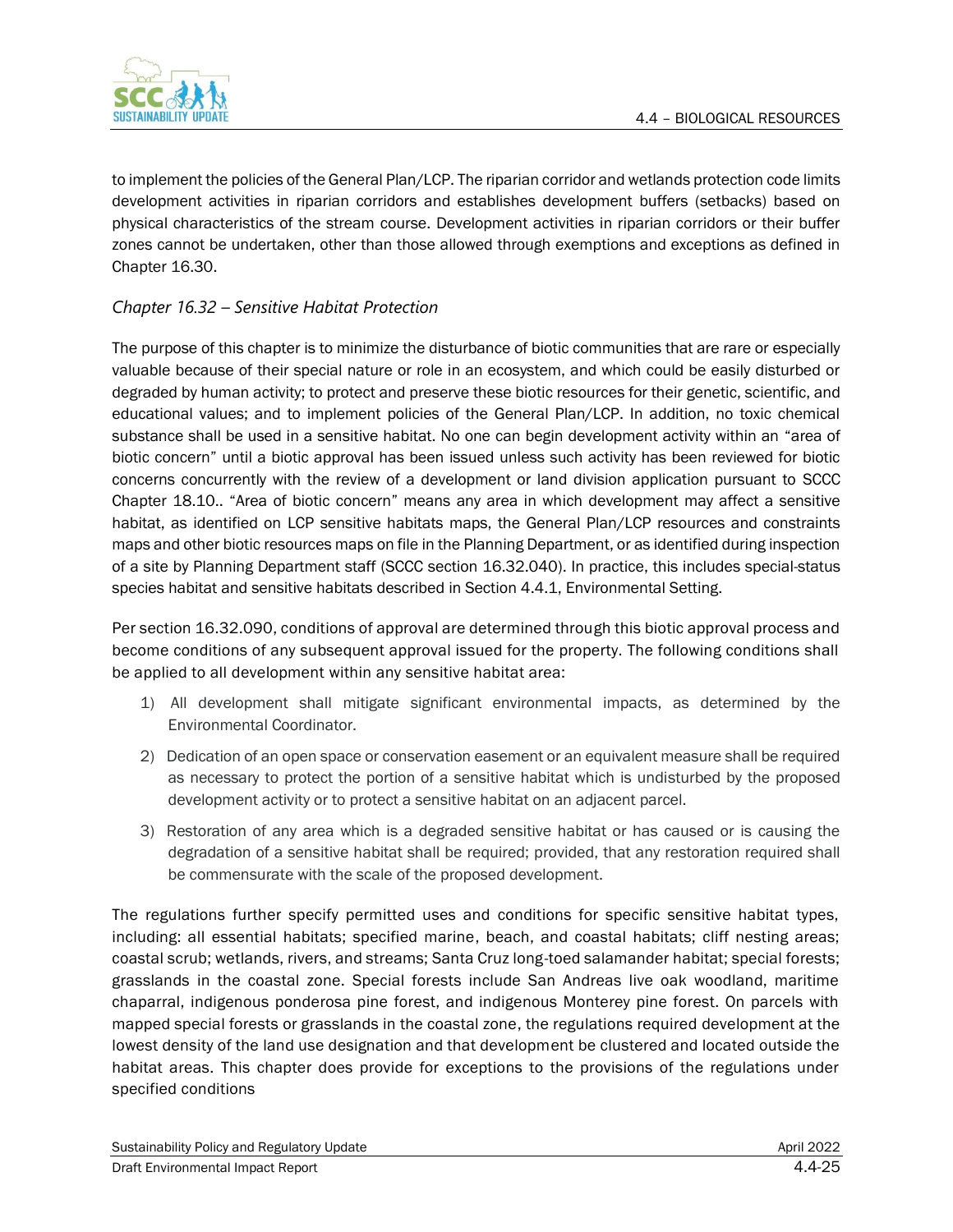

### *Chapter 16.34 –Significant Trees Protection*

The purpose of this chapter is to preserve significant trees and forest communities on private and public property to protect and enhance the county's natural beauty, property values, and tourist industry. This code regulates the removal of trees in the coastal zone. This chapter establishes the type of trees to be protected, the circumstances under which they may be removed, and the procedures for obtaining a permit for their removal. No one may cause, permit, aid, abet, suffer, or furnish equipment or labor to remove, cut down, or trim more than one-third of the green foliage of, poison, or otherwise kill or destroy any significant tree, as defined in this chapter within the coastal zone until a significant tree removal approval for the project has been obtained.

### Locally Adopted Habitat Conservation Plans

### *Interim-Programmatic Habitat Conservation Plan for Mount Hermon June Beetle and Ben Lomond Spineflower*

In June 2011, the USFWS, County, and City of Scotts Valley developed the Interim-Programmatic Habitat Conservation Plan (IPHCP) for the Endangered Mount Hermon June beetle and Ben Lomond Spineflower (IPHCP) to cover eligible small development projects in densely developed residential neighborhoods that support habitat for the federally endangered Mount Hermon June beetle (*Polyphylla barbata*) and Ben Lomond spineflower (*Chorizanthe pungens* var. *hartwegiana*). This IPHCP is intended to support issuance of two incidental take permits (ITPs) under section  $10(a)(1)(B)$  of FESA that would authorize the County and the City to take Mount Hermon June beetle resulting from such activities. The County and the City of Scotts Valley would then extend their take coverage through Certificates of Inclusion to eligible landowners within their jurisdiction needing incidental take authorization associated with their small development projects.

The 10 Project Units within the IPHCP boundary were identified within the communities of Ben Lomond, Felton, Mount Hermon, and Scotts Valley. These Project Units range in size from 3.2 to 373 acres. Project Units include parcels in the vicinity of the Rolling Woods neighborhood, the Whispering Pines neighborhood, east and west Scotts Valley, Green Valley, Mount Hermon, Zayante Road, and Ben Lomond.

# 4.4.3 Impacts and Mitigation Measures

# 4.4.3.1 Thresholds of Significance

The thresholds of significance used to evaluate the impacts of the proposed project related to biological resources are based on Appendix G of the CEQA Guidelines and, if applicable, other agency standards, as listed below. A significant impact would occur if the project would:

BIO-1 Have a substantial adverse effect, either directly or through habitat modification, on any species identified as a candidate, sensitive, or special-status species in local or regional plans, policies, or regulations, or by the CDFW or USFWS.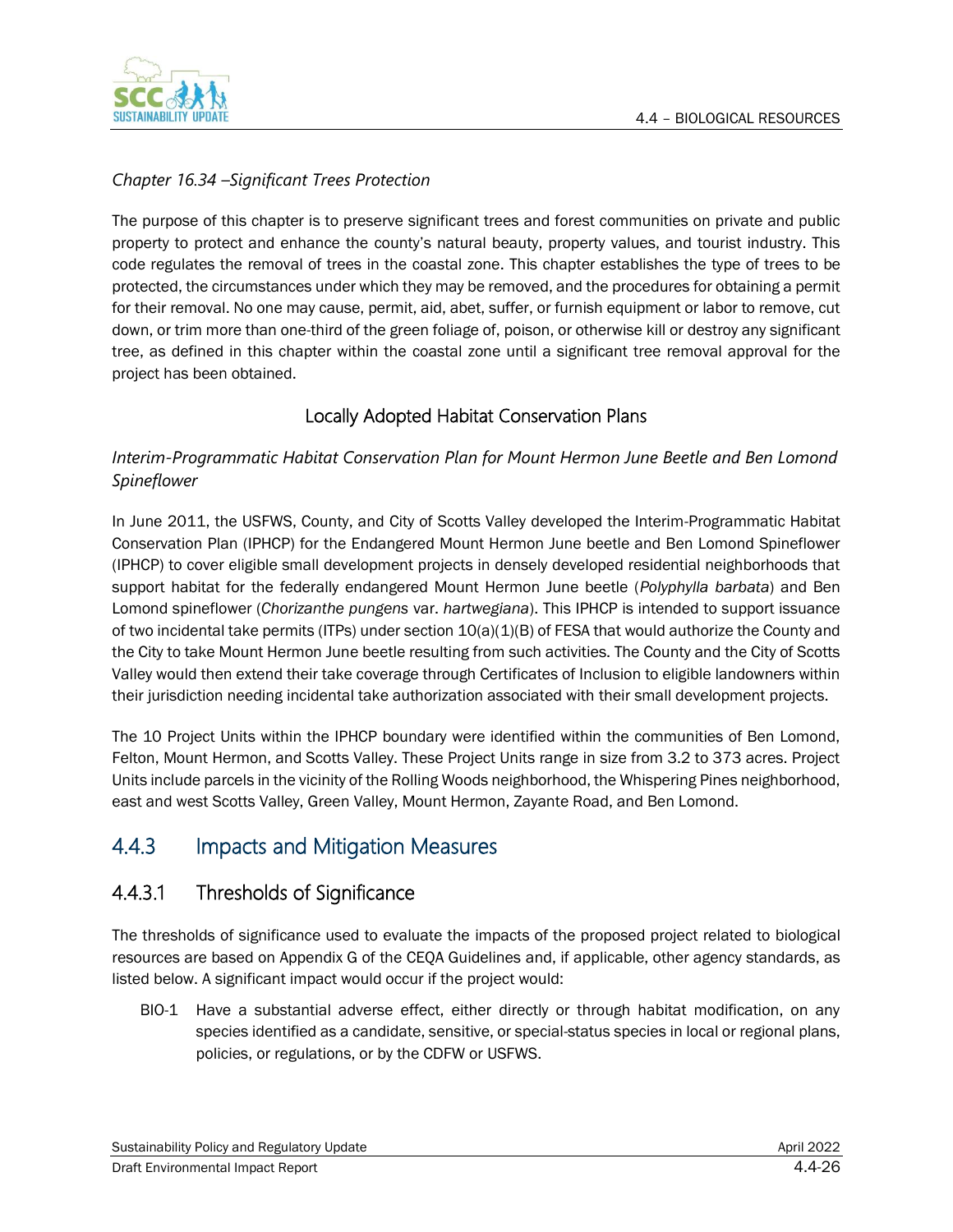

- BIO-2 Have a substantial adverse effect on any riparian habitat or other sensitive natural community identified in local or regional plans, policies, or regulations, or by the CDFW or USFWS.
- BIO-3 Have a substantial adverse effect on state or federally protected wetlands, (including, but not limited to, marsh, vernal pool, coastal, etc.) through direct removal, filling, hydrological interruption, or other means.
- BIO-4 Interfere substantially with the movement of any native resident or migratory fish or wildlife species or with established native resident or migratory wildlife corridors, or impede the use of native wildlife nursery sites.
- BIO-5 Conflict with any local policies or ordinances protecting biological resources, such as tree preservation policy or ordinance.
- BIO-6 Conflict with the provisions of an adopted Habitat Conservation Plan, Natural Community Conservation Plan, or other approved local, regional, or state habitat conservation plan.

# 4.4.3.2 Analytical Approach

### Potential Growth Assumptions

Adoption and implementation of the proposed Sustainability Update would not directly result in impacts to biological resources. However, the proposed General Plan/LCP amendments could lead to future development, indirectly resulting in potential impacts to biological resources. The proposed project includes the following components that could indirectly lead to future development; the proposed County Design Guidelines component of the proposed project does not include guidelines related to biological resources. The other components of the proposed project include:

- Amendments to the General Plan/LCP, including policies that support new development, mixeduse development, and potential intensified redevelopment, primarily focused along corridors within the Urban Services Line (USL), as noted in Section 4.0.2.3 of this EIR.
- Amendments to the SCCC include changes to permitted/allowed uses in some zone districts and a new Residential Flexible (RF) zone district to allow for increased residential density in urban areas near transit and services in order to provide a range of housing options, as well as increased density and residential square footage in mixed-use projects, as noted in Section 3.5.2 of this EIR.
- Amendments to General Plan/LCP land use designations and/or zone districts for 23 specified parcels, as described in Section 3.5.4 of this EIR.

As described in Section 4.0, Introduction to Analyses, this EIR estimates the potential to accommodate approximately 4,500 housing units throughout the county over existing conditions as shown on Table 4.0-2, with approximately 75% projected to occur within urban areas. This EIR estimates that the project has the potential to accommodate approximately 6,210,000 square feet of non-residential uses as shown on Table 4.0-3, with approximately 60% expected to occur within urban areas. These forecasts provide an estimate of potential growth that could occur as a result of adoption and implementation of the proposed Sustainability Update for the purpose of evaluation in this EIR. This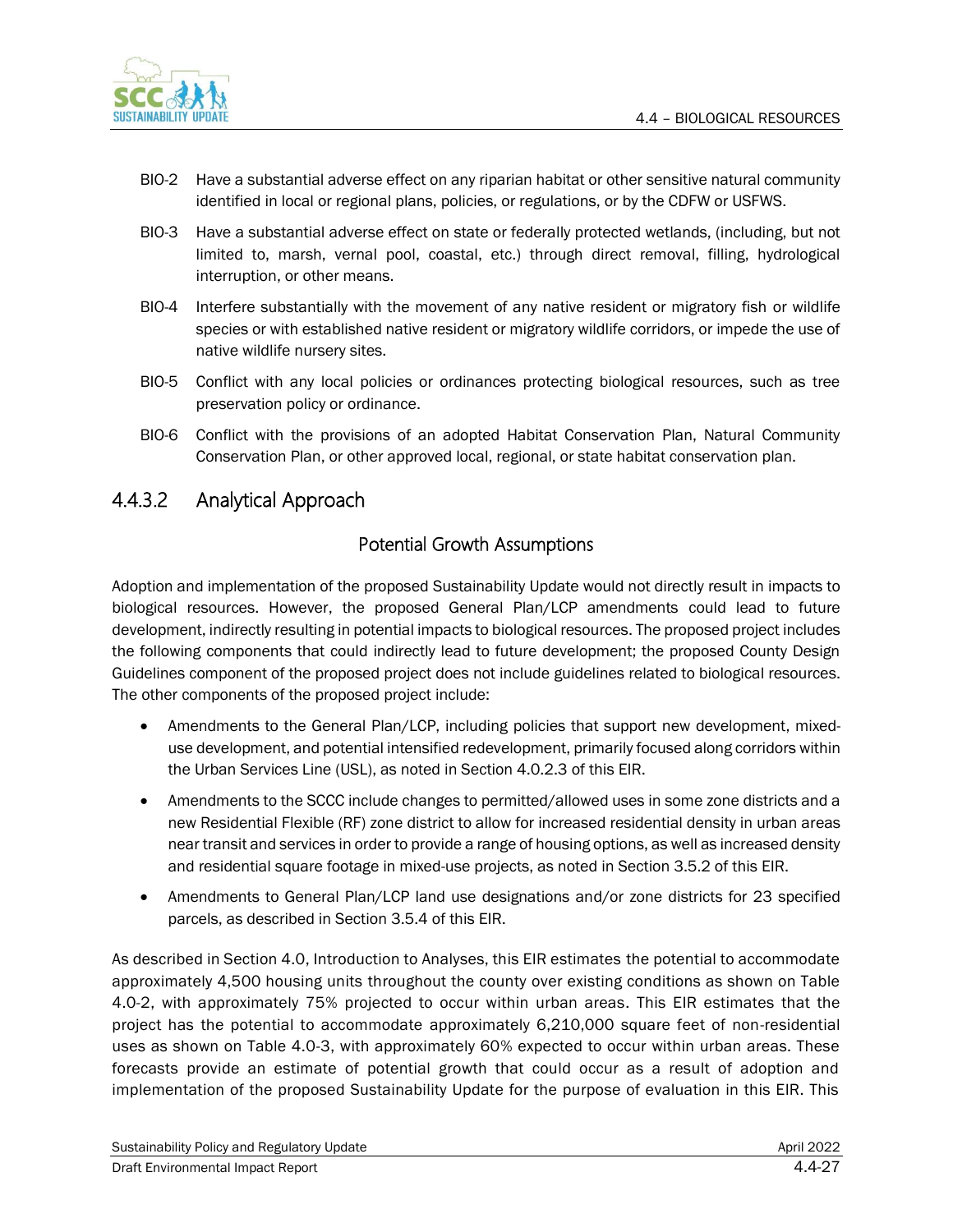

estimate of growth may or may not occur, and this estimate does not establish a limit to development. Annual limits for residential units are set annually by the County pursuant to Measure J and SCCC provisions as explained in Section 4.13 of this EIR, Population and Housing. Additionally, some of this projected development and growth would occur under the existing General Plan/LCP without the proposed project.

The impact analyses assumes that future development potentially arising from the proposed project would be constructed and operated in compliance with the policies and regulations applicable to biological resources, as described above in Section 4.4.2, Regulatory Framework, as well as the updated General Plan/LCP policies designed to avoid or reduce biological resource impacts, as listed in Tables 4.4-3, 4.4-4, and 4.4-5.

In summary, the following analysis focuses on potential impacts arising from future development within the unincorporated county due to proposed amendments to General Plan/LCP policies and land use and zoning map amendments for 23 specified parcels. None of the Countywide Design Guidelines pertain to biological resources, and therefore, this project component is not discussed. Similarly, no changes are proposed to the SCCC chapters pertaining to riparian and sensitive habitat protection.

### EIR Notice of Preparation Comments

Public and agency comments were received during the public scoping period in response to the Notice of Preparation (NOP), which is included in Appendix A. A summary of the comments received during the scoping period for this EIR, as well as written comments received, are included in Appendix B. Comments related to biological resources include the following:

- The project could impact special-status species and their habitat.
- The project could result in the take of Santa Cruz long-toed salamander (*Ambystoma macrodactylum croceum*), a fully protected species under the California Fish and Game Code for which the California Department of Fish and Wildlife cannot issue an incidental take permit.
- The project could increase impervious surfaces that impact fish and wildlife resources by altering runoff hydrograph and natural streamflow patterns.
- The project could result in disturbance to nesting birds protected under the CFGC.
- The glass used for exterior building windows could result in bird collisions, which can cause bird injury and mortality.
- The project could result in artificial lighting, which often results in light pollution that could have significant impacts on biological resources.

To the extent that issues identified in public comments involve potentially significant effects on the environment according to CEQA and/or are raised by responsible agencies, they are identified and addressed within this EIR. See also Section 4.10, Hydrology and Water Quality, for discussion of issues related to alteration of stormwater drainage.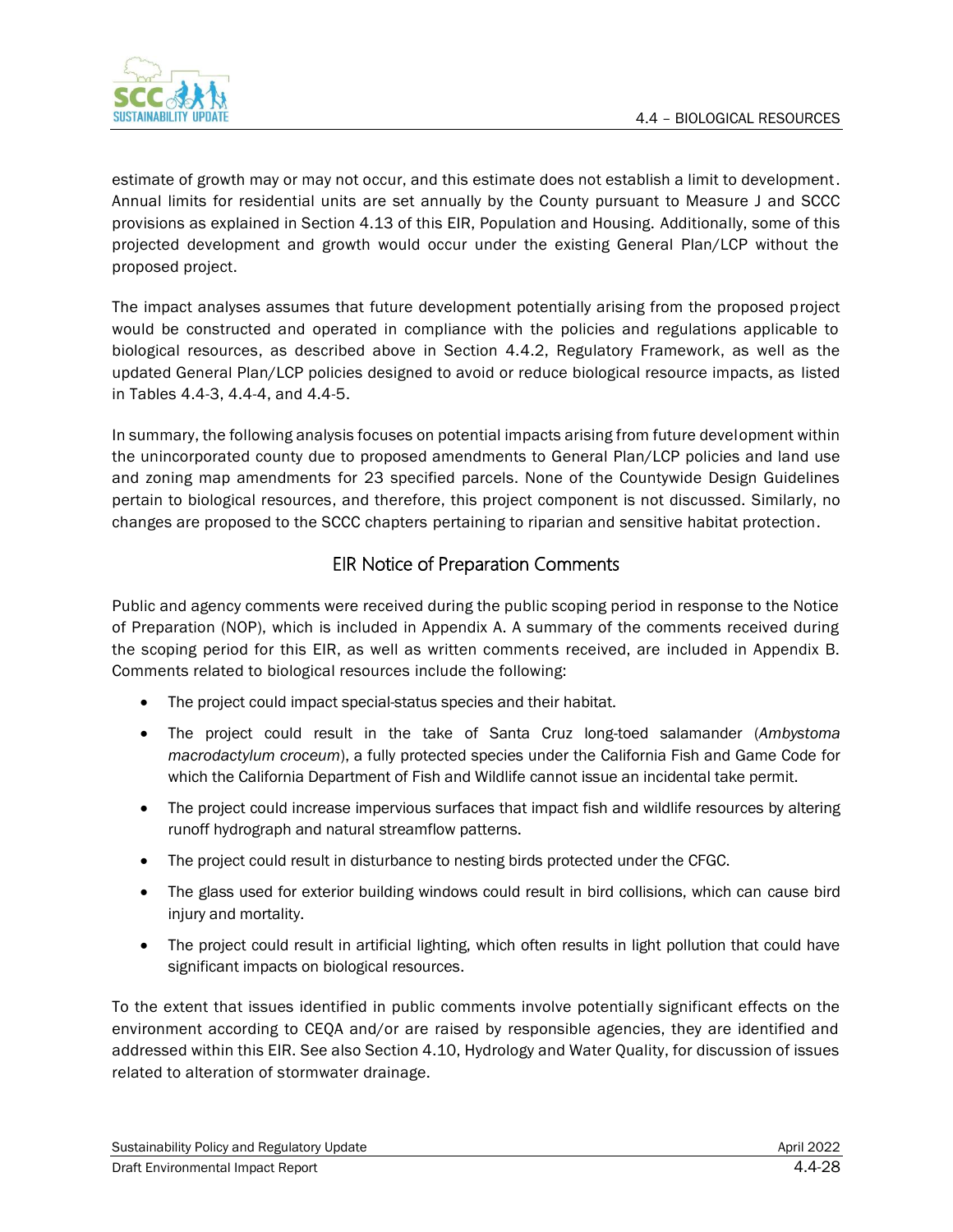

# 4.4.3.3 Project Impact Analysis

Impact BIO-1: Special Status Species (Significance Threshold BIO-1). Adoption and implementation of the proposed Sustainability Update could indirectly result in future development that could impact specialstatus species and their habitat. However, with adherence to federal, state and local regulations and implementation of existing and proposed General Plan/LCP policies and actions, future development would not have a substantial adverse effect on special-status species. (*Less than Significant*)

The proposed project would not directly result in new development but could indirectly lead to future development and redevelopment throughout the county, primarily within urban areas within the County's USL. Development on previously developed/underutilized properties within urban areas could be redeveloped at higher densities and/or land use intensities than what is currently allowed particularly along transportation corridors, such as Soquel Drive and Portola Drive. Special status plant and wildlife species are known to occur or could occur throughout the county, and there is the potential for future development to result in significant impacts, either directly, or through modifications to habitat that supports special status plant and/or wildlife species. The majority of the future development is expected to occur within the USL and community enclaves within the RSL where natural vegetation communities undisturbed by human activity are very limited or do not occur at all. In areas where parcels contain or are adjacent to sensitive habitats (e.g., riparian communities, streams, wetlands), future development of these parcels would be subject to local, state, and federal regulations protecting sensitive species and their habitats.

Construction activities associated with future development could also affect nesting birds, if any are present during construction activities, including tree removal, which could disrupt nesting activities. This could lead to injury to individuals and/or abandonment of nests. Disturbance during the breeding season could result in direct mortality to birds as well as incidental loss of fertile eggs or nestlings, or otherwise lead to nest abandonment. Disturbance that causes nest abandonment and/or loss of reproductive effort is considered "taking" by the CDFW.

Compliance with existing regulations would ensure that future development and redevelopment accommodated by the proposed project would not result in significant impacts to special-status plant or wildlife species. Required compliance with the federal, state, and local regulations described in Section 4.4.2 would protect special-status species, and compliance with these regulations would ensure avoidance or minimization of potential impacts. FESA and CESA, CFGC, SCCC Chapter 16.32, and California Native Plant Protection Act all serve to protect state, federally, or CNPS (1B) listed species.

Nesting birds, including raptors, are protected by CFGC section 3503, which reads "It is unlawful to take, possess, or needlessly destroy the nest or eggs of any bird, except as otherwise provided by this code or any regulation made pursuant thereto." In addition, under CFGC section 3503.5, "it is unlawful to take, possess, or destroy any birds in the orders Falconiformes or Strigiformes (birds-of-prey) or to take, possess, or destroy the nest or eggs of any such bird except as otherwise provided by this code or any regulation adopted pursuant thereto." Passerines and non-passerine land birds are further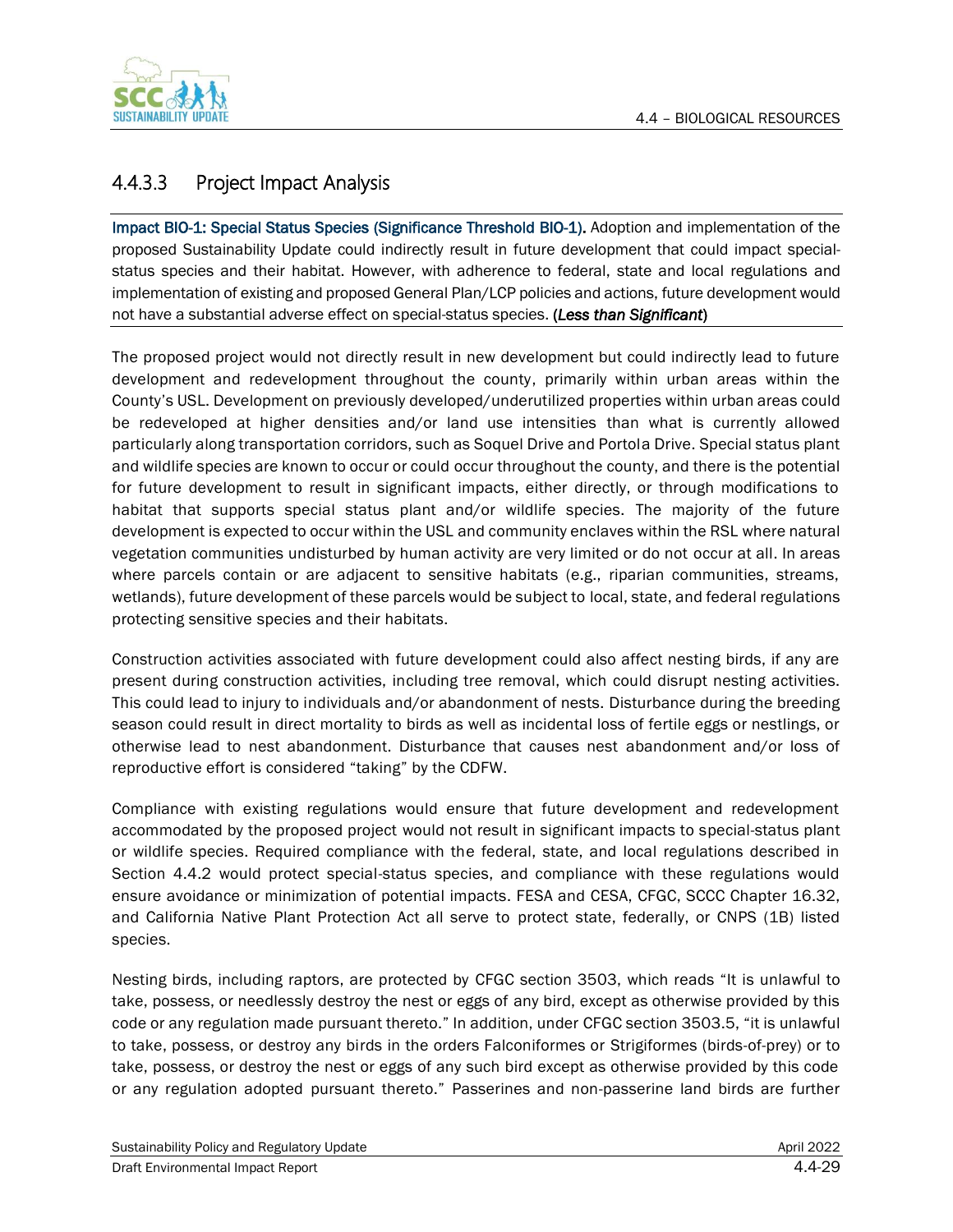

protected under the federal MBTA (see discussion in Section 4.4.2.1, Federal Regulations). The County typically requires as a standard condition of project approval that pre-construction nesting surveys be conducted for projects with tree removal, ground disturbance where ground nesting may occur, and/or where nesting birds may be indirectly impacted, for example, through noise disturbance, during construction.

Chapter 16.32 of the SCCC requires preparation of biotic assessments and biotic reports where potential rare, endangered or threatened species may occur, and requires development proposals to mitigate potentially significant impacts. In addition, future development projects that would involve disturbance in areas where special status species may occur would be subject to separate projectlevel environmental review pursuant to CEQA in order to identify and mitigate impacts to special-status species. Thus, state (CEQA) and County regulations would ensure that future development adequately addresses and mitigates potential impacts to special status species.

Additionally, the proposed Sustainability Update retains policies to protect special status species as currently exist in the 1994 (as amended) General Plan/LCP. These policies are summarized in Table 4.4-3, and Policy ARC-3.1.10 specifically requires protection of rare, endangered, and threatened species. Other policies address specific species, including Santa Cruz long-toed salamander (ARC-3.1.11 and 3.1l), steelhead and coho salmon (ARC-3.1. 12), and cliff and shore nesting birds (ARC-3.4.2 and ARC-3.4d). Other retained policies call for continued efforts and coordination with other agencies to protect special status species, including the Santa Cruz long-toed salamander. A new policy provides for implementation of the policies and programs in the Steelhead and Coho Salmon Conservation Strategy.

NOP comments were received regarding potential bird collisions and bird injury or mortality due to windows and glass on the exterior of new buildings. Glass windows and reflective building exteriors on buildings are a known hazard to birds and can cause deaths. The hazard of buildings to birds can vary depending on several aspects of building design, including the amount of glass used, the type of glass used, and the proportion of windows reflecting surrounding vegetation (American Bird Conservancy 2015). The two primary hazards of glass for birds are reflectivity and transparency. Viewed from outside buildings, transparent glass often appears highly reflective. Reflective glass presents birds with the appearance of safe routes, shelter, and food. Buildings surrounded by lush landscaping may attract more birds, and reflections of vegetation in windows adjacent to these habitats may lure birds. Green spaces inside buildings, too, may entice birds to inaccessible habitat. However, surrounding high-quality habitats, such as wooded areas, ornamental trees, and other habitats favored by birds, are also important contributors. However, Policy BE-4.2.4 limits reflectivity and glare associated with buildings, and most future development would be within urban areas that are not typically characterized by large areas of habitat, and buildings are typically low-rise (one to three stories in height), which would not result in conditions that would create significant hazards. In addition, required riparian setbacks (see Impact BIO-2 discussion below) would help buffer new buildings from riparian areas, as well.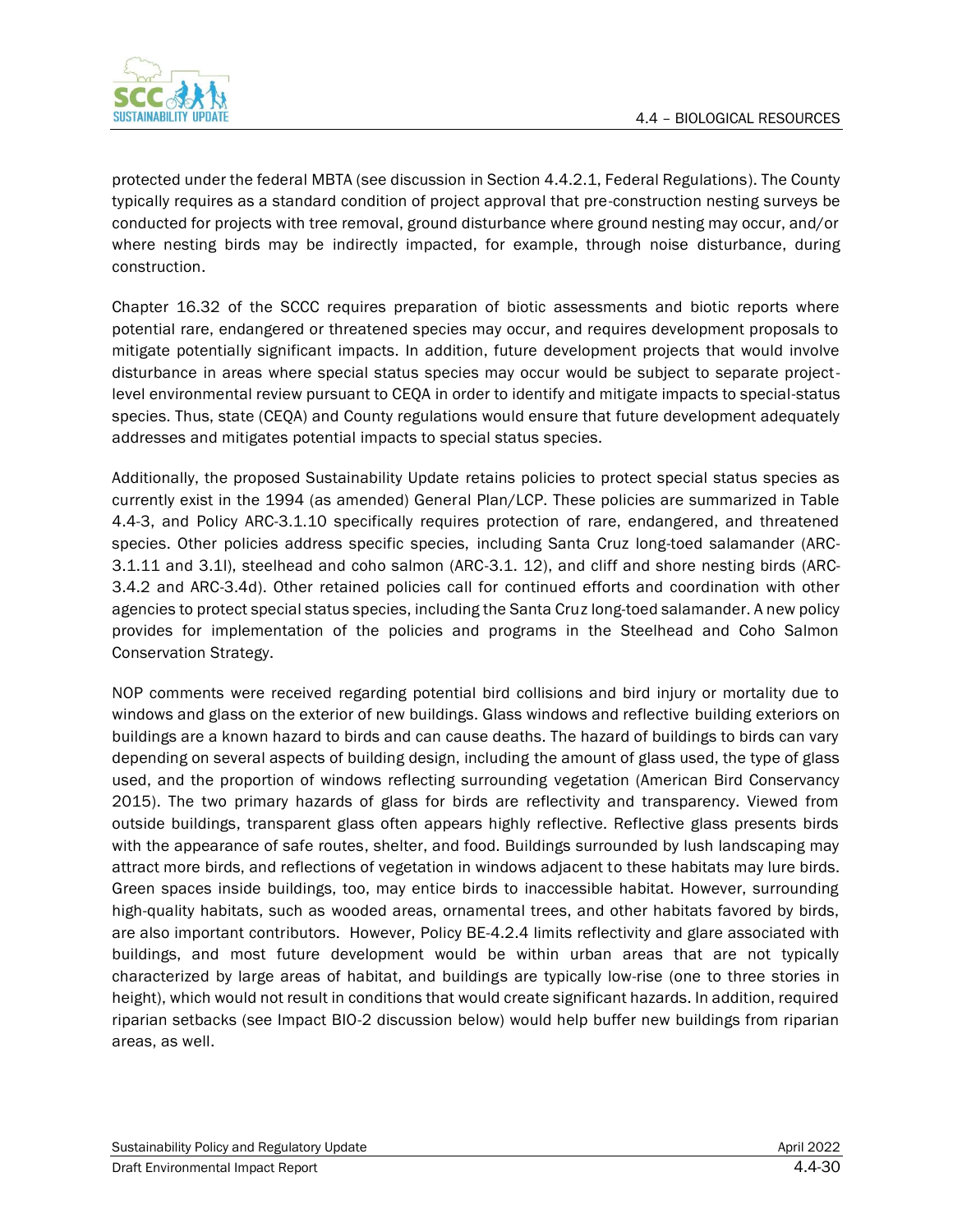

| <b>Potential Impact</b>       | <b>Policies and Implementation Strategies</b>                                                                                                                                                                    |
|-------------------------------|------------------------------------------------------------------------------------------------------------------------------------------------------------------------------------------------------------------|
| <b>Special Status Species</b> | Require protection of rare, endangered, and threatened species. (ARC-3.1.10)<br>$\bullet$<br>Support state and federal preservation of the Santa Cruz long-toed salamander<br>$\bullet$<br>habitat. (ARC-3.1.11) |
|                               | Implement Steelhead and Coho Salmon Conservation Strategy policies and<br>$\bullet$<br>programs. (ARC-3.1.12)                                                                                                    |
|                               | Develop a program to enforce performance standards protecting rare,<br>endangered, threatened, and unique species. (ARC-3.1h)                                                                                    |
|                               | Continue to ensure survival of the endangered Santa Cruz long-toed<br>$\bullet$<br>salamander through County programs. (ARC-3.1I)                                                                                |
|                               | Discourage all activities within 100 feet of shorebird nesting sites during mating<br>$\bullet$<br>season (March-July). (ARC-3.4.2)                                                                              |
|                               | Support efforts to prevent disturbance of to shorebird resting and roosting sites.<br>$\bullet$<br>$(ARC-3.4d)$                                                                                                  |
|                               | Require new water diversions, dams and reservoirs on anadromous fish<br>$\bullet$<br>streams to be designed to protect fish populations. (ARC-3.4.5)                                                             |
|                               | Discourage access to areas used as marine mammal hauling grounds. (ARC-<br>$\bullet$<br>3.4.6                                                                                                                    |
|                               | Limit reflectivity, glare, and artificial light to reduce impacts to wildlife. (BE-4.2-4)                                                                                                                        |
|                               | See also Table 4.4-4 for policies related to the protection of sensitive habitats.                                                                                                                               |

### Table 4.4-3. Proposed and Retained General Plan/LCP Policies that Avoid/Minimize Potential Impacts Related to Special Status Species

Adoption and implementation of the proposed Sustainability Update would not directly result in new development, but new development accommodated by the proposed project could result in adverse impacts to special status species if present at a particular development site. However, with compliance with federal, state and local regulations in addition to implementation of the proposed Sustainability Update policies and implementation strategies summarized on Table 4.4-3, as well as required future environmental review of specific development projects, the proposed Sustainability Update's potential indirect impact on special status species would be considered *less than significant*.

#### Mitigation Measures

No mitigation measures are required as a significant impact has not been identified.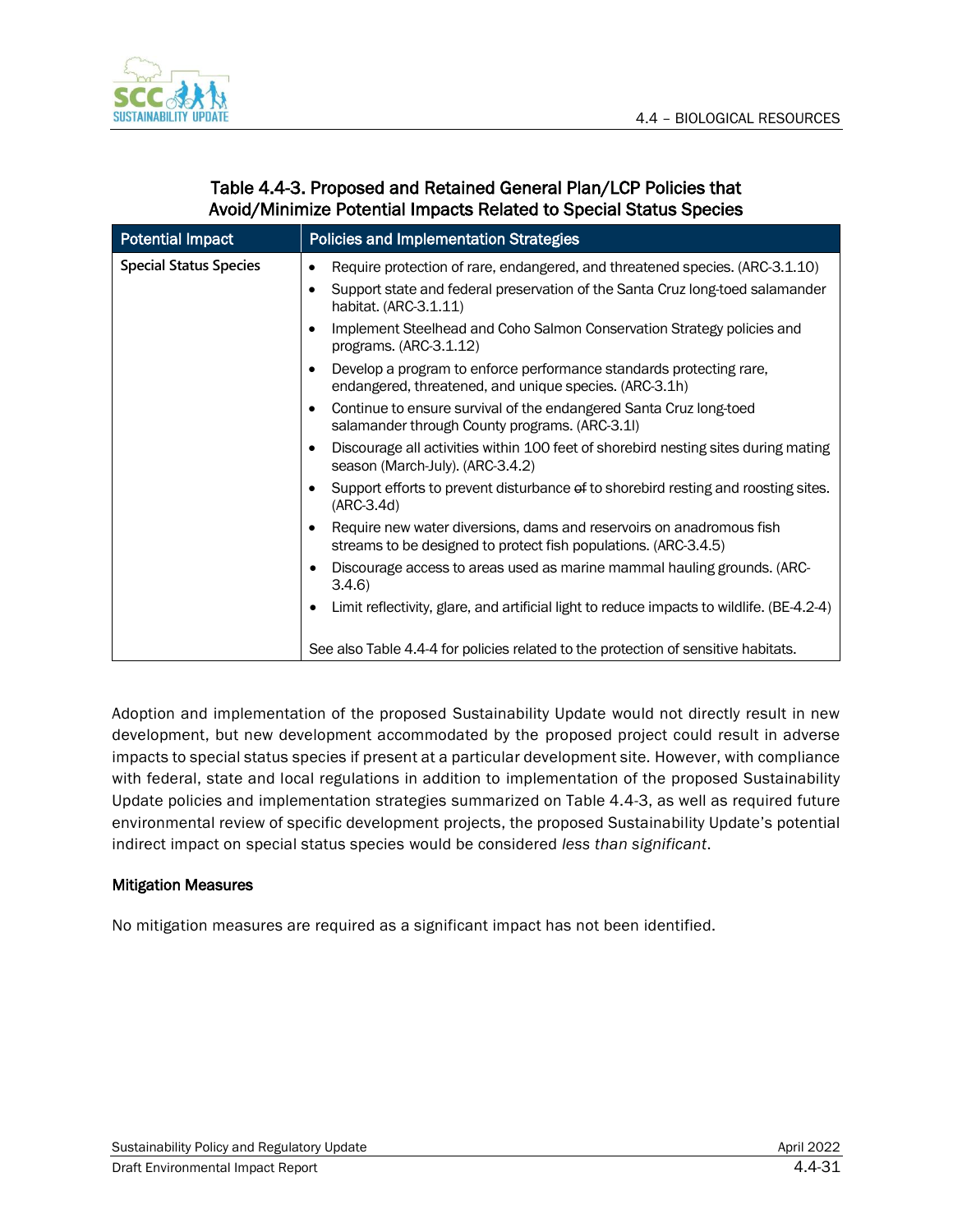

Impact BIO-2A: Sensitive Habitats (Significance Thresholds BIO-2 and BIO-3). Adoption and implementation of the proposed Sustainability Update could indirectly result in future development that could impact sensitive habitats, including riparian and wetland habitats. However, with implementation of existing and proposed General Plan/LCP policies and actions and adherence to federal, state and local regulations, future development would not have a substantial adverse effect on sensitive habitats. (*Less than Significant*)

The proposed project would not directly result in new development but could indirectly lead to future development and redevelopment throughout the county, primarily within urban areas and within the USL, which are already largely developed as discussed in Impact BIO-1 above. (Impacts resulting from potential development of the Thurber Lane/Soquel Drive property are addressed in Impact BIO-2B below.)

There may be some future developments within or adjacent to riparian, wetland, and/or other sensitive habitats. In areas where parcels contain or are adjacent to sensitive habitats (e.g., riparian communities, streams, wetlands), future development of these parcels would be subject to federal and state regulations protecting sensitive habitats (e.g., Clean Water Act, Porter-Cologne Water Quality Control Act, CFGC section 1602). Furthermore, future development would be subject to County regulations in Chapters 16.30 and 16.32, which require protection of sensitive habitats. Chapter 16.30 establishes required riparian setbacks for new development based on stream characteristics. Chapter 16.32 requires preparation of biotic assessments and biotic reports where impacts to sensitive habitats may occur. This chapter identifies all the sensitive habitat types identified in the existing General Plan/LCP, as well as the proposed project, and requires development proposals to mitigate potentially significant impacts. Retained General Plan/LCP policies and regulations in Chapter 16.32 require 100-foot wetland buffers to protect these sensitive habitat areas. In addition, future development projects proposed that would involve development within or adjacent to sensitive habitat areas would be subject to separate project-level environmental review pursuant to CEQA in order to identify and mitigate impacts to riparian, wetland, and other sensitive habitats. Thus, state (CEQA) and County regulations would ensure that future development adequately addresses and mitigates potential impacts to sensitive habitats.

Additionally, the proposed Sustainability Update includes policies to protect sensitive habitats as currently exists in the 1994 (as amended) General Plan/LCP. These policies are summarized in Table 4.4-4. In particular, Policy ARC-3.1.4 indicates that sensitive habitats are protected through implementation of SCCC Chapters 16.32, Sensitive Habitat Protection, and 16.30, Riparian Corridor and Wetlands Protection, and proposed implementation strategies require retention of these regulations (ARC-3.1f [Sensitive Habitat] and ARC-3-3a [Riparian and Wetland]). Policies ARC-3-1.6 and 3.1.7 protect sensitive habitats against disruption of habitat values through development siting and conditions.

Future development could result in exterior lighting that could affect wildlife inhabiting sens itive habitat areas if not properly designed and sited to avoid offsite light and glare. However, section 13.11.074(D) of the SCCC requires that all site, building, security and landscape lighting be directed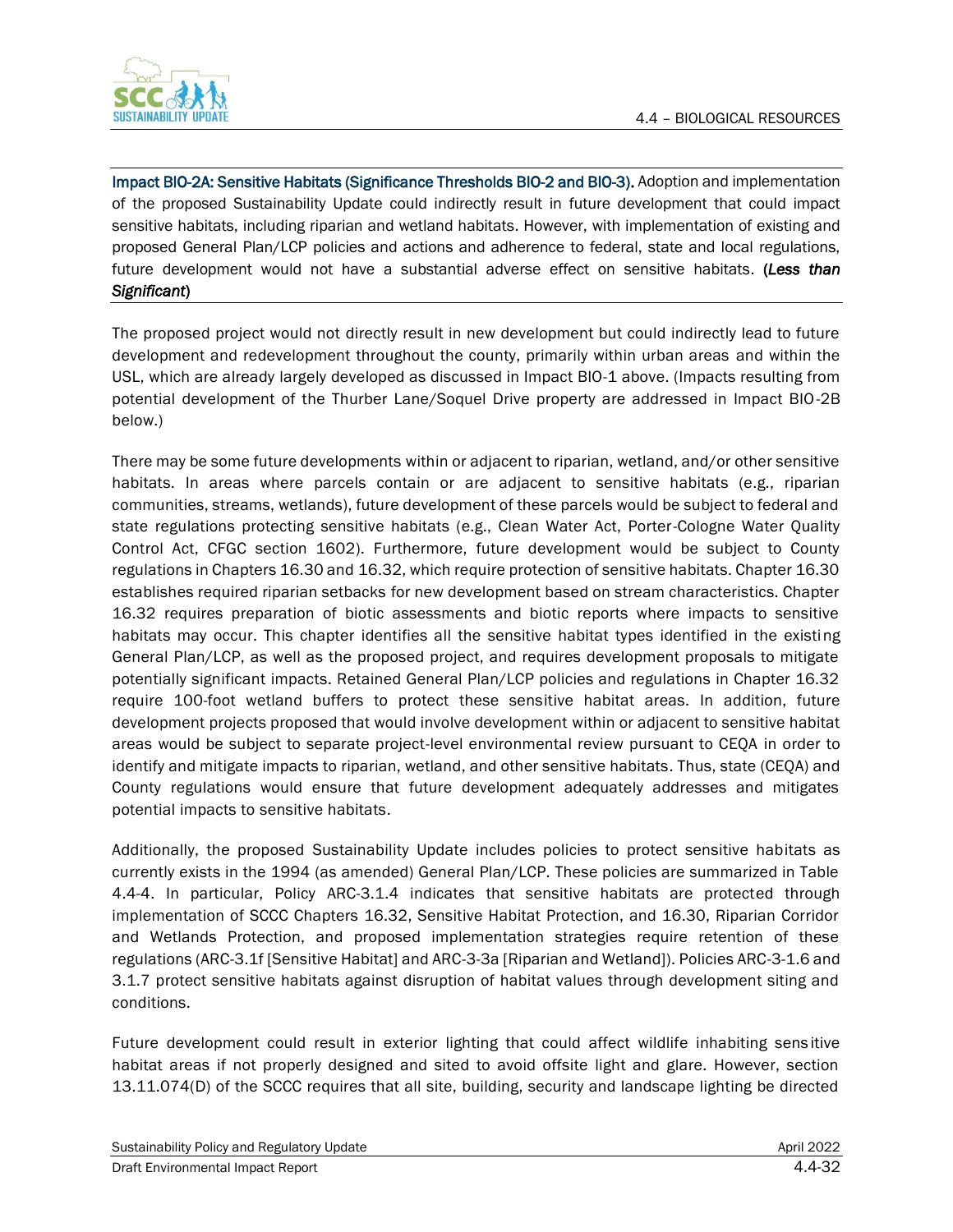

onto the site and away from adjacent properties and that light sources shall not be visible from adjacent properties. Light sources can be shielded by landscaping, structure, fixture design or other physical means. Building and security lighting shall be integrated into the building design. Furthermore, this section of the SCCC also requires all lighted parking and circulation areas to utilize low-rise light standards or light fixtures attached to the building. Light standards to a maximum height of 15 feet are allowed. Therefore, compliance with these lighting requirements would prevent offsite lighting into sensitive habitat areas. Furthermore, a policy in the proposed Built Environment (BE) Element supports wildlife-compatible development and limits reflectivity, glare, and artificial light pollution from buildings and sites as practicable in order to preserve dark skies and reduce impacts to wildlife, especially in rural areas and over marine waters (BE-4.2.4). This policy also encourages landscapes that provide habitat for birds and wildlife as appropriate, as well as the use of native plants.

Policy ARC-3.1.9 requires biotic assessments in areas of mapped and unmapped sensitive habitats, and Policy ARC-3.3.9 requires environmental review of all proposed development projects affecting riparian corridors or wetlands and preparation of a biotic report for projects that could have a significant effect on the corridors or wetlands. Therefore, potential sensitive habitat areas that may be impacted by future development would be subject to preparation of a biotic resource assessment and would be required to implement recommended measures to avoid or minimize impacts to sensitive habitats.

Policy ARC-3.3.9 further acknowledges that compliance with County regulations is generally considered to prevent the possibility of significant environmental impacts, and any biotic and/or riparian exception permit process may involve project specifications and/or conditions that would also prevent the possibility of significant environmental impacts. Similarly, as noted in the proposed ARC Element, since 1978, County land use policies have directed development to urbanized areas where services are available, and limited land divisions, development density and allowable land uses outside these areas and in areas with natural resources. Guided by the principle to preserve the county's unique natural resources and habitats by carefully managing new development outside the USL and the RSL, the proposed ARC Element would continue to protect and restore natural resources including sensitive habitats.

With adherence to local and state regulations, as well as implementation of General Plan/LCP policies, the proposed project's indirect impact related to sensitive habitats would be considered a *less-thansignificant impact*. This includes potential impacts on the several parcels potential identified biological resources identified in the County GIS data base, except for the Thurber Lane/Soquel Drive property, which is addressed in Impact BIO-2B.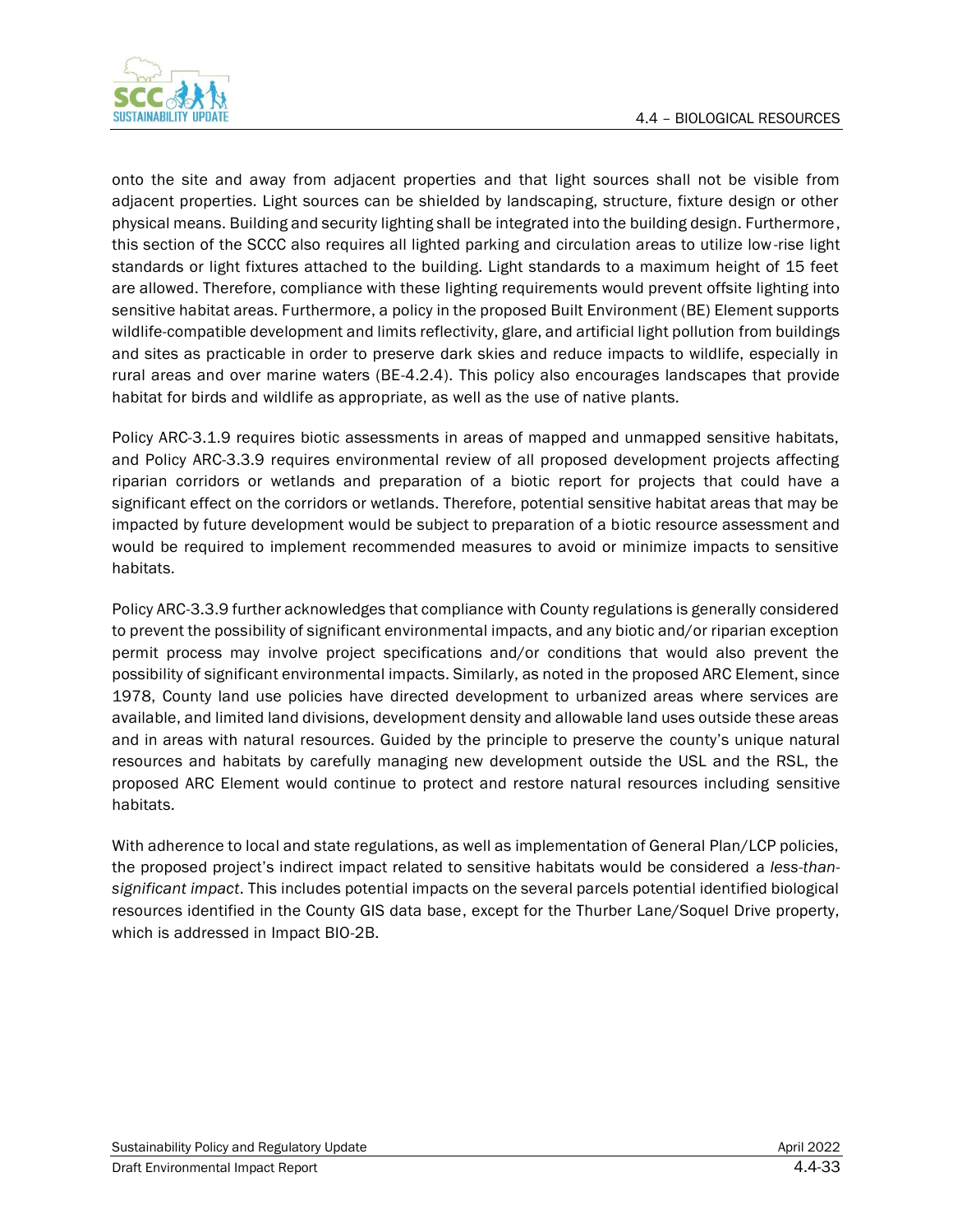

| Table 4.4-4. Proposed and Retained General Plan/LCP Policies that Avoid/Minimize |
|----------------------------------------------------------------------------------|
| Potential Impacts Related to Riparian, Wetland, and Sensitive Habitats           |

| <b>Potential Impact</b>                        | <b>Policies and Implementation Strategies</b>                                                                                                                                                                                                                                                     |
|------------------------------------------------|---------------------------------------------------------------------------------------------------------------------------------------------------------------------------------------------------------------------------------------------------------------------------------------------------|
| <b>Sensitive Habitat Areas</b>                 | Designate sensitive habitats mapped in the County GIS and unmapped sensitive<br>$\bullet$<br>habitats identified through biotic reports. (ARC-3.1.1)                                                                                                                                              |
|                                                | Define sensitive habitats meeting specific criteria (ARC-3.1.2)<br>$\bullet$                                                                                                                                                                                                                      |
|                                                | Protect ESHAs as defined by the California Coastal Act (ARC-3.1.3)<br>$\bullet$<br>Protect sensitive habitats and ESHA through SCCC Chapters 16.32 (Sensitive<br>Habitat Protection), 16.30 (Riparian Corridor and Wetlands Protection), and<br>13.20 (Coastal Regulations). (ARC-3.1.4)          |
|                                                | Allow land divisions in sensitive habitats only when density and design are<br>compatible with protection of these resources, including native grassland in<br>coastal zone and special forests. (ARC-3.1.5)                                                                                      |
|                                                | Protect sensitive habitats against disruption of habitat values; utilize siting and<br>conditions for new development. (ARC-3.1.6; ARC-3.1.7)                                                                                                                                                     |
|                                                | Require biotic assessments as part of project review in areas of mapped biotic<br>$\bullet$<br>concerns, sensitive habitats (mapped and unmapped), and ESHA sites in coastal<br>zone. (ARC-3.1.9)                                                                                                 |
|                                                | Maintain Sensitive Habitat Protection ordinance. (ARC-3.1f)<br>$\bullet$                                                                                                                                                                                                                          |
|                                                | Require aquaculture facilities to be sited to prevent adverse impacts on sensitive<br>$\bullet$<br>habitats (ARC-2.2.4)                                                                                                                                                                           |
|                                                | Require restoration of identified degraded sensitive habitat as mitigation and/or<br>condition of approval for new development and as result of code violations. (ARC-<br>3.2.1, ARC-3.2.2)                                                                                                       |
|                                                | Support the mission of the MBNMS. (ARC-3.4.1)<br>٠                                                                                                                                                                                                                                                |
|                                                | Prohibit off-road vehicle use in coastal dunes. (ARC-3.4.4)<br>$\bullet$                                                                                                                                                                                                                          |
| <b>Riparian and Wetland</b><br><b>Habitats</b> | Require a natural vegetation buffer between an aquaculture facility and riparian<br>$\bullet$<br>habitats. (ARC-2.2.5)                                                                                                                                                                            |
|                                                | Implement Riparian Corridor and Wetland Protection ordinance to ensure no net<br>$\bullet$<br>loss of riparian corridors and wetlands. (ARC-3.3.2)                                                                                                                                                |
|                                                | Prohibit development, land alteration, and vegetation disturbance in riparian<br>corridors and wetlands and required buffers unless an exception permit is<br>granted. (ARC-3.3.3)                                                                                                                |
|                                                | Require 10-foot construction buffer setback from riparian arroyo corridors. (ARC-<br>3.3.4)                                                                                                                                                                                                       |
|                                                | Prohibit development within the 100-foot for wetlands. (ARC-3.3.5)                                                                                                                                                                                                                                |
|                                                | Allow compatible uses in and adjacent to riparian corridors that do not impair or<br>degrade riparian systems, with approval of a riparian exception permit. Where<br>the riparian corridor is already developed, support enhancement of riparian<br>corridors with native plantings. (ARC-3.3.7) |
|                                                | Promote retention of large woody material in streams to benefit riparian and<br>aquatic habitats. (ARC-3.3.8)                                                                                                                                                                                     |
|                                                | Require environmental review of all proposed development projects affecting<br>riparian corridors or wetlands. (ARC-3.3.9)                                                                                                                                                                        |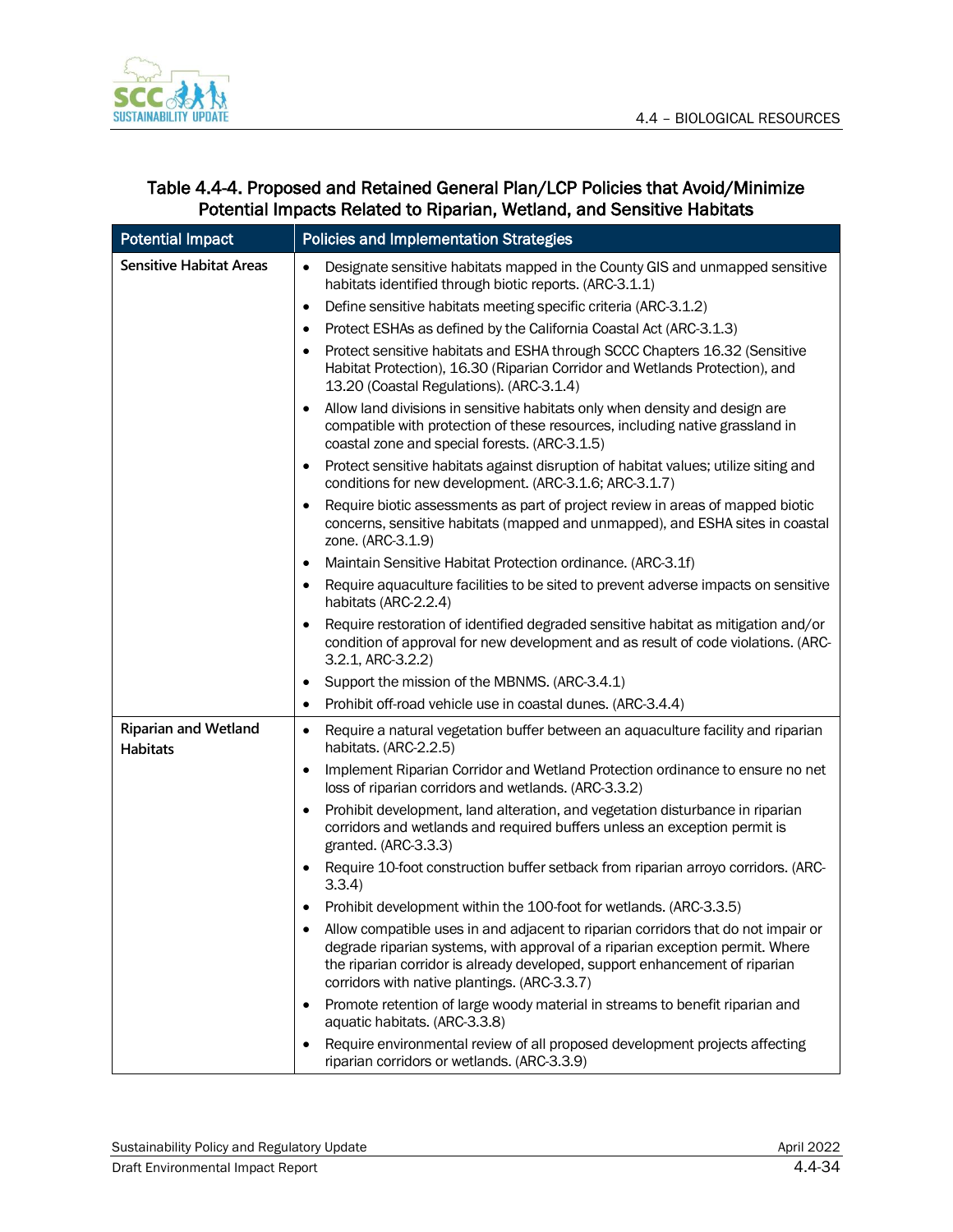

### Table 4.4-4. Proposed and Retained General Plan/LCP Policies that Avoid/Minimize Potential Impacts Related to Riparian, Wetland, and Sensitive Habitats

| <b>Potential Impact</b> | <b>Policies and Implementation Strategies</b>                                                                                                       |
|-------------------------|-----------------------------------------------------------------------------------------------------------------------------------------------------|
|                         | Require implementation of management plan for development in or adjacent to<br>wetlands. (ARC-3.3.10)                                               |
|                         | Maintain Riparian and Wetland Protection ordinance. (ARC-3.3a)                                                                                      |
|                         | New major water supply projects must protect beneficial in-stream uses and<br>riparian habitat. (ARC-4.3.3)                                         |
|                         | Limit reflectivity, glare, and artificial light to reduce impacts to wildlife. (BE-4.2-4)                                                           |
|                         | Prohibit any facility to be located within a floodplain or area which could<br>adversely impact any sensitive habitat. (Public Safety Policy 6.7.5) |

#### Mitigation Measures

No mitigation measures are required as a significant impact has not been identified.

Impact BIO-2B: Sensitive Habitats (Significance Thresholds BIO-2 and BIO-3). Adoption and implementation of the proposed Sustainability Update could indirectly result in future development at the Thurber Lane/Soquel Drive property, which could impact sensitive habitats, including riparian and wetland habitats, and associated potential special status species. (*Potentially Significant*)

The approximate 6-acre parcel located at the northeast intersection of Soquel Drive and Thurber Lane is traversed by an approximately 1,000-foot-long unnamed ephemeral stream channel and riparian corridor as defined by section 16.30.030 (1) and (5) of the SCCC. This stream channel and associated riparian corridor bisect the eastern portion of the property running from the north end to the south end of the site and is connected to existing drain pipes at the northern and southern boundaries of the property. The riparian corridor is dominated by non-native, invasive vegetation. A previously conducted assessment of the stream by County staff characterized the stream as an arroyo with a riparian corridor that is "otherwise disturbed" per SCCC section 16.30.040 and determined a 10-foot riparian buffer from the top of the arroyo would be required as part of a development project on the site. The existing stream is not immediately connected to an upstream or downstream open channel or riparian corridor.

Riparian corridors, as defined by SCCC section 16.30.030, are granted special protections under the County's Sensitive Habitat Protection and Riparian Corridor and Wetlands Protection ordinances. Riparian corridors associated with arroyos within the urban services line are subject to additional protective buffers and setbacks for development as defined in SCCC 16.30.040. Development activities are prohibited within riparian corridors unless an Exception is granted. Riparian Exception Findings (SCCC 16.30.060) must be met for a Riparian Exception to be authorized. Development activities within sensitive habitats, as defined by SCCC 16.32.040, require biotic review and approval by the Planning Department and are subject to project specific conditions to ensure protection of the sensitive habitat consistent with General Plan/LCP policies.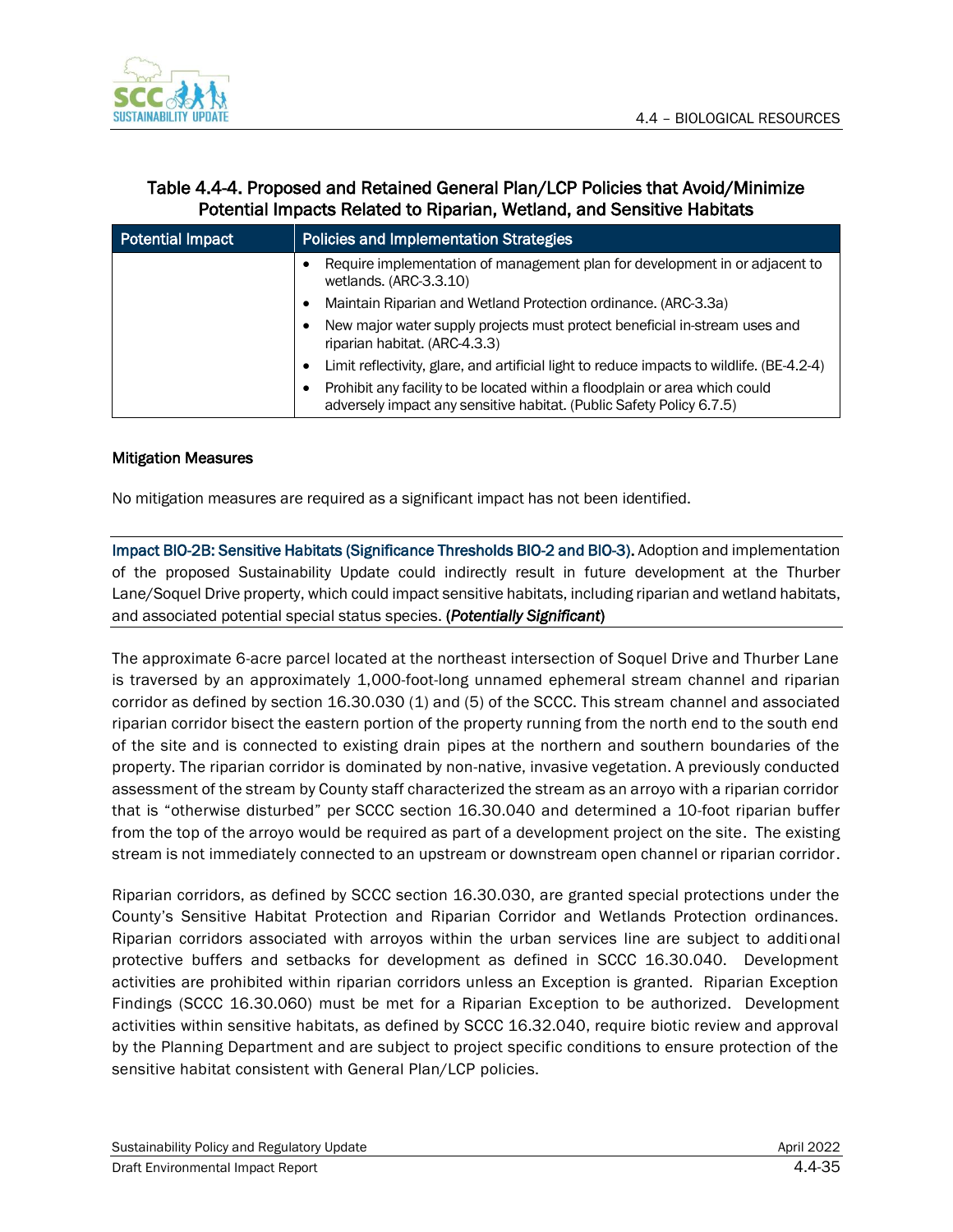

The unnamed drainage along the eastern portion of the project site may also be regulated under the Clean Water Act section 404 by U. S. Army Corps of Engineers (USACE), and section 401 by the RWQCB. The associated riparian habitat is subject to regulation under the Porter-Cologne Water Quality Act as "Waters of the State," and under CFGC section 1602.

Potential future development of this site as a result of land use redesignation and rezoning could result in a mix of residential and commercial development. As indicated in Section 3.5.5.2, potential impacts resulting from land use and zoning map amendments and future development are being reviewed under two sets of development assumptions (scenarios) for this property: one with the stream and related buffer remaining intact and the other with the stream channel filled and undergrounded into a piped system.

Under the first scenario, the stream would remain as it currently exists and the riparian corridor would be retained. Future development would avoid the channel and riparian setback area as required by SCCC. Under this scenario, no direct impacts to the riparian corridor would occur. Potential impacts could occur to protected species if any are present during future construction activities. Protected species with potential to occur on the site include western pond turtle, pallid bat, Townsend's big-eared bat, Santa Cruz black salamander, white-tailed kite, San Francisco dusky-footed woodrat, and migratory nesting birds. Project-specific development review on the parcel would require a biotic assessment and may require biotic review and approval, which would result in Conditions of Approval to avoid and minimize impacts to these species. Under this scenario the impacts would be less than significant.

Under the second scenario, the existing stream would be filled in and replaced with an underground pipe that would connect to the existing drainage pipes at the northern and southern ends of the property. This would result in removal of the stream, riparian corridor, and habitat for protected species. Project-specific development review would require biotic review and approval by the County Planning Department, authorization of a County Riparian Exception, and project-specific environmental review.

Permits and approvals also may be required from state and federal regulatory agencies if the stream and potential seasonal wetlands were found to be under the jurisdiction of the USACE, CDFW, and/or RWQCB. It appears that filling this feature would fall within state and possibly federal regulatory requirements. If so, permit approvals from state and federal agencies would require compensatory mitigation to ensure no net loss of riparian and wetland habitat. This would require re-establishing the loss of habitat at a 2-to-1 or greater ratio either on the site, i.e., along the eastern edge of the property or at a suitable offsite location, typically within the same watershed. Under this scenario, which results in permanent loss of riparian and wetland habitat, impacts would be *potentially significant*.

#### Mitigation Measures

Implementation of Mitigation Measure BIO-2B would reduce impacts to riparian and sensitive habitats and associated special status species. However, under the second project scenario, permanent loss of the stream, riparian corridor, and habitat for protected species due to underground piping of the stream would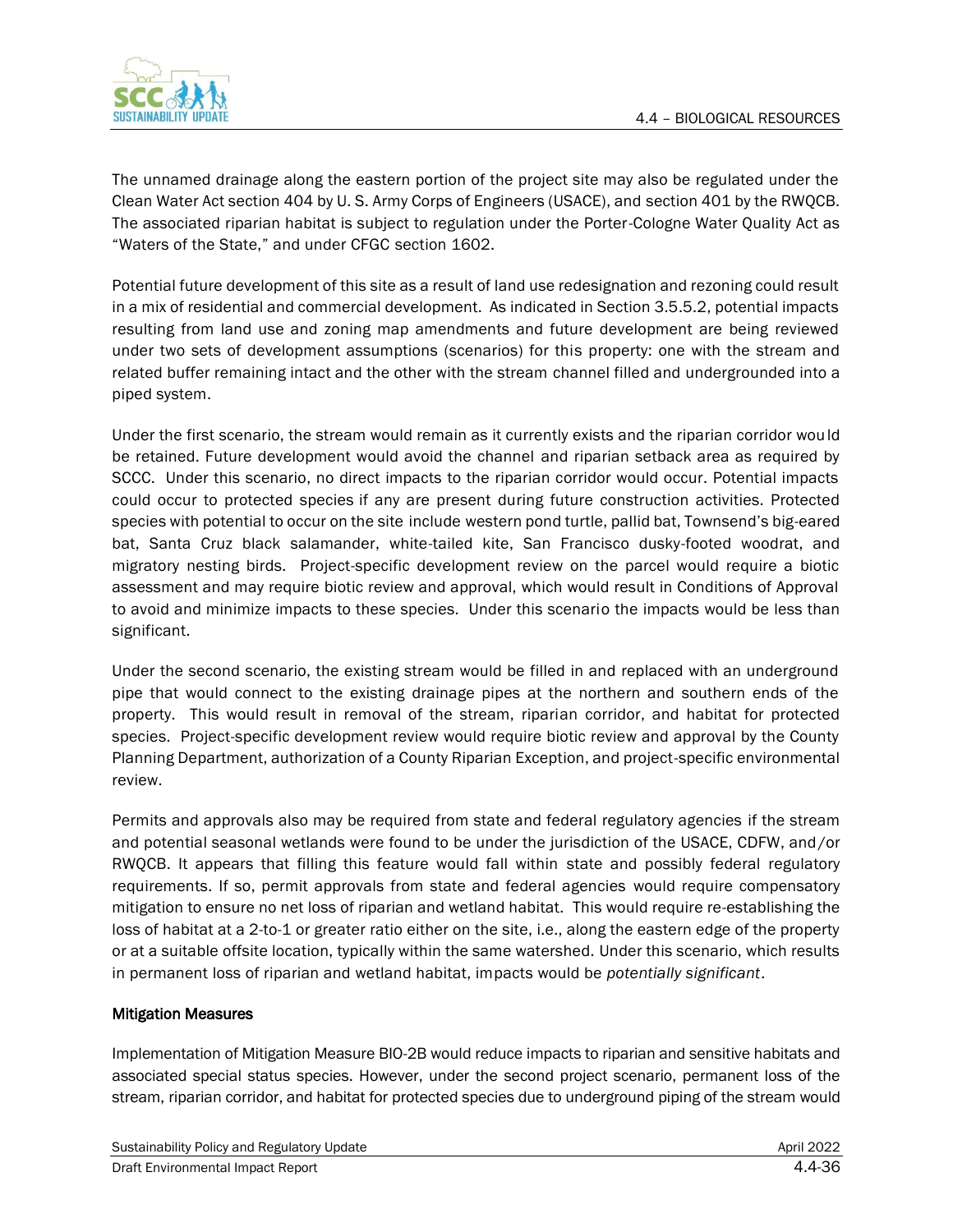

remain significant and unavoidable even with implementation of Mitigation Measure BIO-2B if the mitigation were determined to be infeasible at a development project level or mitigation measure was not successful.

MM BIO-2B: Riparian-Sensitive Habitat Restoration at Thurber Lane/Soquel Drive Parcel. Areas of riparian habitat permanently impacted by project development shall be replaced at a 2-to-1 ratio by re-creating habitat in designated restoration areas on site or off-site in accordance with the required project-specific Mitigation Plan. The project-specific Mitigation Plan shall be prepared by a qualified biologist or restoration professional for future development on the Thurber Lane/Soquel Drive parcel. This plan shall be based on a site-specific biological resources assessment and a project-specific impact analysis conducted in accordance with County requirements that identifies the extent of riparian, wetland, and other sensitive habitats on this property. The restoration activities shall be located on the project site or at an off-site location within the same watershed and shall include replacement/re-creation of impacted habitats at a minimum 2-to-1 replacement ratio with the purpose of creating native plant structure and species composition of the habitat loss. Replacement of habitat on-site through channel re-alignment to the east shall be considered during biotic review. The Mitigation Plan shall identify: a restoration site and evidence of suitability for restoration; locations for re-establishment of the impacted habitat; species, size, and locations of all restoration plantings; methods of installation, irrigation, maintenance, and monitoring for a minimum of 5 years; performance criteria to determine success and specifications for replacement plantings if success is not achieved; and provision of annual reports to the County to document status and success of the restoration in accordance with performance standards established in the plan. Establishment and planting of all restoration areas as outlined in the final approved "Mitigation Plan" shall be inspected and approved by Environmental Planning staff prior to final building inspection.

Impact BIO-3: Wildlife Movement and Breeding/Nesting (Significance Threshold BIO-4). Adoption and implementation of the proposed Sustainability Update could indirectly result in future development that could adversely impact wildlife movement or nesting/breeding species. However, with implementation of existing and proposed General Plan/LCP policies and implementation strategies and adherence to federal, state and local regulations, future development would not have a substantial adverse effect. (*Less than Significant*)

The proposed project would not directly result in new development, but could indirectly lead to future development and redevelopment throughout the county, primarily within urban areas and within the USL The proposed project would accommodate future development that would primarily occur on vacant infill sites or underutilized properties within the USL. The primary wildlife movement corridors are located along major watercourses and within undeveloped, open space lands in the Santa Cruz Mountains, where little of any new development other than potential single-family homes on large lots would be constructed. Projects adjacent to watercourses would be subject to setback requirements set forth in SCCC Chapter 16.30. Future development of parcels adjacent to streams also would be subject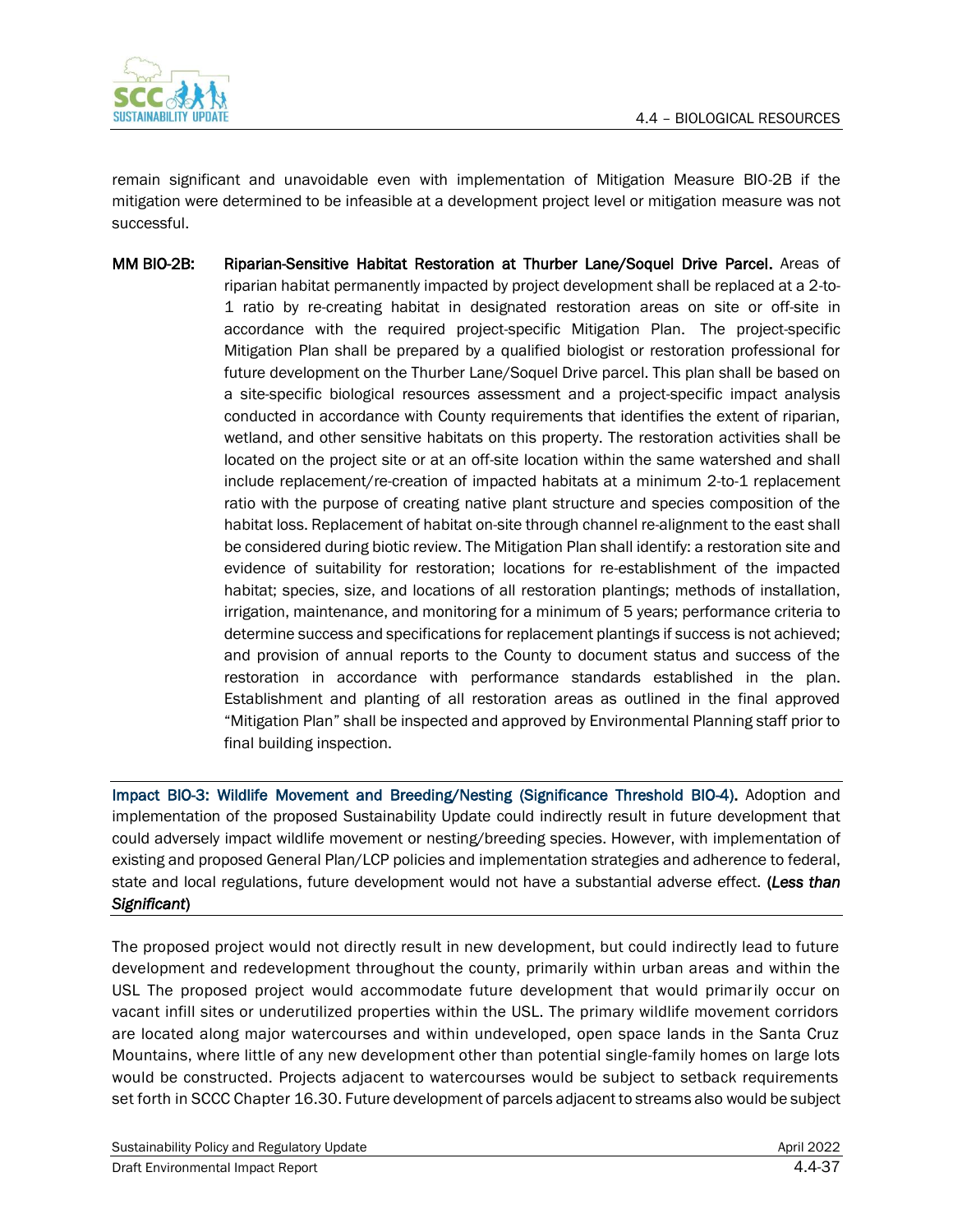

to federal and state regulations protecting streams and riparian habitat (e.g., Clean Water Act, Porter-Cologne Water Quality Control Act, CFGC section 1602) and thus protecting wildlife movement habitat by proxy. In addition, proposed General Plan/LCP amendments include several policies intended to protect wildlife movement (Table 4.1-5). With adherence to local and state regulations, as well as implementation of General Plan/LCP policies, the proposed project's indirect impact related to future development impacts on riparian corridors important for wildlife movement would be considered less-than-significant.

| Potential Impact                               | <b>Policies</b>                                                                                                                                |
|------------------------------------------------|------------------------------------------------------------------------------------------------------------------------------------------------|
| Interfere with wildlife<br>movement or nesting | Protect areas that contain valuable wildlife resources, such as migration<br>corridors or areas of exceptional species diversity. (ARC-1.1.13) |
|                                                | Any improvements to Harkins Slough Road shall provide enhanced habitat<br>connectivity. (ARC-1.1.14)                                           |
|                                                | Discourage all activities within 100 feet of shorebird nesting sites during<br>mating season. (ARC-3.4.2)                                      |
|                                                | Support projects that protect and enhance dry-season minimum stream<br>flows for anadromous fish runs. (ARC-4.3.1)                             |
|                                                | See also sensitive habitat and riparian protection policies listed in Table 4.4-4.                                                             |

Table 4.4-5. Proposed and Retained General Plan/LCP Policies that Avoid/Minimize Impacts Related to Wildlife Movement or Breeding/Nesting

The threshold of significance, as set forth in Appendix G of the State CEQA Guidelines, also includes potential impacts to native wildlife nursery sites, which generally would include locations where fish and wildlife concentrate for hatching and/or raising young, such as nesting rookeries for birds, spawning areas for native fish, fawning areas for deer, monarch overwintering sites, and maternal roosts for bats. Nursery sites are considered for native wildlife, but are not defined and otherwise considered under CEQA as special-status species. The county could contain a variety of wildlife nursery sites, and thus, are addressed in Impact BIO-1. Additionally, impacts to nesting birds and special status species would be avoided/minimized with compliance with regulations and implementation of policies as discussed in Impact BIO-1, including compliance with local regulations, the CFGC, and the federal MBTA. Therefore, the project would result in a *less-than-significant impact* related to potential indirect impacts to wildlife corridors and nursery sites.

#### Mitigation Measures

No mitigation measures are required as a significant impact has not been identified.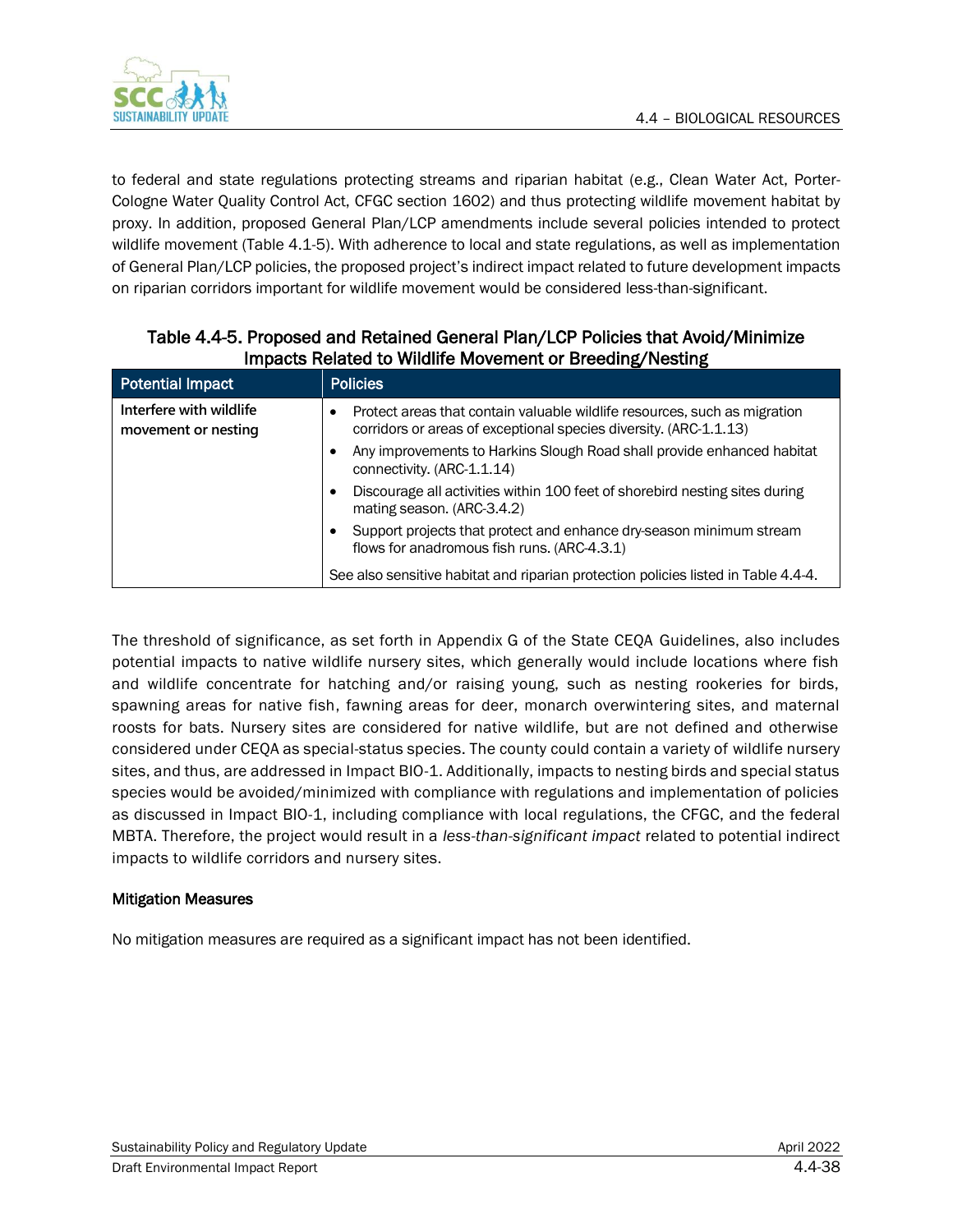

Impact BIO-4: Conflicts with Local Regulations (Significance Threshold BIO-5). Adoption and implementation of the proposed Sustainability Update could indirectly result in future development that has the potential to conflict with Santa Cruz County Code ordinances related to the protection and conservation of biological resources. However, with implementation of existing and proposed General Plan/LCP policies and implementation strategies, implementation of adopted County Code sections, and mitigation required under the code, such conflicts would be avoided. (*No Impact*)

The proposed project would not directly result in new development, but could indirectly lead to future development and redevelopment throughout the county, primarily within urban areas and within the USL The project area contains undeveloped or underdeveloped parcels within unincorporated areas of Live Oak, Aptos, Soquel, and Freedom that are also in the coastal zone. Some of these parcels may contain trees protected under SCCC Chapter 16.34, Significant Trees Protection. Any future development proposing the removal of such trees would need to apply for a tree removal permit and required to mitigate for loss of trees by replacing them with trees acceptable to the County Planning Department.

The project area contains undeveloped or underdeveloped parcels that contain or abut "areas of biotic concern" as defined by SCCC Chapter 16.32, Sensitive Habitat Protection, including unincorporated areas of Aptos within the S-P zone for Santa Cruz long-toed salamander. Any future development activity within an area of biotic concern would be subject to biotic approval from the County and be required to mitigate for project-level impacts. Any projects adjacent to riparian areas also would be required to provide riparian corridor setbacks at a distance specified in Chapter 16.30 of the SCCC.

In summary, future development potentially resulting from the proposed project would be required to comply with local ordinances related to the protection and conservation of biological resources and would therefore not conflict with these ordinances. The proposed project would have *no impact* on local ordinances.

#### Mitigation Measures

No mitigation measures are required as a significant impact has not been identified.

Impact BIO-5: Conflicts with Plans (Significance Threshold BIO-6). Adoption and implementation of the proposed Sustainability Update could indirectly result in future development that may conflict with an approved habitat conservation plan. (*No Impact*)

Approximately 20 approved HCPs have been issued within Santa Cruz County in the last 15+ years under the FESA to entities undertaking projects that might result in take of an endangered or threatened species, of which two are currently active in unincorporated county areas (USFWS 2022). These include the previously described IHCP in which the County of Santa Cruz is a partner and an HCP under a private entity in the Seascape Uplands area of the county. Undeveloped parcels within the RSL in areas within approved HCPs, including the IPHCP permit area, would be required to comply with provisions of the applicable HCP. These areas would be considered an "area of biotic concern" under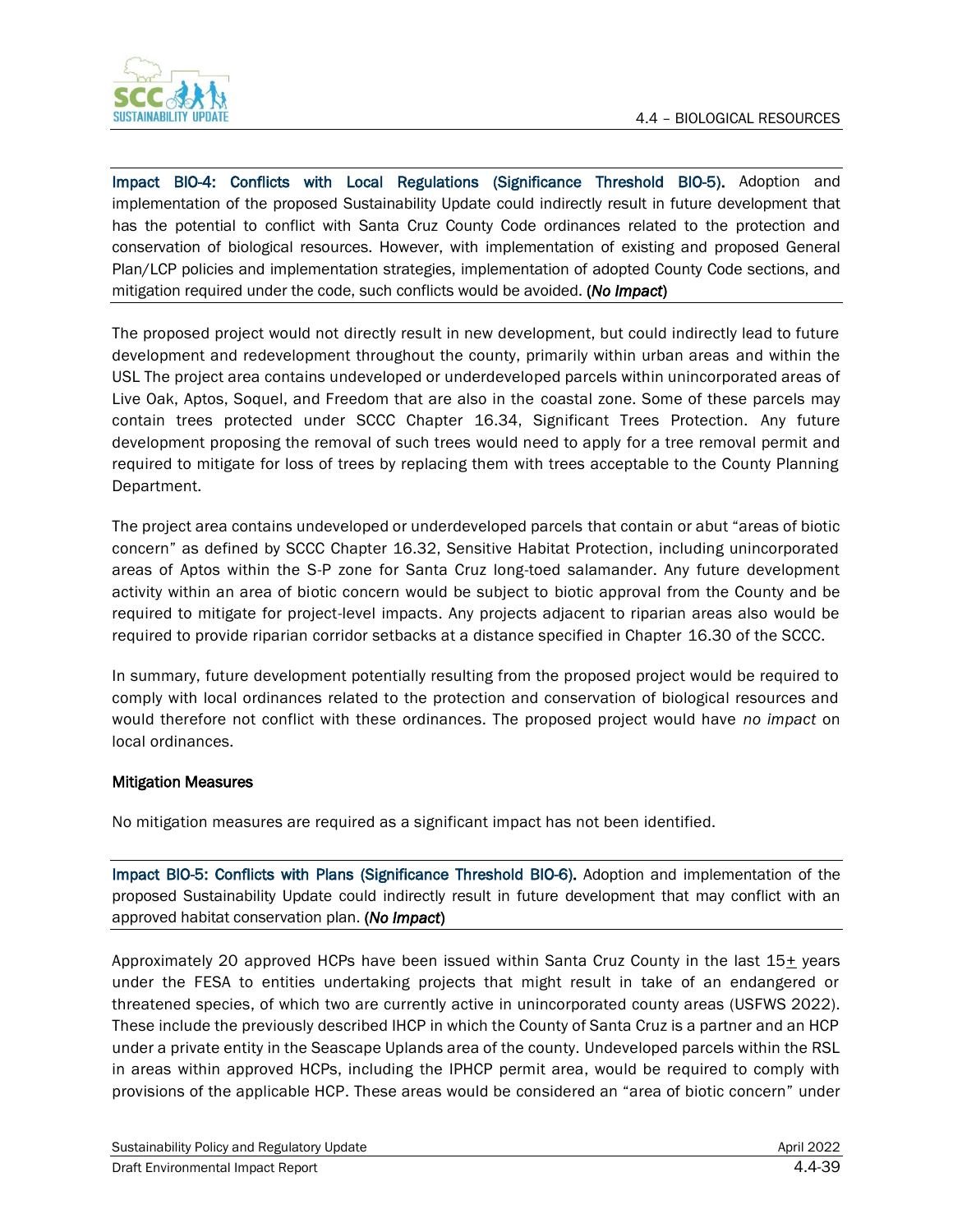

SCCC Chapter 16.32, and any future development would therefore be subject to its provisions. The County would not issue a permit for development on a site with an approved HCP until a biological assessment is performed by an applicant-funded and County-approved biologist. The County would typically not allow development of a site with an approved HCP if it would conflict with the HCP. The proposed project would not directly result in new development, but could indirectly lead to future development and redevelopment throughout the county, primarily within urban areas and within the USL With implementation of General Plan/LCP policies and code sections in the SCCC, the proposed project's indirect impact related to future development would therefore not conflict with the provisions of an approved HCP and there would be *no impact*.

#### Mitigation Measures

No mitigation measures are required as a significant impact has not been identified.

# 4.4.3.4 Cumulative Impact Analysis

The geographic scope of the cumulative analysis for biological resources considers the area within Santa Cruz County, including the unincorporated area of the county that is covered in this EIR and the four incorporated cities within the county. Cumulative development includes specific projects and growth in cities within the county as outlined in Table 4.0-1 in Section 4.0, Introduction to Analyses. Generally, cumulative impacts include those associated with specific identified major projects, as well as continued growth and development pursuant to adopted General Plans in the cities of Capitola, Santa Cruz, Scotts Valley, and Watsonville, and growth and development at the University of California Santa Cruz. Potential impacts on biological resources are generally project- and site-specific, and can be avoided with required compliance with federal, state, and local laws and regulations as discussed in the preceding impact analyses. Project-specific development would also be subject to CEQA review and implementation of mitigation measures if significant impacts to special status species or sensitive habitats are identified. Cumulative development projects would be required to comply with applicable local, state and federal regulations regarding the protection and conservation of biological resources , which would avoid the aggregation of individual effects into a significant cumulative impact. Thus, cumulative growth and development would not result in a significant cumulative impact related to biological resources.

# 4.4.4 References

Association of Monterey Bay Area Governments (AMBAG). 2018. 2040 Metropolitan Transportation Plan/Sustainable Communities Strategy and Regional Transportation Plans for Monterey, San Benito and Santa Cruz Counties Final Environmental Impact Report. SCH#2015121080. June 2018. Prepared with assistance of Rincon Consultants, Inc.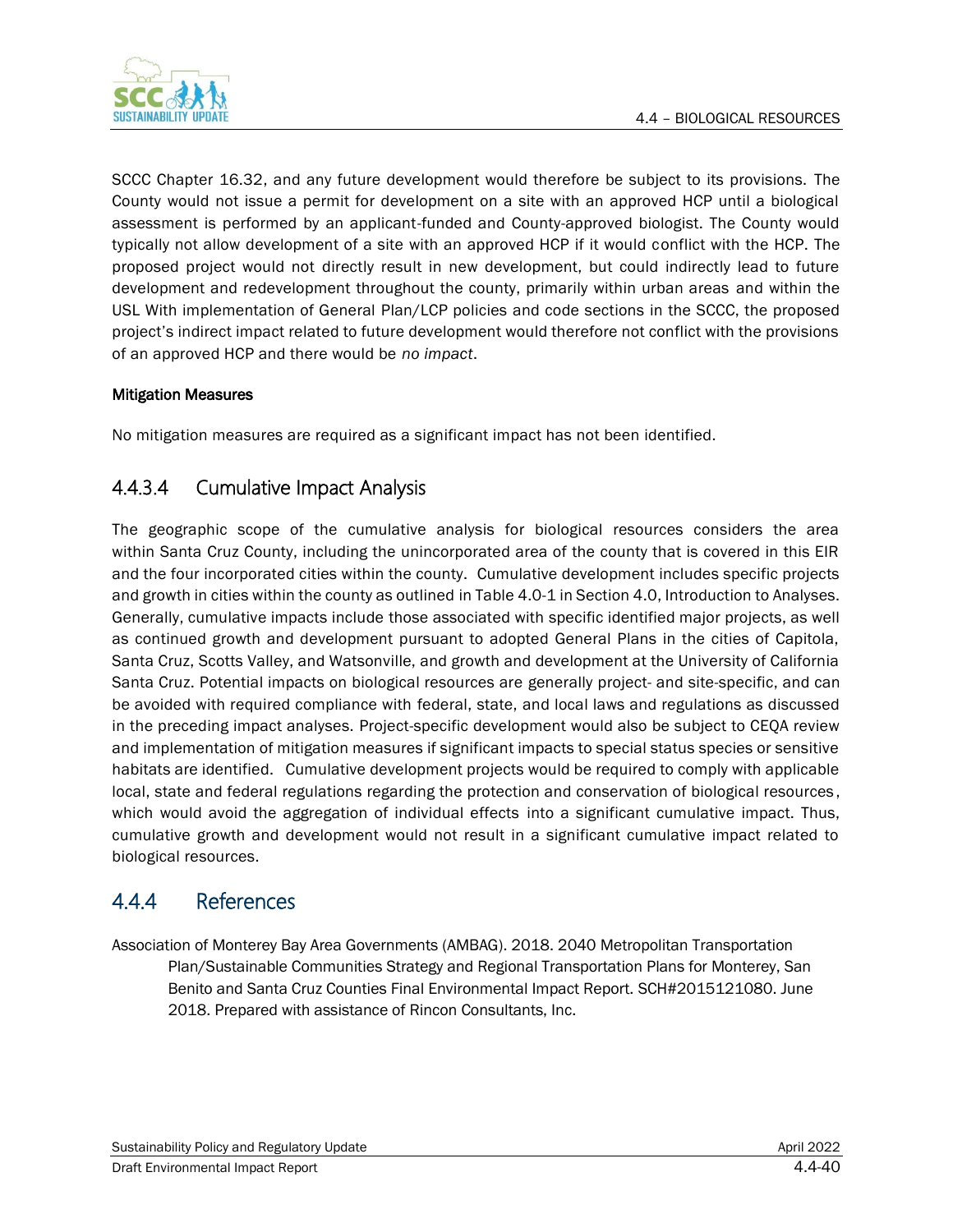

- AMBAG. 2021 2045 Metropolitan Transportation Plan/Sustainable Communities Strategy and Regional Transportation Plans for Monterey, San Benito and Santa Cruz Counties Draft Environmental Impact Report. SCH#2020010204. November 2021. Prepared with assistance of Rincon Consultants, Inc.
- American Bird Conservancy. 2015. Bird-Friendly Building Design. 2nd Edition. Christine Sheppard and Glenn Phillips. Accessed March 8, 2022 at [https://abcbirds.org/wp](https://abcbirds.org/wp-content/uploads/2015/05/Bird-friendly-Building-Guide_LINKS.pdf)[content/uploads/2015/05/Bird-friendly-Building-Guide\\_LINKS.pdf.](https://abcbirds.org/wp-content/uploads/2015/05/Bird-friendly-Building-Guide_LINKS.pdf)
- California Department of Fish and Wildlife (CDFW). 2021a. California Natural Diversity Database (CNDDB). Rarefind, Version 5.2.14 commercial subscription. Sacramento, California: CDFW, Biogeographic Data Branch. Accessed October 21, 2021 at [https://apps.wildlife.ca.gov/rarefind/view/RareFind.aspx.](https://apps.wildlife.ca.gov/rarefind/view/RareFind.aspx)
- CDFW. 2021b. "California Sensitive Natural Communities." August 18, 2021. Accessed October 21, 2021 at [https://nrm.dfg.ca.gov/FileHandler.ashx?DocumentID=153609&inline.](https://nrm.dfg.ca.gov/FileHandler.ashx?DocumentID=153609&inline)
- California Native Plant Society (CNPS). 2021. "Inventory of Rare and Endangered Plants." Online ed. Version 9-01 1.0. Sacramento, California: CNPS. Accessed October 21, 2021 at [https://www.rareplants.org.](https://www.rareplants.org/)
- County of Santa Cruz. 2015a. "Streams" [digital GIS data]. Geographic Information Services web portal. Accessed October 21, 2021 at [https://opendata-sccgis.opendata.arcgis.com/.](https://opendata-sccgis.opendata.arcgis.com/)
- County of Santa Cruz. 2012. Transit Corridors Plan for Sustainable Communities: Existing Conditions Report. April 9, 2012. Prepared by The Planning Center | DC&E, BAE, Fehr & Peers.
- County of Santa Cruz. 2015b. "Lakes" [digital GIS data]. Geographic Information Services web portal. Accessed October 21, 2021 at<https://opendata-sccgis.opendata.arcgis.com/>
- County of Santa Cruz Planning Department. 2016. Memorandum to File regarding Manson-Rittenhouse Property (APN 025-351-19) Riparian Corridor Undergrounding (Application Number 101026). July 13, 2016.
- County of Santa Cruz. 2017. Commercial Cannabis Cultivation and Manufacturing Regulations and Licensing Program Draft Environmental Impact Report. SCH# 2017022052. Prepared with assistance from Amec Foster Wheeler, Environment & Infrastructure, Inc. August 2017. Accessed September 8, 2021 a[t https://www.sccoplanning.com/PlanningHome/Environmental/](https://www.sccoplanning.com/PlanningHome/Environmental/CEQAInitialStudiesEIRs/CannabisRegulationsEnvironmentalReview/CannabisEnvironmentalImpactReport(EIR).aspx) [CEQAInitialStudiesEIRs/CannabisRegulationsEnvironmentalReview/](https://www.sccoplanning.com/PlanningHome/Environmental/CEQAInitialStudiesEIRs/CannabisRegulationsEnvironmentalReview/CannabisEnvironmentalImpactReport(EIR).aspx) [CannabisEnvironmentalImpactReport\(EIR\).aspx.](https://www.sccoplanning.com/PlanningHome/Environmental/CEQAInitialStudiesEIRs/CannabisRegulationsEnvironmentalReview/CannabisEnvironmentalImpactReport(EIR).aspx)
- County of Santa Cruz. 2021. Geographic Information Services. Accessed November 18, 2021 at [https://gis.santacruzcounty.us/gisweb/.](https://gis.santacruzcounty.us/gisweb/)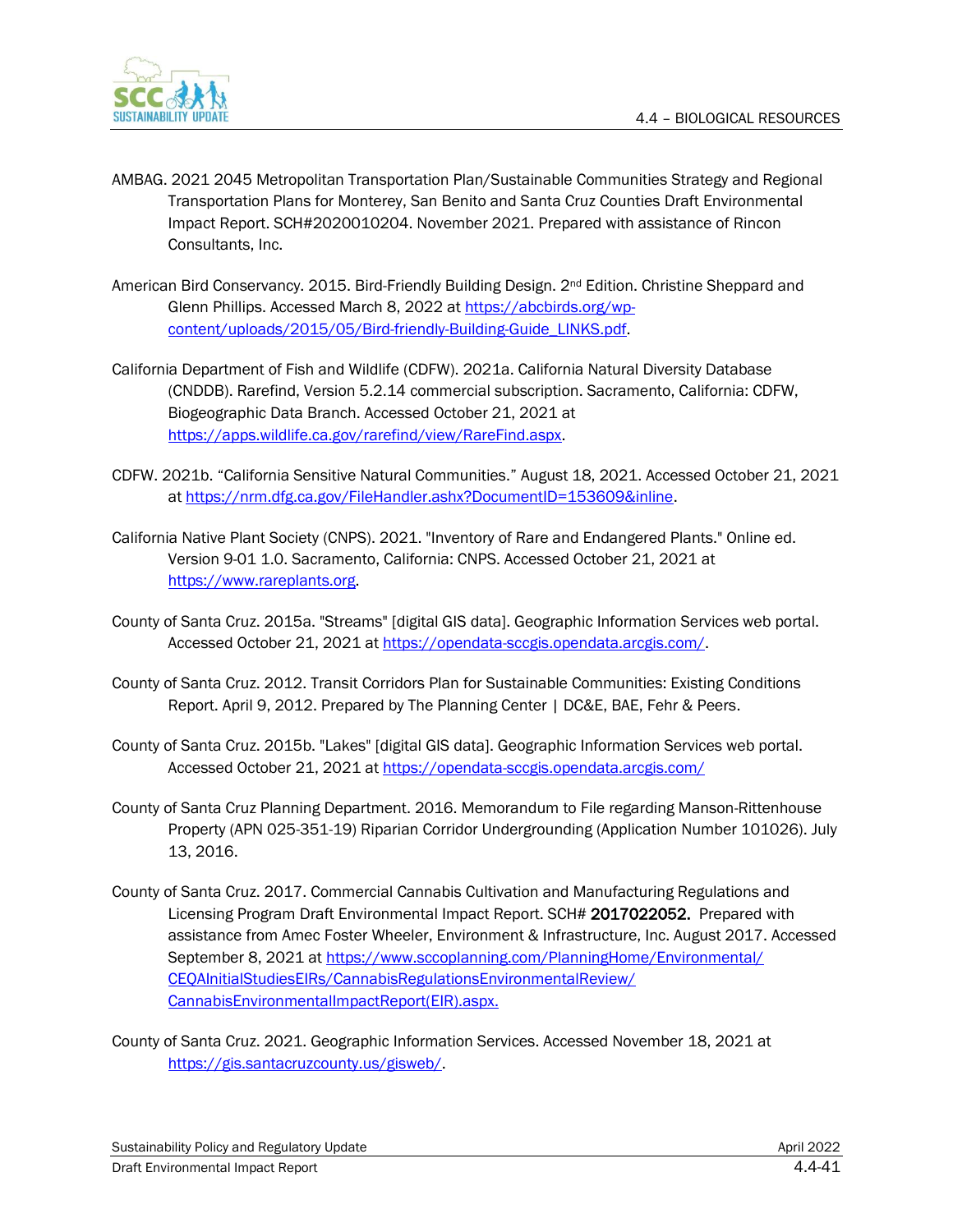

- Lewis M. Cowardin, U.S . Fish and Wildlife Service; Virginia Carter, U.S . Geological Survey; Francis C. Golet, Department of Natural Resources Science University of Rhode Island; and Edward T. LaRoe, U.S . National Oceanographic and Atmospheric Administration. 1979. Classification of Wetlands and Deepwater Habitats of the United States. Prepared for U.S . Department of the Interior Fish and Wildlife Service. December 1979. FWS/OBS-79/31. Accessed March 8, 2022 at [https://www.nrc.gov/docs/ML1801/ML18019A904.pdf.](https://www.nrc.gov/docs/ML1801/ML18019A904.pdf)
- EcoSystems West Consulting Group. 2010. Letter to Matt Johnson, Planning Department, County of Santa Cruz, RE: Biological Review of the Biotic Reports Prepared for the Manson-Rittenhouse Property Located at Thurber Lane and Soquel Drive, Santa Cruz, California (APN 025-351-19). November 16, 2010.
- Hilty, J. A., W. Z. Lidicker, and A. M. Merenlender. 2006. *Corridor Ecology: The Science and Practice of Linking Landscapes for Biodiversity Conservation*. Washington, D.C.: Island Press.
- Land Trust of Santa Cruz County. 2011. A conservation blueprint: An Assessment and Recommendations from the Land Trust of Santa Cruz County. May 2011.
- Master, L.L., D. Faber-Langendoen, R. Bittman, G.A. Hammerson, B. Heidel, L. Ramsay, K. Snow, A. Teucher, and A. Tomaino. 2012. NatureServe Conservation Status Assessments: Factors for Evaluating Species and Ecosystem Risk. Arlington, VA: NatureServe. April 2012.
- Mayer, K.E. and W.F. Laudenslayer, editors. 1988. A Guide to Wildlife Habitats of California. Online edition with updates. Accessed October 21, 2021 at [https://wildlife.ca.gov/Data/CWHR/Wildlife-](https://wildlife.ca.gov/Data/CWHR/Wildlife-Habitats)[Habitats.](https://wildlife.ca.gov/Data/CWHR/Wildlife-Habitats)
- Nature Serve. 2021. Clarifying the Terminology. Accessed November 22, 2021 at [http://www.landscope.org/explore/natural\\_geographies/wildlife\\_connections/terminology/](http://www.landscope.org/explore/natural_geographies/wildlife_connections/terminology/)
- Penrod, K., P. E. Garding, C. Paulman, P. Beier, S. Weiss, N. Schaefer, R. Branciforte and K. Gaffney. 2013. Critical Linkages: Bay Area & Beyond. Produced by Science & Collaboration for Connected Wildlands, Fair Oaks, CA www.scwildlands.org in collaboration with the Bay Area Open Space Council's Conservation Lands Network.
- Sawyer, J.O., T. Keeler-Wolf, and J.M. Evens. 2009. A Manual of California Vegetation, Second Edition. California Native Plant Society Sacramento, CA.
- U.S. Department of Commerce, Office of Marine Sanctuaries, National Ocean Service, National Marine Sanctuary Program. 2008. Cordell Bank, Gulf of the Farallones, and Monterey Bay National Marine Sanctuaries Final Environmental Impact Statement. September 2008. Accessed November 22, 2021 at [https://montereybay.noaa.gov/intro/mp/feis.html.](https://montereybay.noaa.gov/intro/mp/feis.html)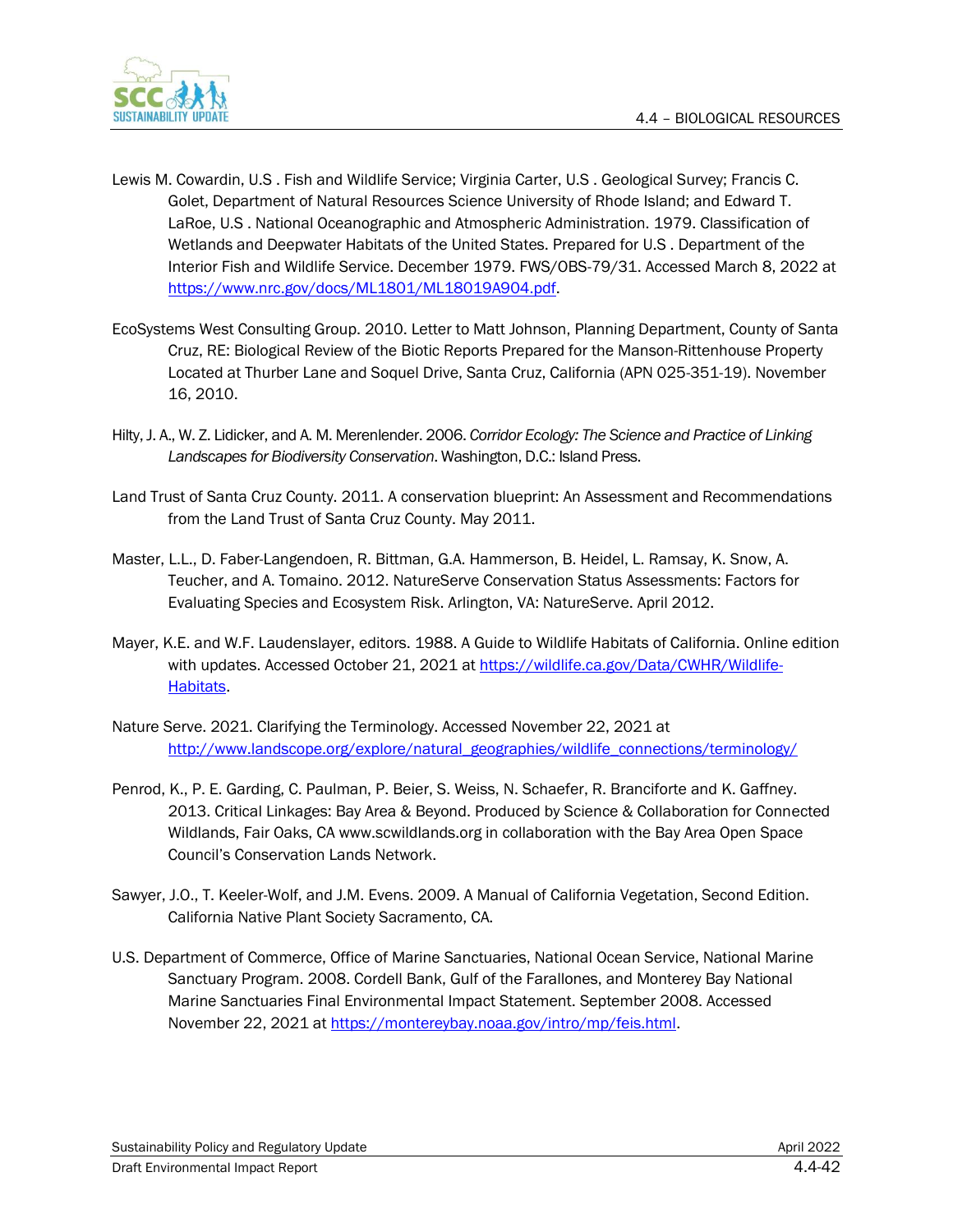

- U.S. Department of Commerce, Office of Marine Sanctuaries, National Ocean Service, National Marine Sanctuary Program. 2015. Monterey Bay National Marine Sanctuary Updated Condition Report Summary. Accessed March 8, 2022 at [https://sanctuaries.noaa.gov/science/condition/monterey-bay-2015/.](https://sanctuaries.noaa.gov/science/condition/monterey-bay-2015/)
- U.S. Fish and Wildlife Service (USFWS). 2021a. "Information for Planning and Consultation (IPaC) resource list: Santa Cruz County, California." Accessed October 21, 2021 at [https://ecos.fws.gov/ipac.](https://ecos.fws.gov/ipac)
- USFWS. 2021b. "National Wetlands Inventory." U.S. Department of the Interior, USFWS. Accessed October 21, 2021 at http://www.fws.gov/wetlands/
- USFWS. 2022. Conservation Plans Region Summary HCP. ECOS-Environmental Conservation Online System. Accessed March 9, 2022 at [Conservation Plans Region Summary HCP \(fws.gov\).](https://ecos.fws.gov/ecp/report/conservation-plans-region-summary?region=8&type=HCP)